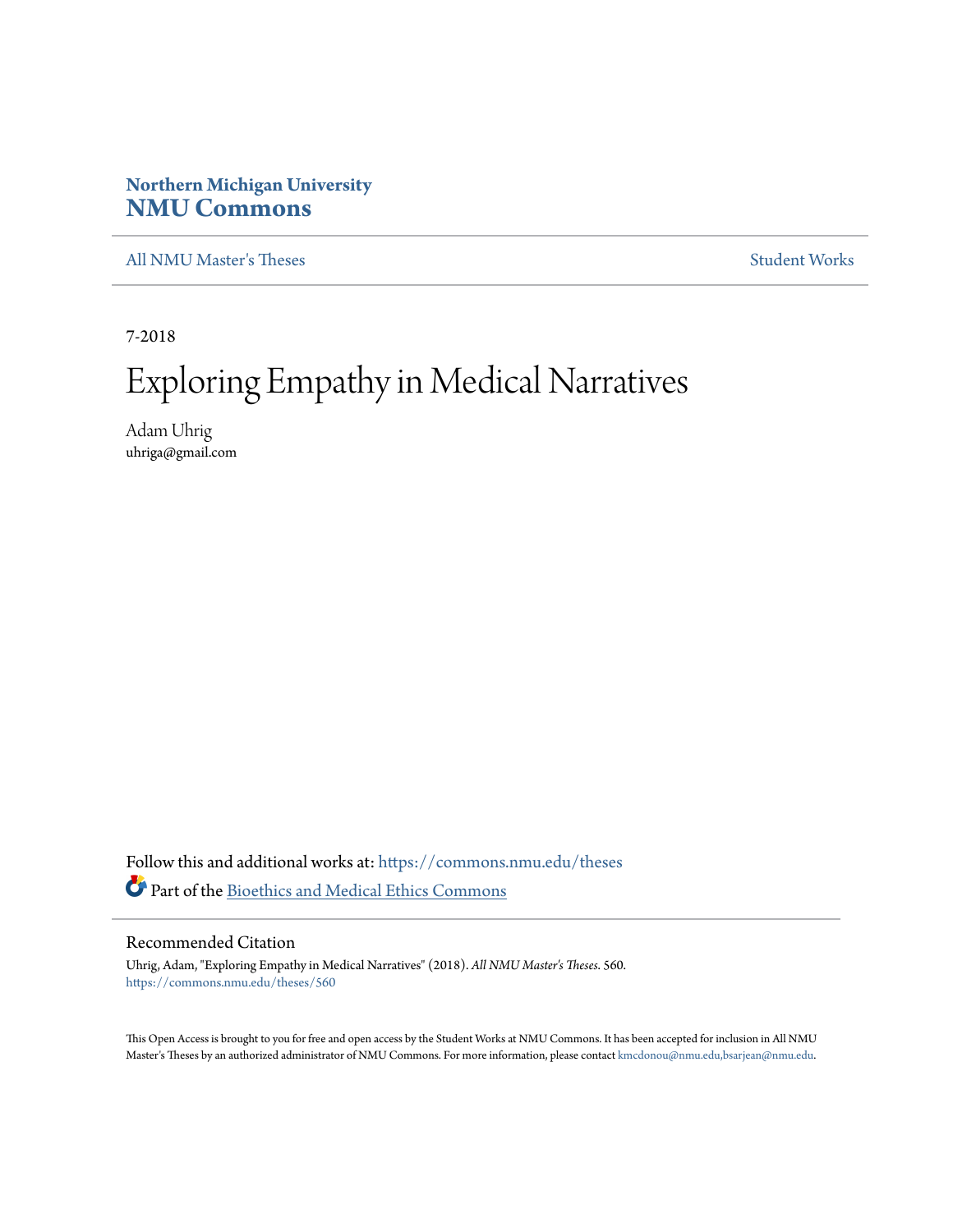### EXPLORING EMPATHY REGULATION IN MEDICAL NARRATIVES

By

Adam Uhrig

### THESIS

Submitted to Northern Michigan University In Partial fulfillment of the requirements For the degree of

### MASTER OF ARTS

Office of Graduate Education and Research

July 2018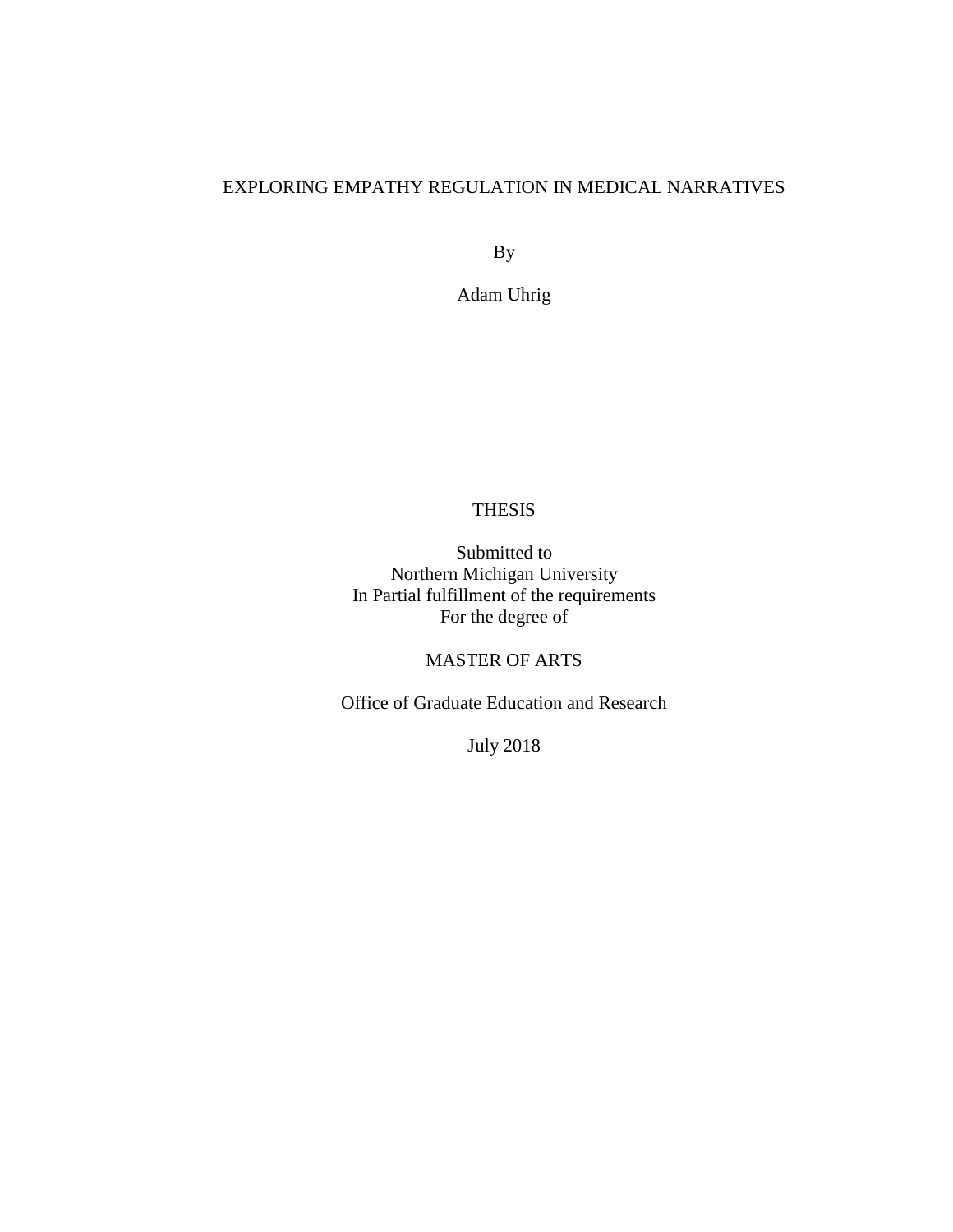### ABSTRACT

# EXPLORING EMPATHY REGULATION IN MEDICAL NARRATIVES

By

### Adam Uhrig

In response to the perceived dehumanizing methods of biomedicine, the humanist medical movement of the 1960's brought with it a demand for the return of empathy to clinical practice. With this demand, the interdisciplinary field known as the medical or health humanities sought to bring empathic and humanistic care through the arts and literature, with a focus on patient-provider communication. From this field came narrative medicine, a field that looks to facilitate patient-provider communication through the inclusion of patient narratives. However, even with all the support, the implementation of empathy into medicine proves to be a complicated endeavor. Empathy, a complex emotion that resists definition, can have adverse effects for both patient and provider when not applied and regulated correctly.

There are various strategies involving the regulation of empathy in medicine, including distancing, detachment, or emotional numbing. There is no one standard method, and what might work with one patient might not work for another, as with providers. To understand how these various methods and strategies work, I argue that an examination of provider narratives can provide insight into how empathy can be properly regulated in various situations. The narratives of health care providers contain themes, metaphors, and elements that convey accessible communication about the ways in which empathy can be regulated and the benefits of that proper regulation.

i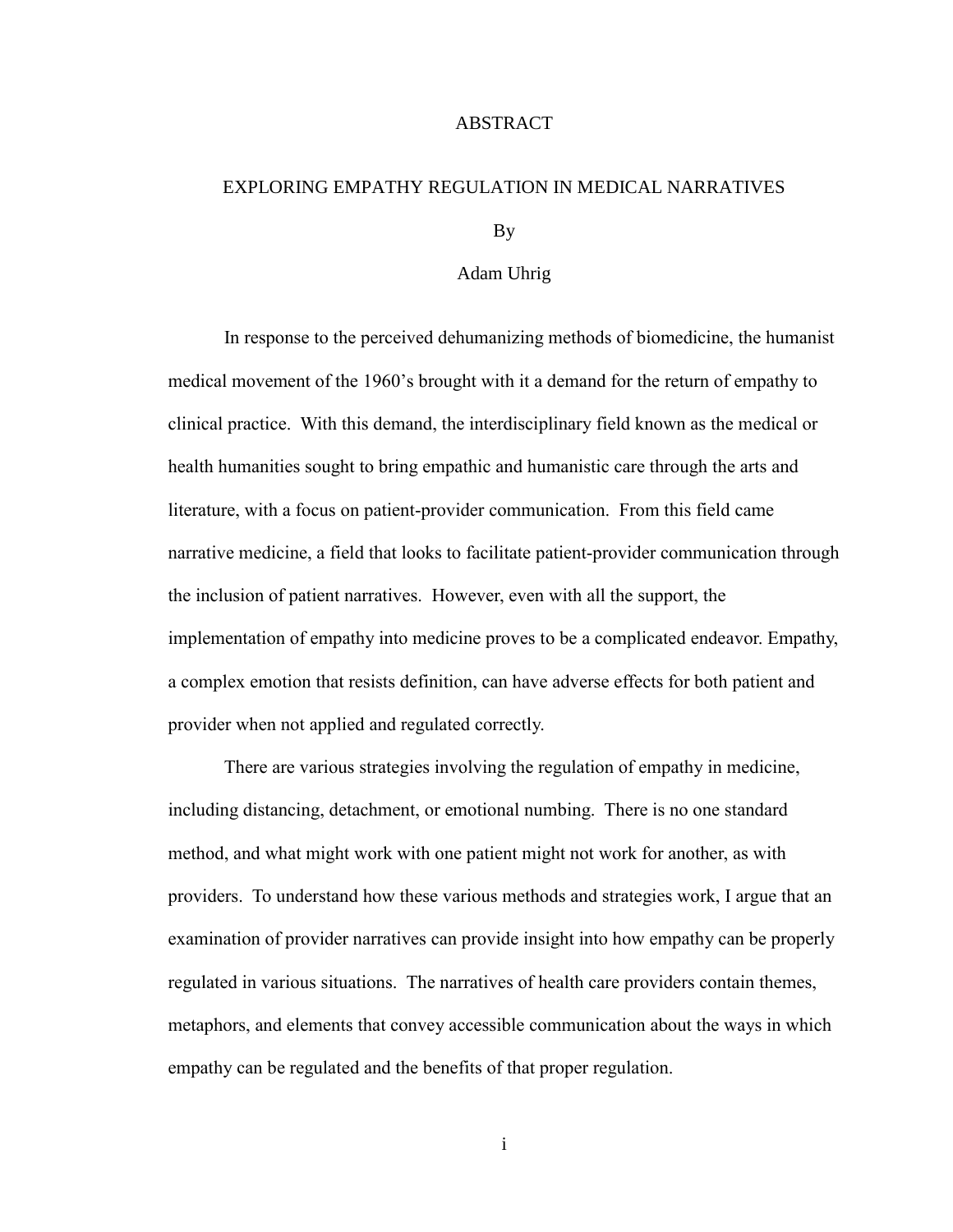Copyright by

# ADAM UHRIG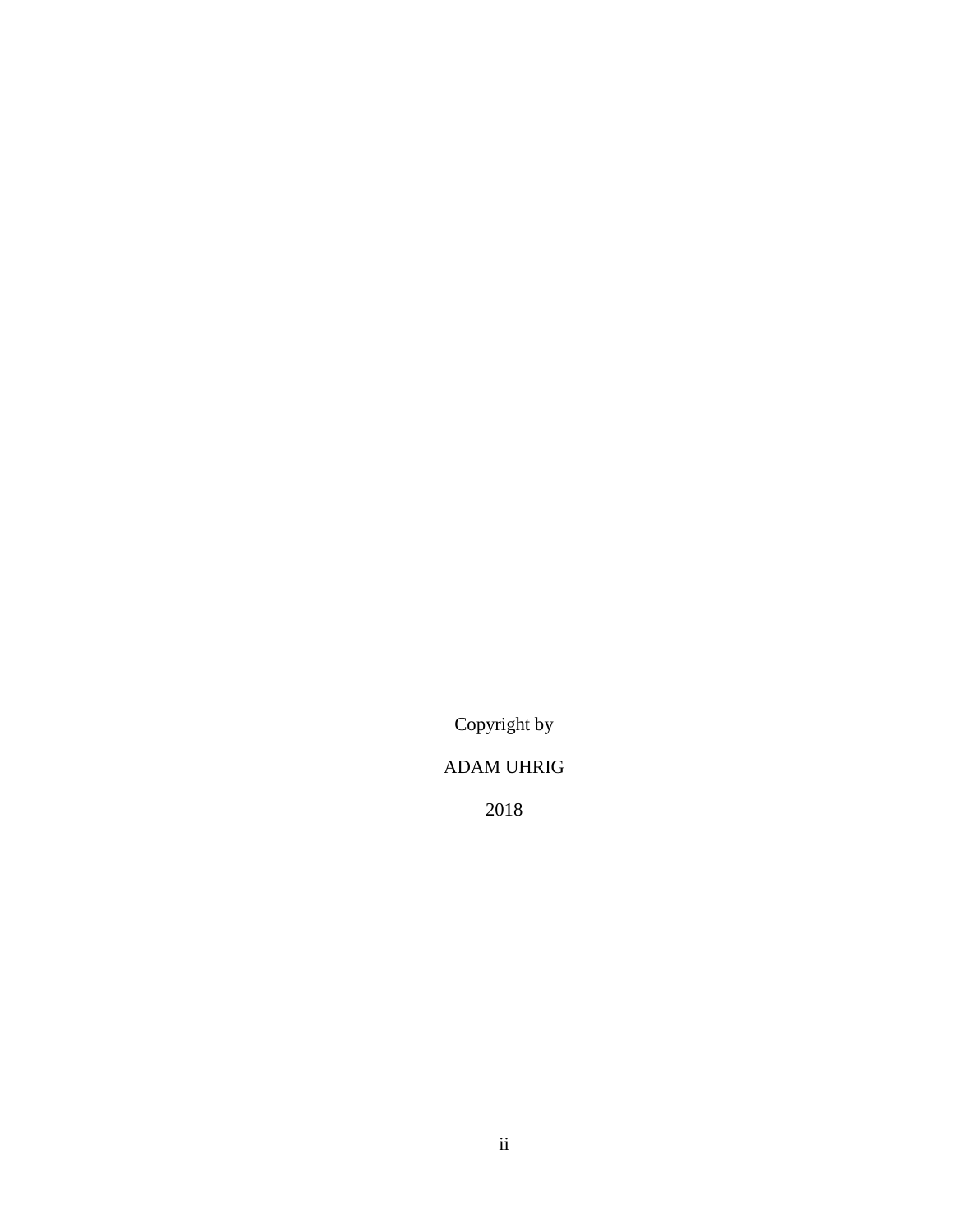### ACKNOWLEDGMENTS

I would like to express my gratitude to the following people who have provided me with great support throughout the duration of this research.

First of all, I would like to thank my director, Dr. Lesley Larkin, for her academic supervision and expertise in the medical and health humanities.

Secondly, I would like to thank my reader, Dr. Gabriel Noah Brahm. Through his knowledge in psychoanalysis, he was able to help me transition my education in psychology to literary theory for this project.

Tertiary, my gratitude goes out to Professor Laura Soldner for her support and for showing me how empathy can be regulated and effectively brought to the classroom.

Lastly, I would like to thank the doctors, nurses, EMTs, and paramedics who took time out of their busy schedules to do interviews with me. Their stories provided the influence that shaped the direction of this project.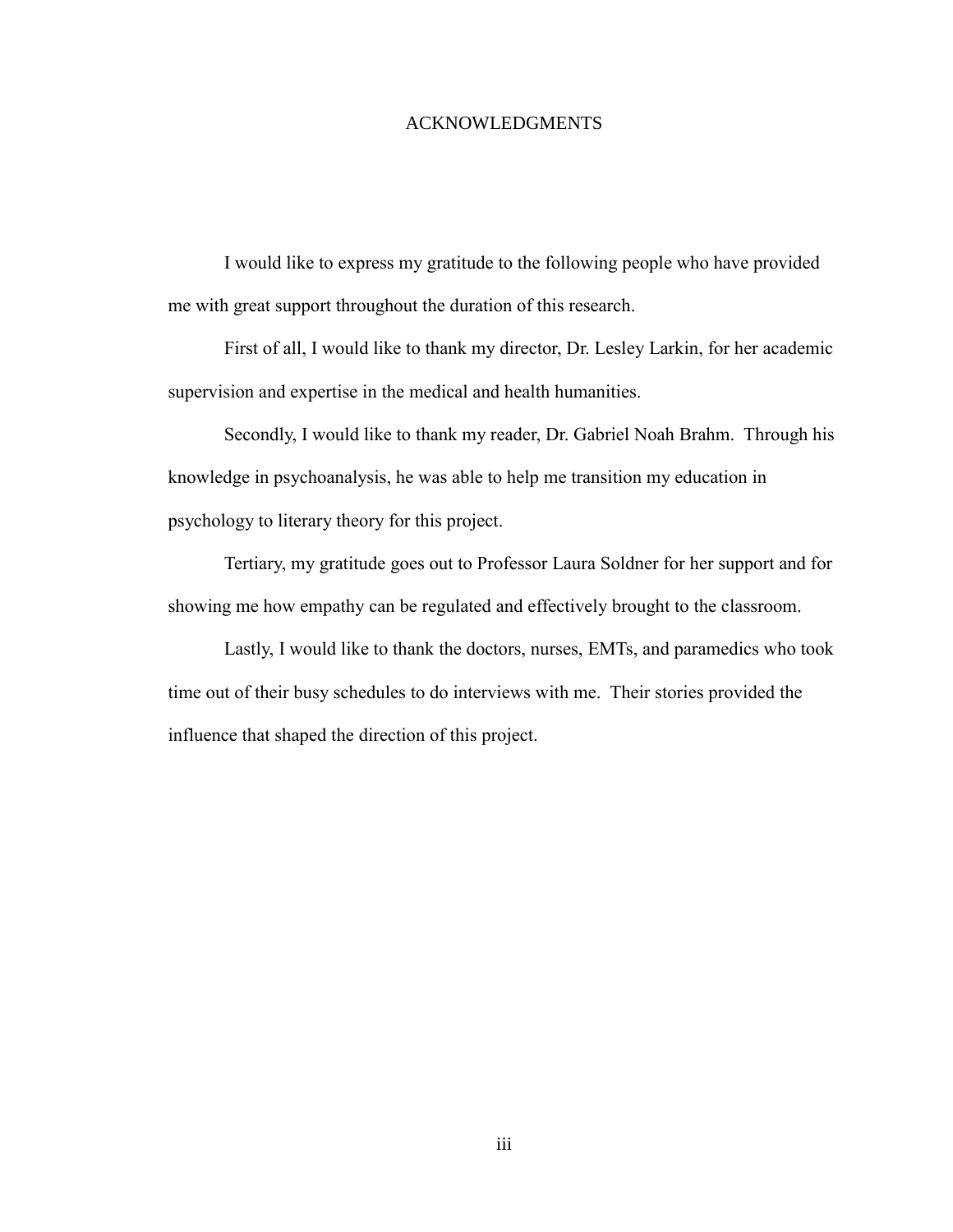### TABLE OF CONTENTS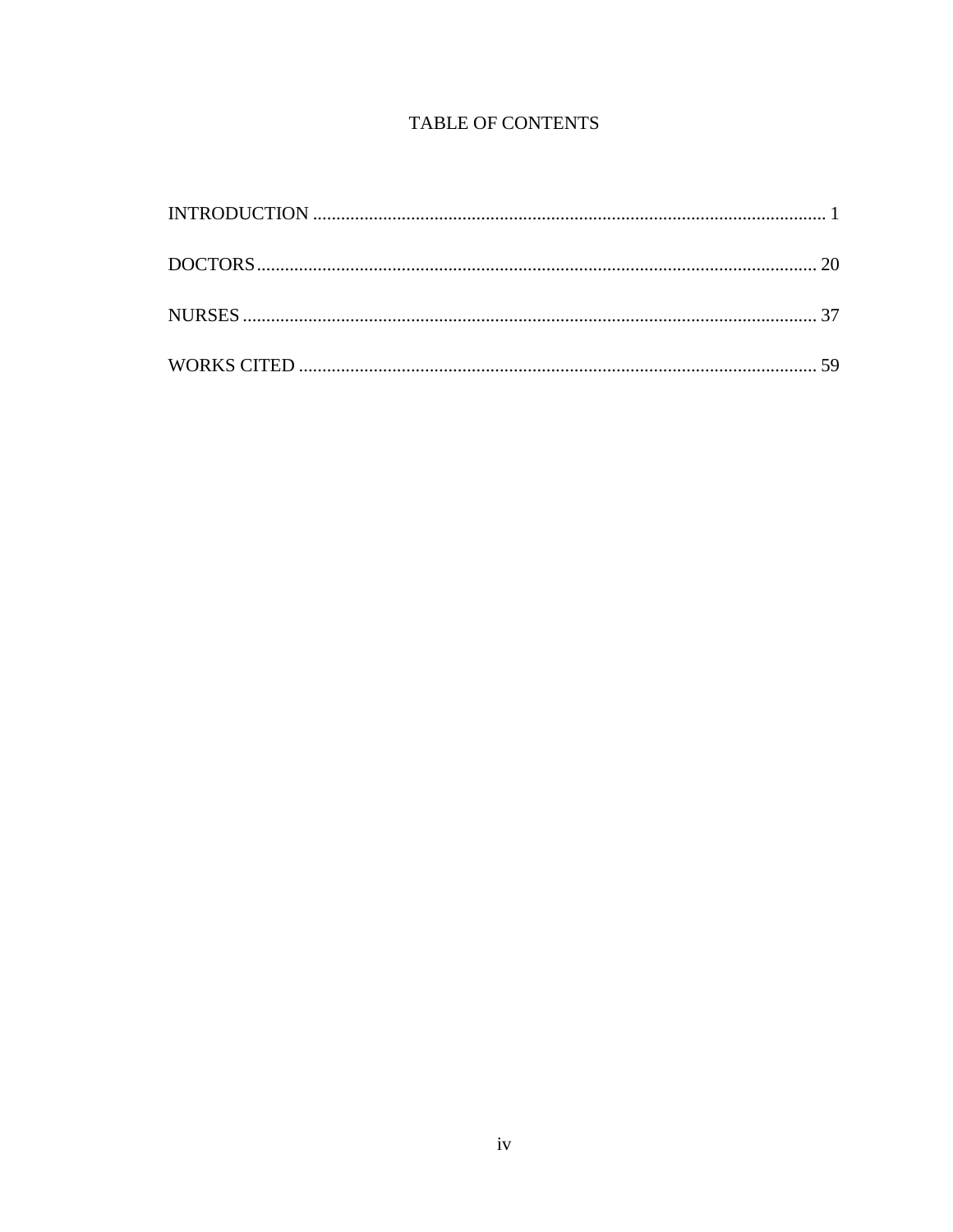### INTRODUCTION

<span id="page-6-0"></span>*To my mind, empathy is in itself a healing agent. It is one of the most potent aspects of therapy, because it releases, it confirms, it brings even the most frightened client into the human race. If a person is understood, he or she belongs*.

-Carl Rogers "Empathic: An Unappreciated Way of Being"

Since the rise of the humanist medical movement in the late 1960's, there has been an overwhelming demand for the return of empathy to medicine. This demand exists as a backlash against the biomedical model, which involves the blending of science and medicine and, it is argued, results in an approach that is "not as humane as it could be" (Danini 58). In response to the understanding that biomedicine favors an approach that treats the disease rather than the patient, in recent years, the field known as the medical or health humanities has sought to bring empathic and humanistic care through the arts and literature, with a strong focus on patient-provider communication. With this focus on communication, the field of narrative medicine was born out of a perceived need to "teach doctors [and other care providers]" the "language" necessary to treat the patient as well as the disease (Rudnytsky 24). This "language" would enable empathic, patientcentered care and "honor the complexities of the self's relation to the body in which it lives" (24). Through the inclusion of empathy, by way of patient narratives, providers would theoretically be able to give a more complete form of care that incorporates the patient into the method of healing and medicine.

However, the implementation of empathy into medicine carries with it various complications. When not taken into consideration, these complications can result in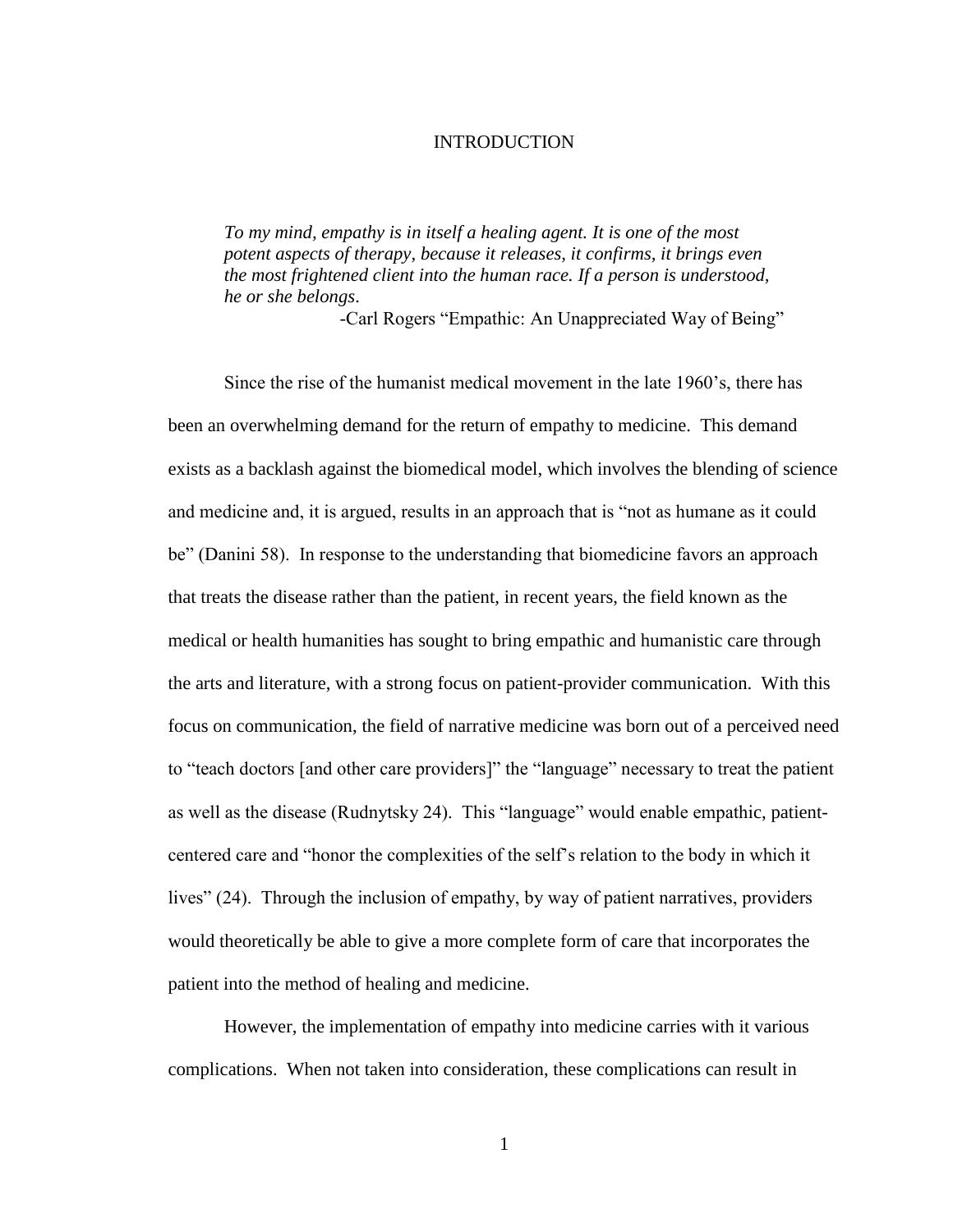adverse effects for both patient and care provider: poor treatment for the patient and burnout for the care provider. Burnout, a serious condition that can lead to suicide, can arise when empathy and emotions are not properly regulated in clinical practice. Because emotions are "generally outside of people's control," empathy needs to be broken down into components to allow for its implementation into medicine (Halpern 670). Once defined in its components, empathy is believed to be to be more manageable in its implementation (that implementation known as "clinical empathy"); however, due to its complexity, the strategies of implementation and regulation of empathy can differ greatly depending on the provider and the patient being seen. This thesis explores how a study of the narratives of medical professionals has the potential to teach various strategies of clinical empathy and promote an understanding of the importance of empathy for both patients and care providers.

#### Biomedicine versus Humanistic Medicine

The term "biomedicine" was coined during the interwar era and has become the "common shorthand" for the collaborative work of doctors and scientists (Lowy 117). The "turning point" for the "biomedicalization process," which "accelerated and intensified collaboration between biologists, clinicians, and industrialists," happened some time during World War II, and this collaboration was "exemplified" by the "wartime production of penicillin" (Lowy 117). Furthermore, the advancement of biomedicine was made possible by post-war funding for the sake of "medical research" and "extension of health insurance to large parts of the population" (Lowy 117).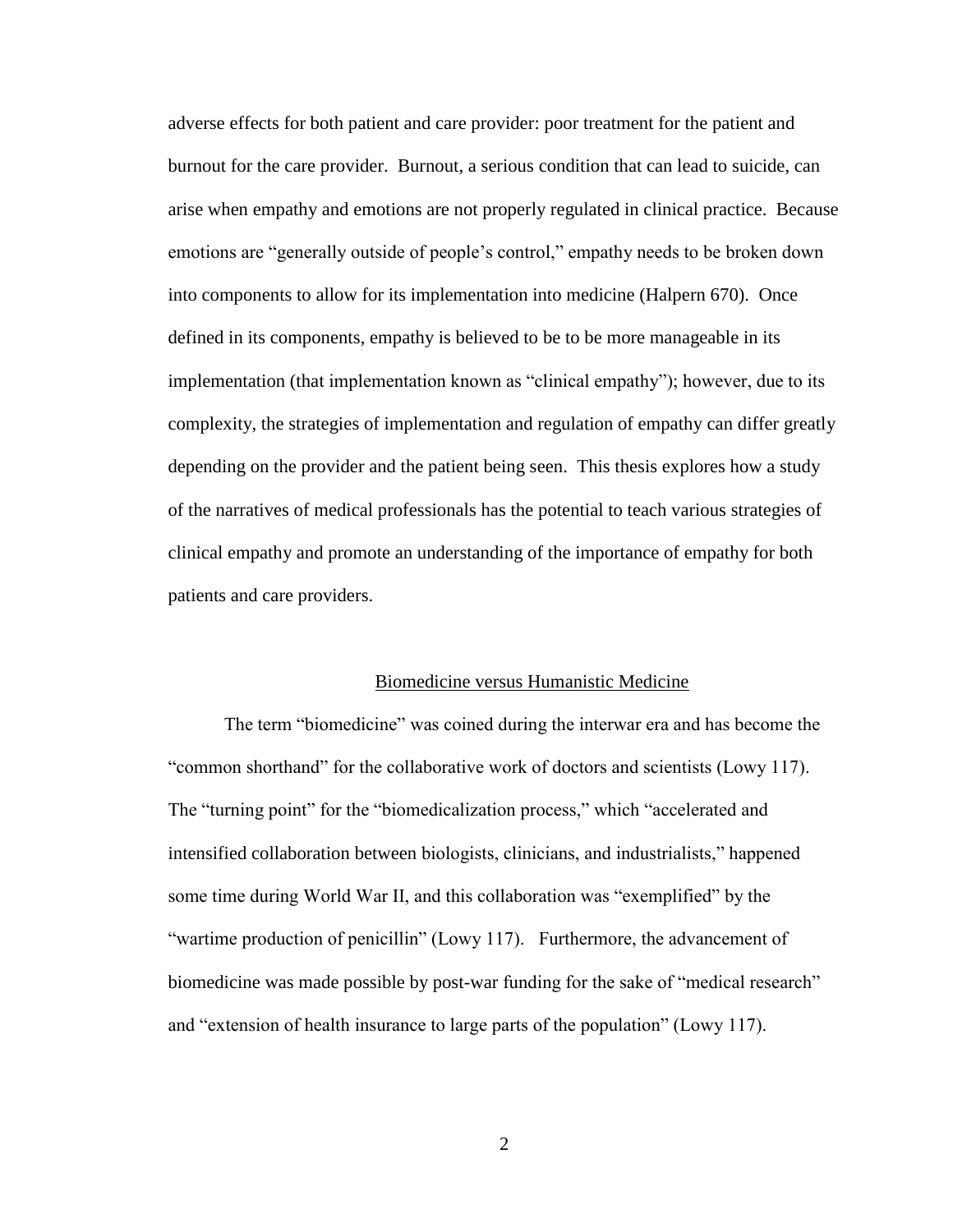In its science-centered view, biomedicine is perceived to be restricted to a calculating world of laboratories, knives, and prescription drugs, unconcerned with the humane treatment of patients. This perception was perpetuated by the "intertwining" of laboratory sciences and clinical practices, as well as the "rapid growth of the pharmaceutical industry" and the "large-scale production and testing of drugs" (Lowy 117). Kathryn Montgomery Hunter, a professor at Feinberg School of Medicine, argues that "despite its success, medicine's identification as a science has had adverse effects," mainly involving a "focus" narrowly confined to the "diagnosis of disease rather than attend[ing] to the care of the person who is ill" (Hunter xix). Additionally, Rita Charon, professor of narrative medicine at Columbia University, makes the claim that "the price for a technologically sophisticated medicine" is one that renders the "singular and meaningful situations" of patients to be ignored by a healthcare "consumed with the scientific elements" (Charon 6, 9).

Due to its science-minded focus and influence on healthcare, biomedicine's perceived inhumane practices have prompted a call for a more human-centered approach, an approach involving the application of empathy; this approach came to be known as humanistic medicine. [M]edicine is not a branch of science and it will never be" wrote George Sarton, an American chemist and historian: "[i]f medicine is a science, then it is a social science" (Sarton 319). The concern surfaced over biomedicine's focus and "interest" on "laboratories" rather than "doctors' surgeries and hospital wards" (Lowy 122). Such an observation may seem unnecessarily generalizing, seeing as the practice of medicine requires the application of the "scientific method," but it is argued that it would be wrong to think of medicine as an "applied science" because medicine "has an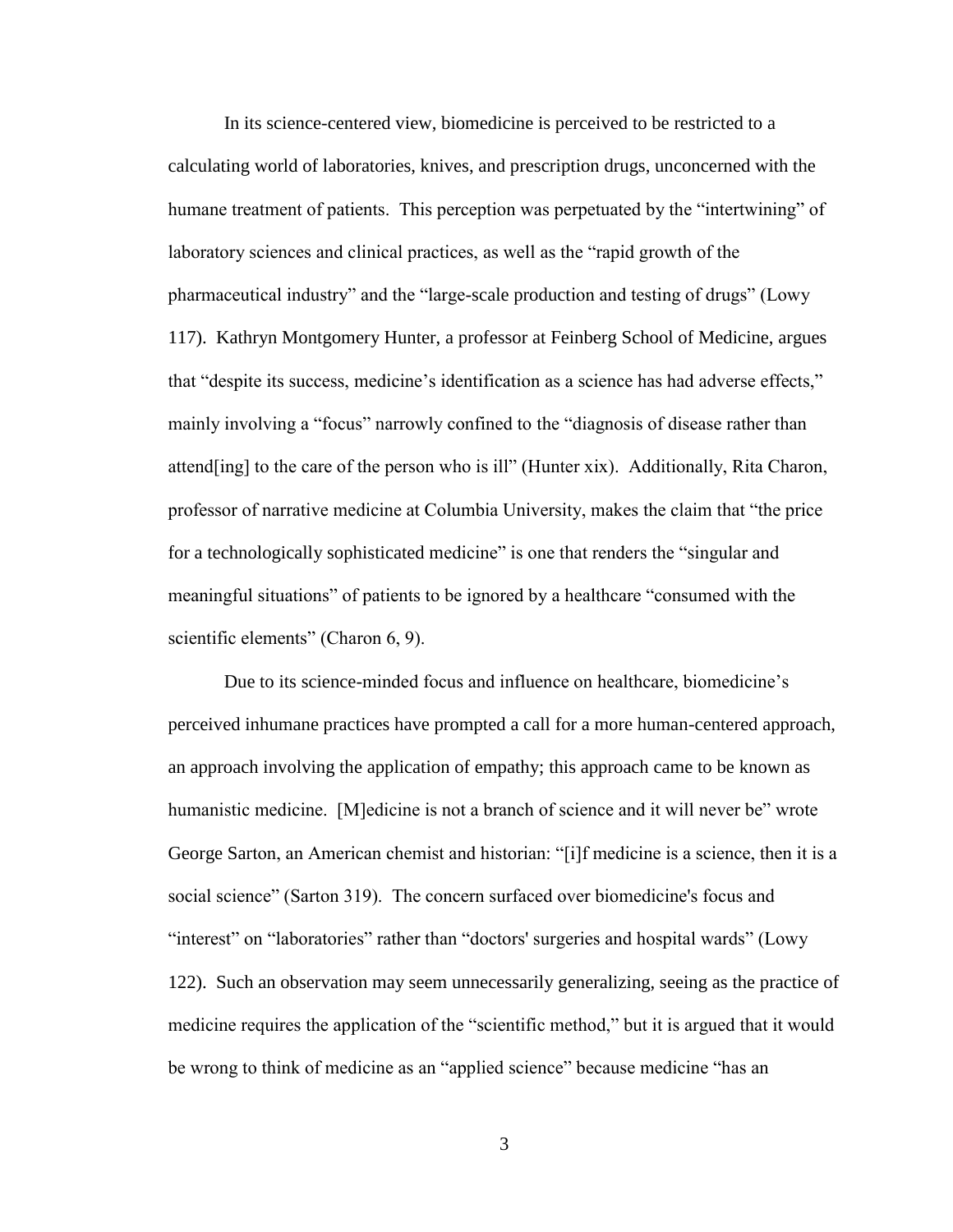autonomous position" within "our system of learning" (Sarton 319). According to the proponents of humanistic medicine, the dedicated and focused intertwining of the laboratory and the clinic is rather unfitting. A humanistic approach "considers people in their intrapersonal, interpersonal, cultural, political, economic, mythic, spiritual and historical contexts" ("Guidelines for Humanistic Practice"). Therefore, it is argued that medicine not be "reduced to a science" as it should remain human-centered (Lowy 121).

The humanistic approach to medicine is concerned with how empathy and a patient-centered focus can be brought into healthcare. It is opposed to a biomedical approach, which fosters the "detached concern"<sup>1</sup> in which emotions are "neutralized" to the point of a healthcare professional "feeling nothing" (Halpern 670). Juliette Ferry-Danini, in her essay "A New Path for Humanistic Medicine," examines "humanistic" as a "polysemous" word. She observes that either the word can refer to a "philosophy that centers on humans, their dignity, values, and freedom" or it can refer to "something closer to humanitarian or humane," thereby "designating a concern for human welfare and compassion" (Danini 64). Both definitions represent what some feel is lacking in a healthcare system dominated by biomedicine. To answer the question "What will humanize medicine?" Danini draws from several authors to examine the three imperatives of a humanistic approach to healthcare.<sup>2</sup> The first imperative establishes the "importance" of the "emotions of both patients and physicians" in the "role of medicine and its practice" (Danini 64). The second imperative reinforces the first in insisting,

 $1$ . The method of "detached concern" is believed to have been pioneered, over a century ago, by the Canadian Physician Sir William Osler (1849-1919).

<sup>&</sup>lt;sup>2</sup> Rita Charon, Havi Carel, James Marcum, Miriam Solomon, Jodi Halpern, and Daniel Sulmasy.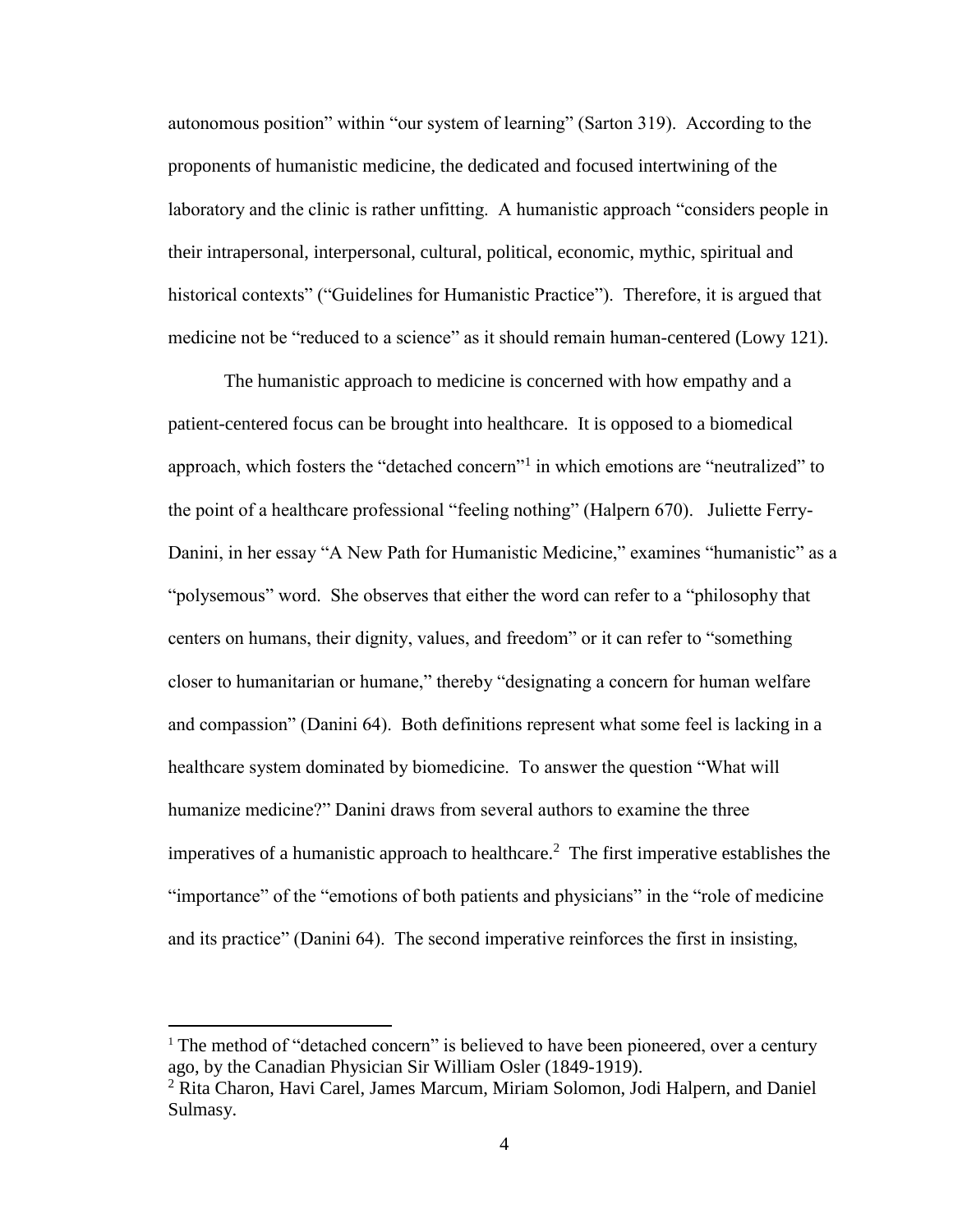"patients should not be reduced to their biological bodies but regarded as physical and psychological beings" (Danini 64). Lastly, the third imperative observes that medicine be "defined" as a "fundamentally intersubjective practice," bringing a focus to the patientcare provider interaction rather than advocating for an approach that encourages detachment and dehumanization (Danini 65). Relying on the establishment of the above mentioned imperatives, humanistic medicine advocates for a tone of "mutual respect," "empathy," and "compassion" between patient and healthcare provider, giving the approach a "single framework" with which to "understand medicine: the patient- [healthcare provider]" interaction and relationship (Danini 65, 66).

### Narrative Medicine

As stated earlier, the demand for a more humane and altruistic approach to medicine arose in the late 1960's; it was the psychologist Carl Rogers who stood as one of the first major voices to advocate the importance of empathy in healthcare. Although his writings pertained specifically to the practice of clinical psychotherapy, the way he framed the relationship of patient and professional can easily be transferred to other healthcare situations. He observed, "empathy is clearly related to positive outcome" (Rogers 8). Additionally, he reasoned that, as an "active process," empathy involved "reaching out to receive [a patient's] communication and meaning" and thereby "translating" the patient's narrative into "experienced meaning" (Rogers 4). This "experienced meaning" is the "full, present, and changing awareness of another," "translated" from the psychologist's "active process of reaching out to receive the communication" that could convey those experienced meanings and it is what gives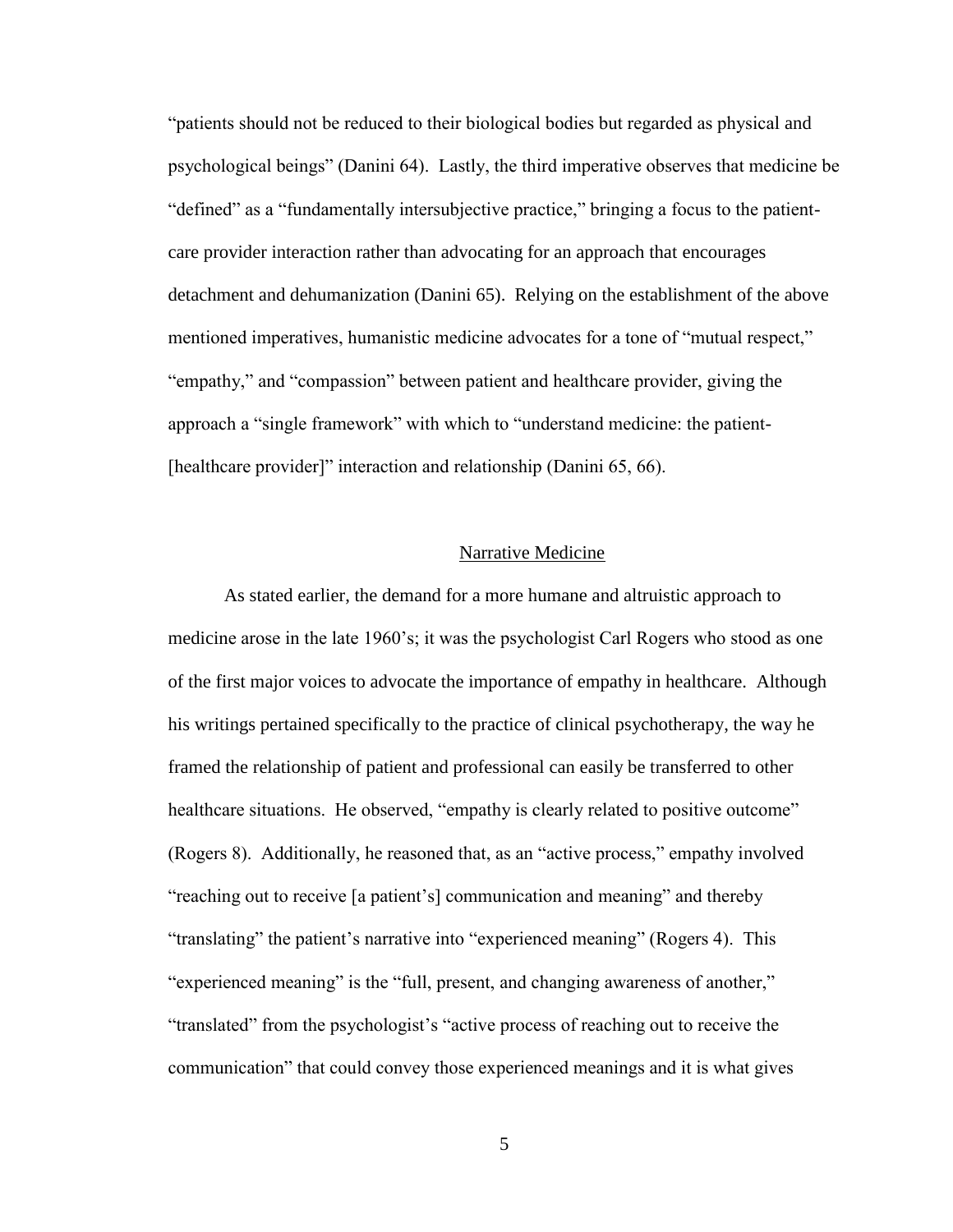valuable insight to the healthcare professional and is the mutually beneficial goal of being present and listening to a patient (Barrett-Lennard). James Marcum, professor of psychology at Baylor University, echoes Rogers' concern for the "experienced meaning" of the patient, further providing evidence of the need for humanistic medicine:

In contrast to the objective facts and to their logical analysis associated with objective, biomedical reasoning, the humanistic or humane models incorporate the patient's narrative of the illness experience into medical practice that uses subjective and personal reasoning. (Marcum 116)

The importance of the patient's narrative about illness in the practice of medicine brings us to one of humanistic medicine's methods: narrative medicine.

Bertha Pappenheim, in describing her own psychoanalytical treatment as Anna O., coined the term "the talking cure,"<sup>3</sup> which refers to the practice of verbal therapy. The idea that telling one's story holds therapeutic potential is central to narrative medicine. The aim of narrative medicine is to bring the lived experiences of patients into medicine in order to provide healthcare professionals with a deeper understanding of illness. Therefore, narrative medicine would seek to bring an emphasis to the patientprovider interaction. Furthermore, Charon makes the claim that the inclusion of narrative medicine would result in "more humane, more ethical, and perhaps more effective care" (Charon vii). Narrative medicine is meant to establish the patient as a "physical and psychological being" rather than a petri dish. Thus, the aim of narrative medicine is to help educate the provider on how to be more empathic and provide more humane care.

For medical students, the usefulness of narrative is presented in two ultimate goals: (1) *attention*: strengthen the attention of the care provider as to access the patient's

<sup>3</sup> Sigmund Freud *Five Lectures on Psycho-Analysis.* Penguin. 1995.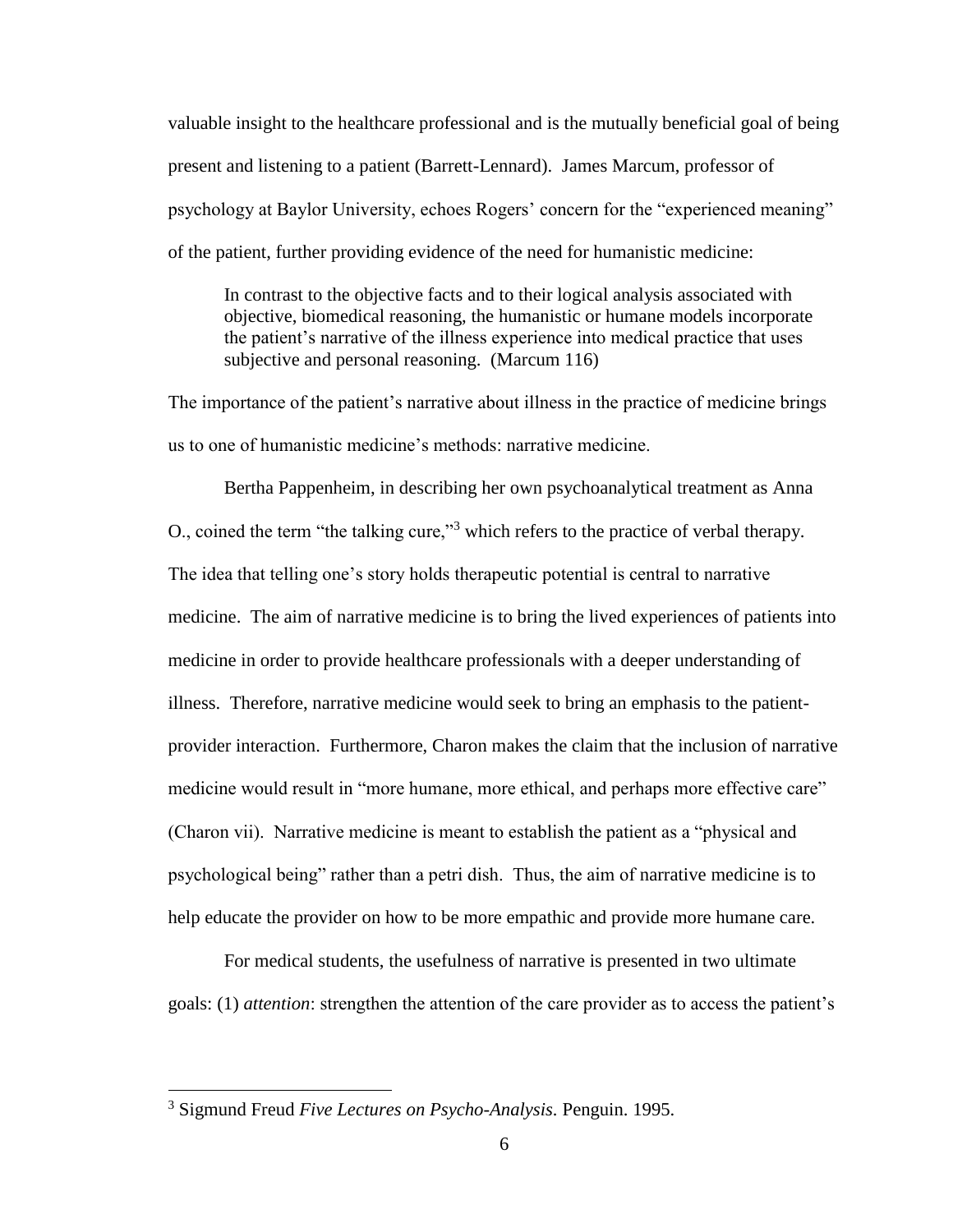situation more accurately and to permit the use of empathy; (2) *affiliation*: provide the patient with the care provider's knowledge, skills, power, and caring, shared through an effective patient-professional affiliation (Charon). Proponents of narrative medicine believe that taking time to listen to patients' experiences of illness, in combination with the technological advances of biomedicine, results in a more effective form of healthcare can be achieved.

In Arthur Kleinman's *The Illness Narratives* (1988), the possibility of a more complete healthcare, through the collaboration of biomedicine and humanistic medicine, is explored through the author's personal experiences with patients. When thinking back to an elderly patient who had contracted syphilis from a serviceman during World War I, Kleinman realized that there existed "two sets of long-term problems" facing this patient (Kleinman xii). The first problem consisted of the "insidious medical complications" present from the syphilis; the second was the "life trajectory that her illness had marked and inexorably shaped," or how it had come to shape and define her as a human (Kleinman xii). What appeared striking for Kleinman was that his medical training had "systematically educated" him on how to treat the first problem but would lead him to "discount" or even "blind" him to the second (Kleinman xii). If one were to acknowledge the existence of these two problems, it should follow that something more is required in addition to the "systematically educated" means of biomedicine. He claims that to address the second problem would require the addition of narrative medicine to medical curricula, in order to address the "difference between the patient's experience of illness and the doctor's attention to disease" (Kleinman xii). For Kleinman, patient narratives, and how to listen to them, are what is missing from medical education.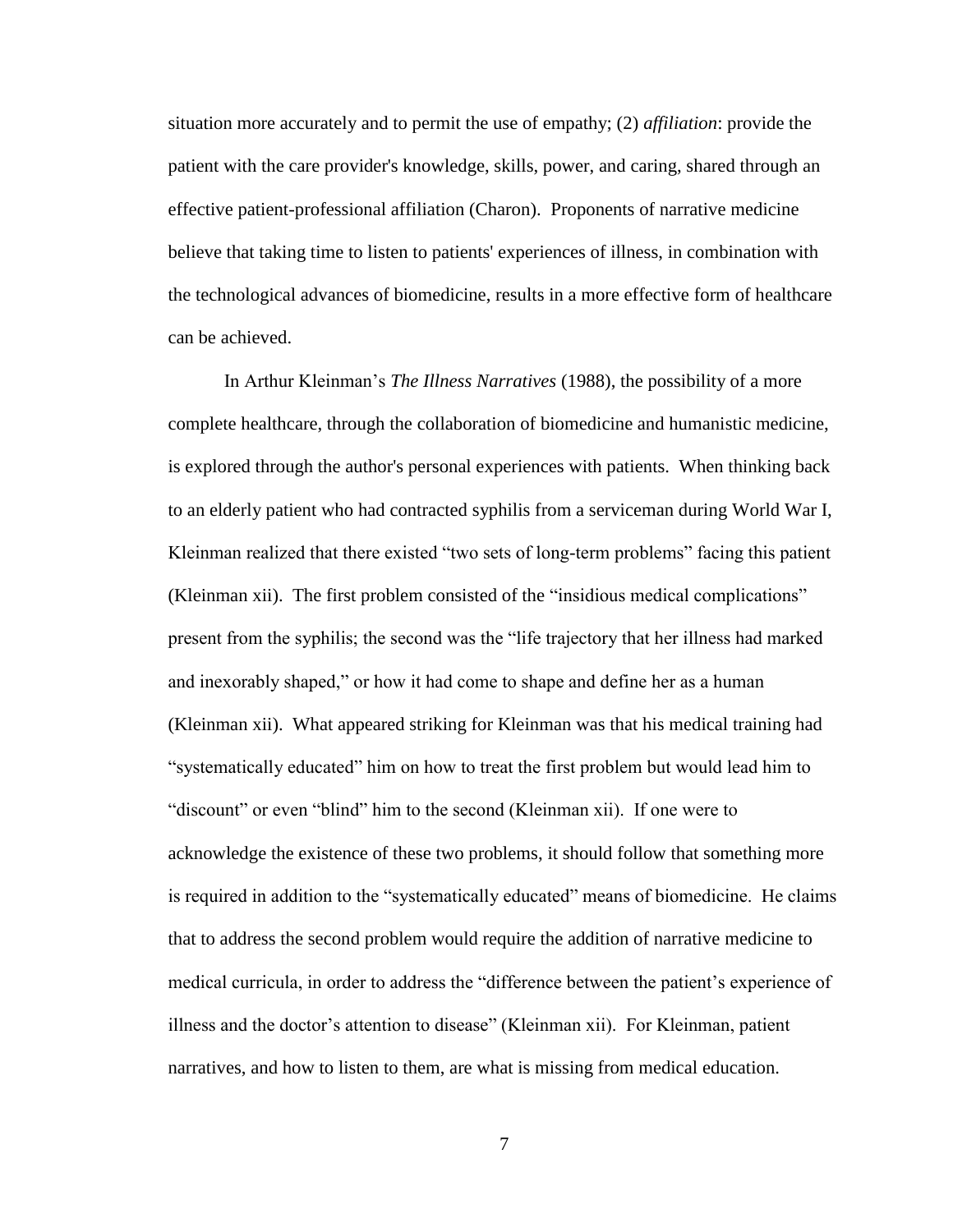The claim made by Charon, Kleinman, Marcum, and others is that through expressing empathy and listening to the narratives of patients, healthcare providers are able to address an important level of the healing process, one outside the biomedical realm of physical symptoms. Humanistic practices of empathy and narrative medicine have been implemented through the inter- and multi-disciplinary scholarly field known as the medical or health humanities. The University of Oxford defines the medical humanities as a "richly diverse field of scholarship" that "draws on disciplines in the humanities, social sciences, and the arts." For the purpose of "providing insights into one of the most basic and universal of human concerns, these disciplines can inform the science and practice of medicine" (Oxford). The medical humanities enable inter and multidisciplinary research (cultural and literary) to take place between medicine and the social sciences for the purpose of furthering medical education and practice. The literature and philosophy of medical humanities could be seen as being comprised of the soft sciences to the hard sciences and thereby serving as a complement to biomedicine's world of medications and surgical instruments. The late K. Danner Clouser, in a 1980 keynote speech at a health education conference, spoke of the void in medical training that the humanities can fill:

What's missing in a vocational training? [...] It leaves out everything that makes us uniquely human. Where do we train for understanding, suffering, and joy? Where do we gain ideas and models – for motivations, for patterning out lives, for fashioning out goals, emotions, attitudes, and character? […] Where do we gain perspective on our own life, on others', and the relationships between them? These things don't just happen, however much we like to believe they do. (Clouser)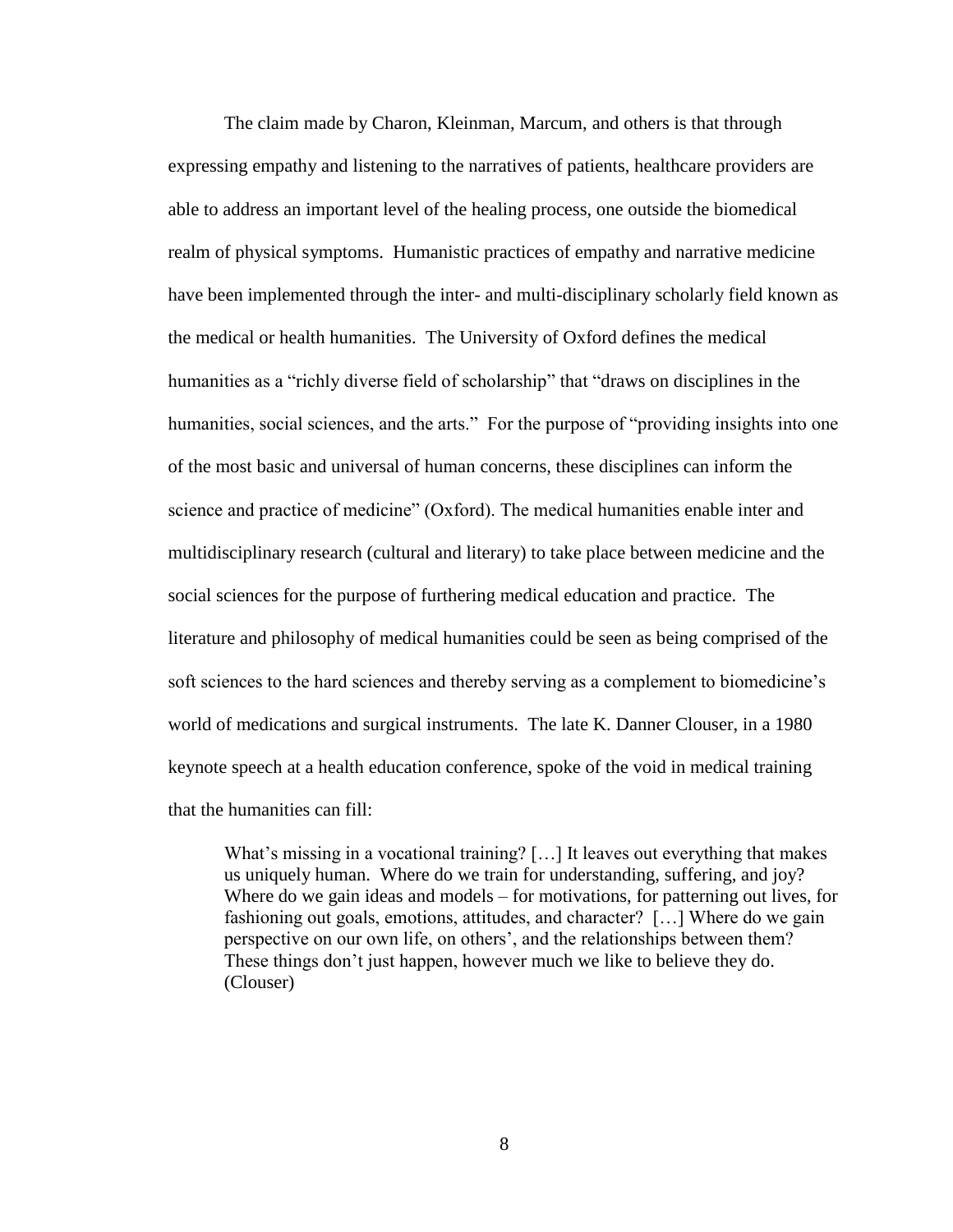For Clouser, the humanities can supply what is missing from medical education. His claim relies on the premise that, by way of its integration into education, the humanities can teach empathy and other humanistic values.

#### Empathy Regulation

Since the rise of the medical humanities, training models have been developed with the intent to bring empathy to the core of medicine. Models such as mandatory courses, goal setting, and lecture have been among the most common methods of education (Aggarwal). Empathy training and assessment have become not only part of early medical training, but also a consistent topic within medical literature, and is the subject of numerous medical conferences. Notably, the introduction of empathy training raises some complicated issues, mainly pertaining to the definition of empathy and how exactly should it be implemented.<sup>4</sup>

Subject to "complex, multifaceted definitions", there is "considerable disagreement" over how empathy should be defined (Shapiro 276). If empathy is difficult to define, how can it be properly implemented into medicine? It is not that empathy lacks a definition. On the contrary, it has many definitions that seek to bring precise language to something intuitive and yet difficult to define. For the purpose of this research, I will refer to the vernacular definition of empathy as the experience of understanding and relating to another's state of emotion from his or her perspective. Interestingly enough, such an ability to "adopt the perspective of another" is thought to

 $4$  For more on the complex nature of empathy, especially as it pertains to medicine, see "What's it all about, empathy?" from *Nurse Education Today*, Volume 17, Issue 2, April 1997, pages 106-110.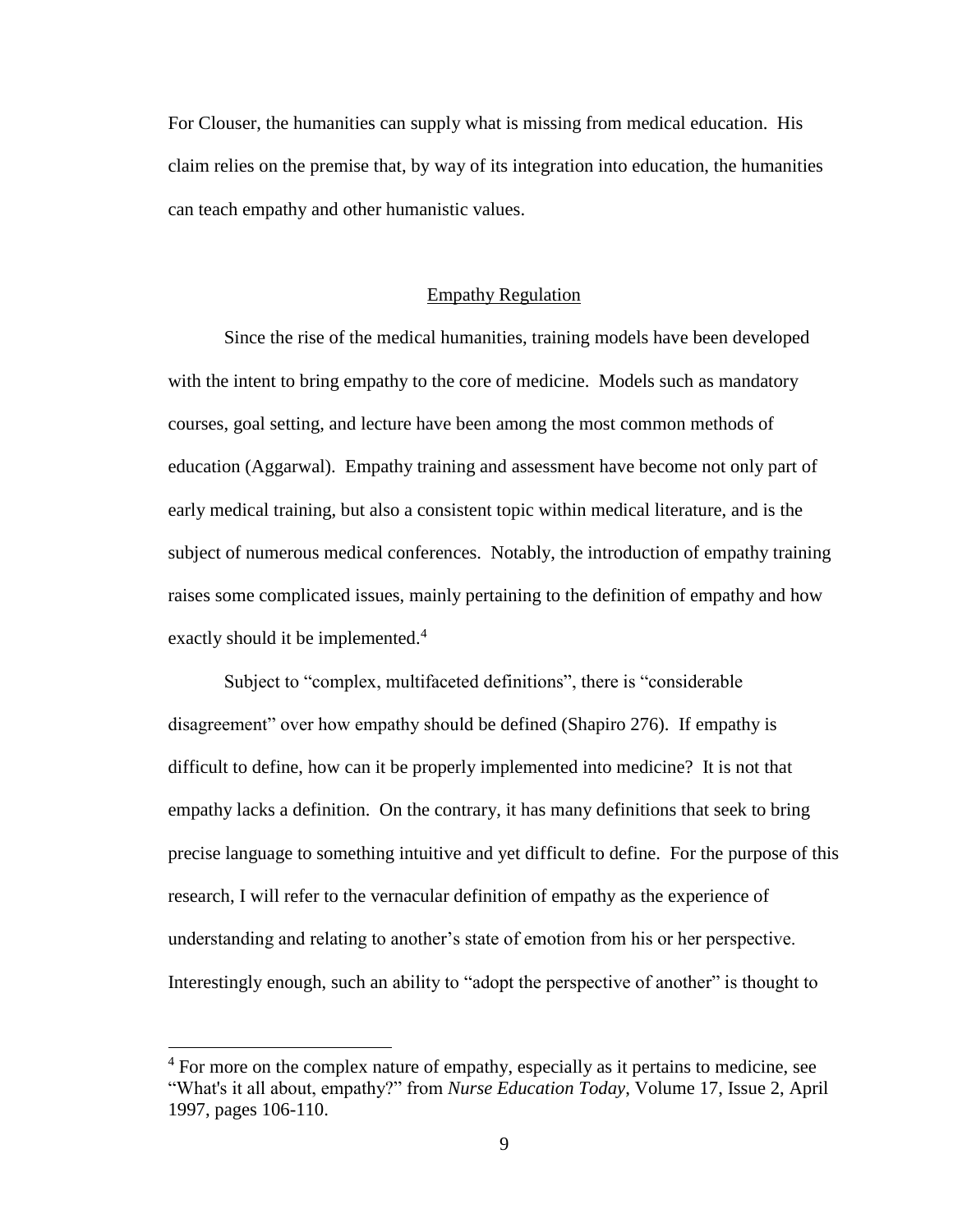be "unique" to humans (Decety 338). Because empathy is associated with and promotes prosocial behaviors (voluntary actions intended to help or benefit another), $5$  it is thought to be a desired trait for those working in medicine. However, when systematically applied within the practice of medicine, where precise language matters, empathy must be broken down into components to better understand and examine its process.

Janice M. Morse, a professor of nursing at the University of Utah, has made the claim that there are four components of empathy.<sup>6</sup> Drawing from clinical psychology, she defines these components as *behavioral*, *cognitive*, *emotive*, and *moral*. The *behavioral* component is the communicative response with which one conveys understanding of another's perspective. This component involves the ability for a care provider to demonstrate effectively to patients that their suffering is understood. Empathic understanding is conveyed through body language, tone of voice, choice of words, and so on. An understanding is communicated without having to be spelled out. An example of behavioral empathy would be a doctor "touching a shoulder or knee" of a distressed patient (Shapiro 278). Additionally, the "manifestations" of this component of empathy are capable of being "observed and evaluated" through scientific means (Morse 275).

The *emotive* component of empathy is the ability to subjectively experience and share in another's psychological state, emotions, or intrinsic feelings. Because of the nature of emotional distress, this component is seen as the contagious aspect of empathy,

<sup>&</sup>lt;sup>5</sup> Batson and Shaw, 1991; Davis, 1983; Penner, et al, 2005; Decety and Hodges, 2006; Decety and Lamm, 2006; Wiseman, 2007.

<sup>6</sup> From the *Journal of Nursing Scholarship* vol. 24, no. 4, Winter 1992. Although this analysis is nearly 17 years old, its findings are still relevant as scholars within the field of medicine are still citing it within the on-going debate of empathy.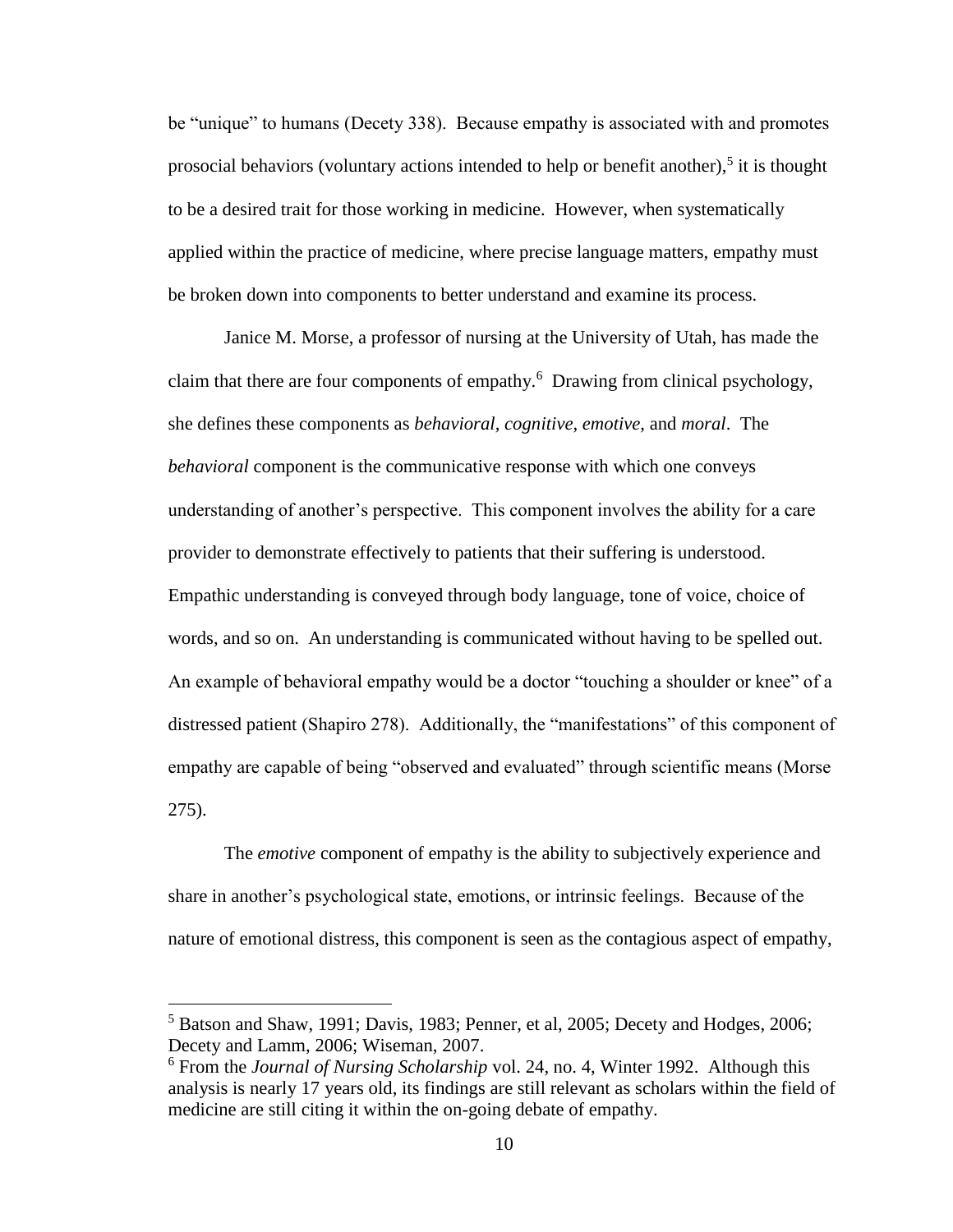or an "emotional contagion." An emotional contagion is "a person's emotional response while observing another person's actual or anticipated condition" (Gladstein 471). An example would be if one were to observe someone's grief, embarrassment, or joy and then feel that very same emotion. It is natural to mirror and experience the emotions of another. Such mirroring can make empathy dangerous in a clinical setting; however, when exposed to the suffering of others on a daily basis, without the skill to distance oneself, compassion fatigue becomes a serious concern (Hunt 8). In recognizing this emotional response, a provider is "motivated" to either "engage in cognitive and behavioral empathy" or to take the alternative and "distance him- or herself from the distress of another" (Morse 275).

The *moral* component of empathy is the "internal, altruistic force that motivates the practice of empathy." The inclusion of this component can be rather subjective and debatable as this aspect of empathy has not been "clearly delineated or defined" as its own "separate component" from the others (Morse 273). It is possible to attribute this to the already subjective nature of empathy and the debate as to whether or not there is a relationship between empathy and morality.<sup>7</sup> The link between empathy and morality is a complicated one as "empathy is not always a direct avenue to moral behavior" considering that empathy can "introduce partiality" (Decety 337). The moral component is "rooted in the philosophical belief" that we as a species "share common needs," "experience the same human condition," and are all "interconnected and interrelated" (Morse 274). Piaget believed that infants were born with the "raw materials" of

 $7$  See Jean Decety and Jason Cowell's "The complex relationship between morality and empathy," *Trends in Cognitive Sciences*, July 2014, Vol. 18, No. 7.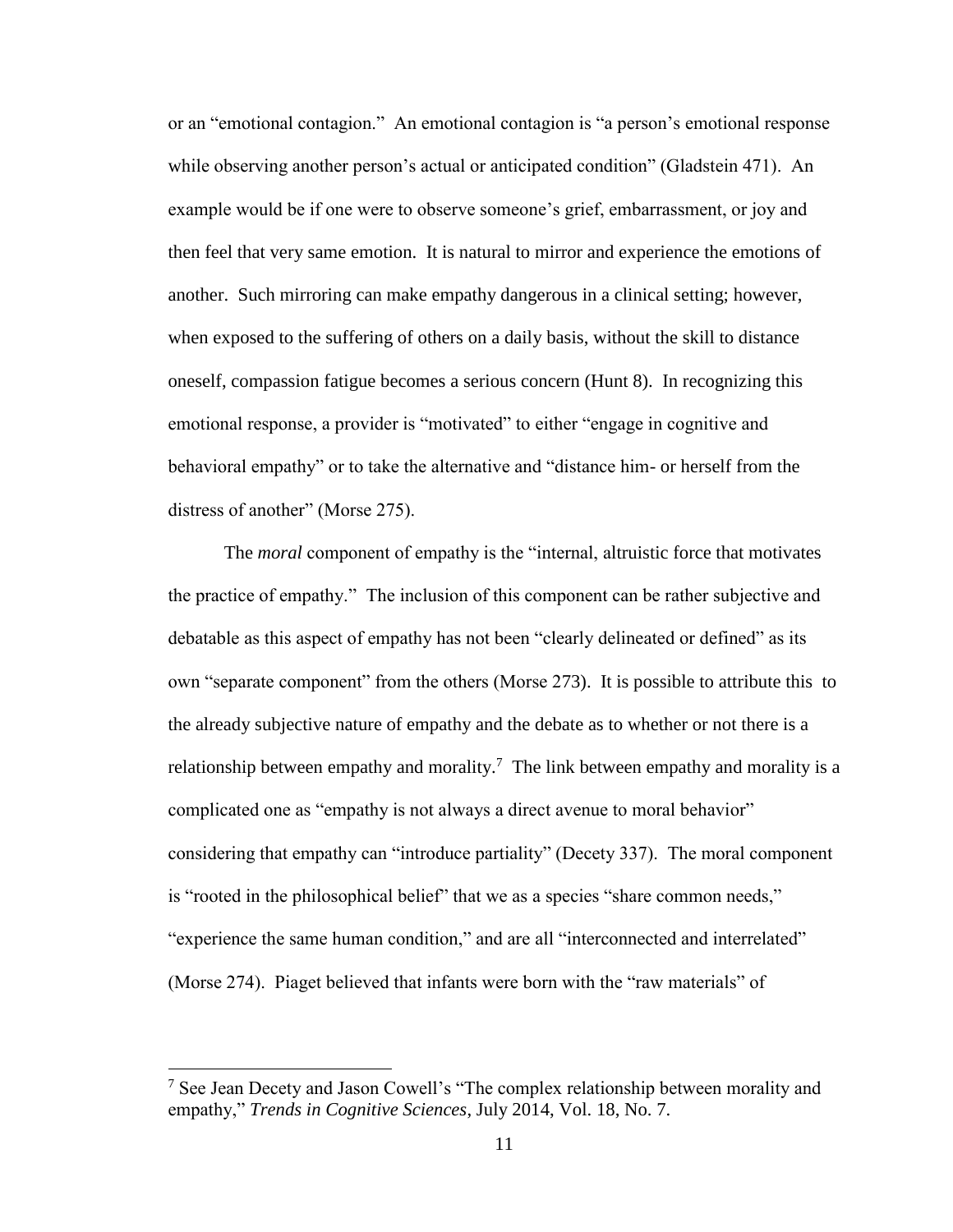"sympathetic tendencies" and "affective reactions" that later developed into moral behavior (Gradstein 475). Therefore, this component of empathy could be seen as the reason many decide to go into the field of medicine as a form of altruistic motivation, it is that "natural willingness" to "help other people who are distressed or who need assistance" (Morse 274-275.

The *cognitive* component of empathy is the intellectual ability to identify and understand another person's feelings and perspective intellectually. This component is also identified as "clinical empathy" (which will be explored later in this introduction) as it is a process of identification as to "whose emotions belong to whom during empathic engagement" (Hunt 9). It is a "teachable" skill that is "built on natural abilities" (Morse 274). Some emotional distance from patient suffering is required for this component but that distance must come from the ability to "comprehend, reason, analyze, and think critically" about the patient or medical scenario (Morse 275). The successful use of the cognitive component is "distinguished" by way of its use of "subjective" and "experiential input" for clinical interactions (Halpern 671). The objective of this component is in being able to create and establish that safe distance, thereby making compassion fatigue and burnout become less of a concern.

The purpose of emotional regulation is that it serves as a means to "free up cognitive resources" and allow healthcare professionals "to do their jobs better" (Carey). $8$ To be more specific, a "well-developed ability" to "self-regulate emotions" will "reduce the risks of burnout" for healthcare professionals (Hunt 19). Empathy in medicine can be

<sup>&</sup>lt;sup>8</sup> For further detail on the study, see Jean Decety's review "The Neurodevelopment of Empathy in Humans," *Dev Neuroscience*, 2010, 32:257-267.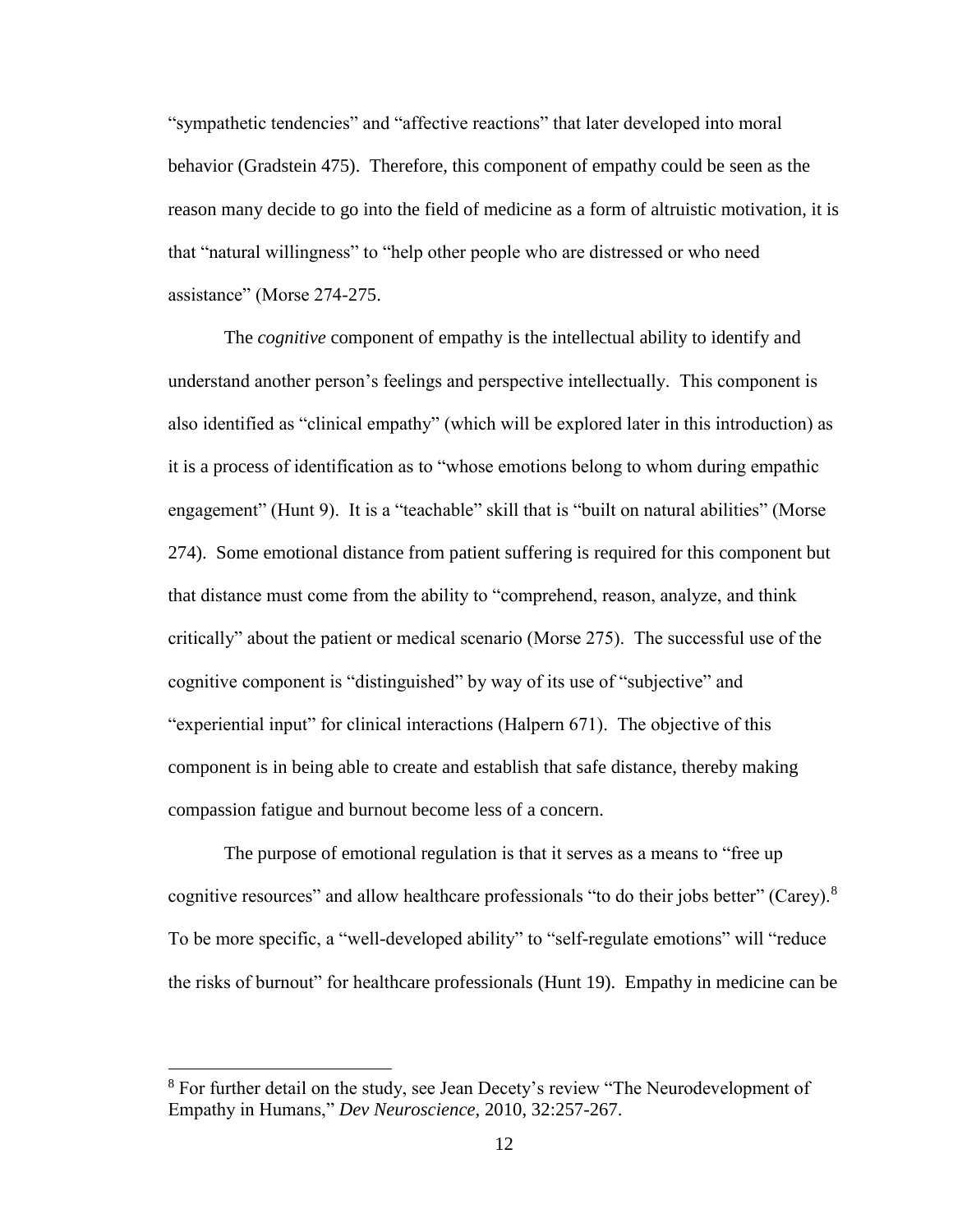seen as a fine line: too much and a provider risks becoming overwhelmed and drained, not enough and the act of caring for patients becomes mechanical and loses all meaning. Both scenarios can result in burnout or compassion fatigue. Burnout is a serious issue for those who work in medicine as it can cause depression and can even result in suicide. The American Foundation for Suicide Prevention reports that about 23% of interns had suicidal thoughts and an estimated 300-400 physicians die, per year, from suicide in the U.S. (AFSP). It is not just the ability to "do" one's job "better" and "free up cognitive resources," but by regulating emotional responses, providers can avoid the serious risks of depression and suicide.

Psychologist Herbert Freudenberger originally coined the term "burnout" in the early 1970's to describe the "consequences of severe stress" resulting from "high ideals in 'helping' professions," specifically in the field of medicine (Cologne). Since then, the symptoms of burnout have increased in range as more symptoms are recognized, making the symptoms difficult to distinguish from those of anxiety, depression, and secondary traumatic stress, thereby making burnout more complex and more difficult to pin down with an exact definition. Although there is a wide range of symptoms, three main symptoms have largely been agreed upon: (1) *exhaustion*: an emotional fatigue characterized by inability to cope and lack of energy; (2) *alienation*: a feeling of increasing cynicism and frustration towards work and colleagues, characterized by emotional distancing and numbness; and (3) *reduced performance*: an overall negative attitude about work, characterized by an inability to concentrate, a listlessness, and a lack of innovation (PubMed Health). Often times, in literature about burnout within medicine, the symptoms of emotional exhaustion or "compassion fatigue" will mingle with those of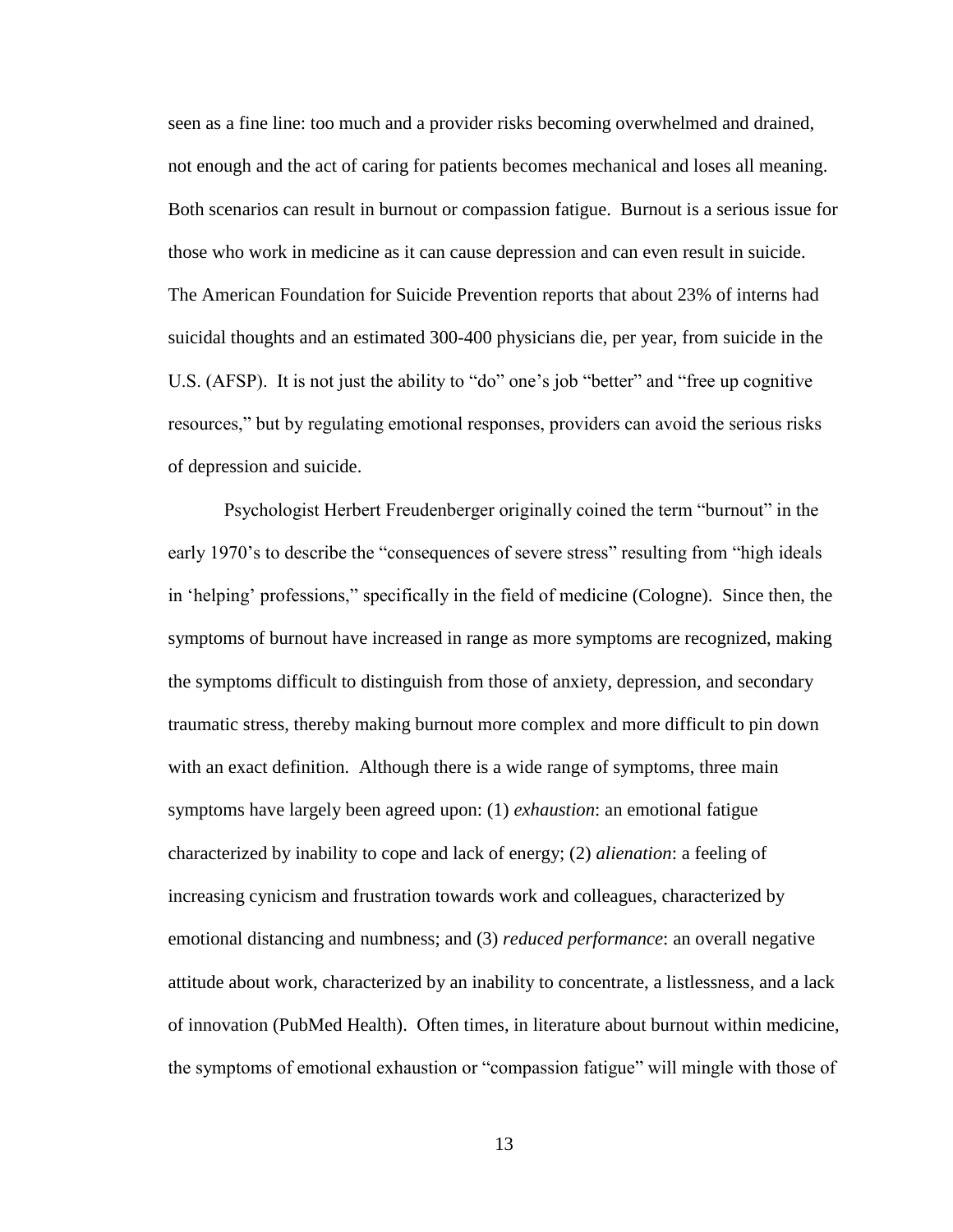burnout. Compassion fatigue is the result of becoming "emotionally drained" by way of "caring too much" and becoming "adversely affected by our efforts" (Figley 7). Much like with burnout, it can be a consequence of being "emotionally vulnerable" (Figley 7). As stated earlier, burnout and compassion fatigue are a serious concern for healthcare professionals due to the high-stress environments they work in; in order to avoid the risks of these ailments, healthcare professionals need to regulate their emotions to avoid leaving themselves vulnerable.

The process by which empathy is regulated is primarily referred to as "clinical empathy." Clinical empathy involves "cognitive empathy," the application of "emotional attunement to serve the cognitive goal of understanding the emotions of the patient" (Lakhani). Clinical empathy involves some distancing or detachment; it is an "act of correctly acknowledging the emotional state of another without experiencing that state oneself" (Halpern 670). It is a "skill" that is "developed through practice using one's natural empathic capacity" (Alligood). In other words, it does not just come naturally but requires "practice," as providers seek to offer humanistic care while protecting themselves from burnout and compassion fatigue.

Existing data from studies in psychology and medicine point to the overwhelming benefits of properly regulated empathy, for both healthcare professional and patient. For patients, these include shorter recovery times and healthier outcomes.<sup>9</sup> For healthcare

<sup>&</sup>lt;sup>9</sup> For more information on the quantitative details of how empathy affects patient health, see Christine Thompson's "Uncovering the Patient Experieince: Empathy Mapping Promotes Patient-Centered Care for Improved Heart Failure Patient Outcomes," *Journal of Cardiac Failure*, volume 22, issue 8, August 2016, pages S87-S88. As well as Joanne Olson's "Nurse-Expressed Empathy, Patient Outcomes, and Development of a Middle-Range Theory," *Journal of Nursing Scholarship*, March 1997.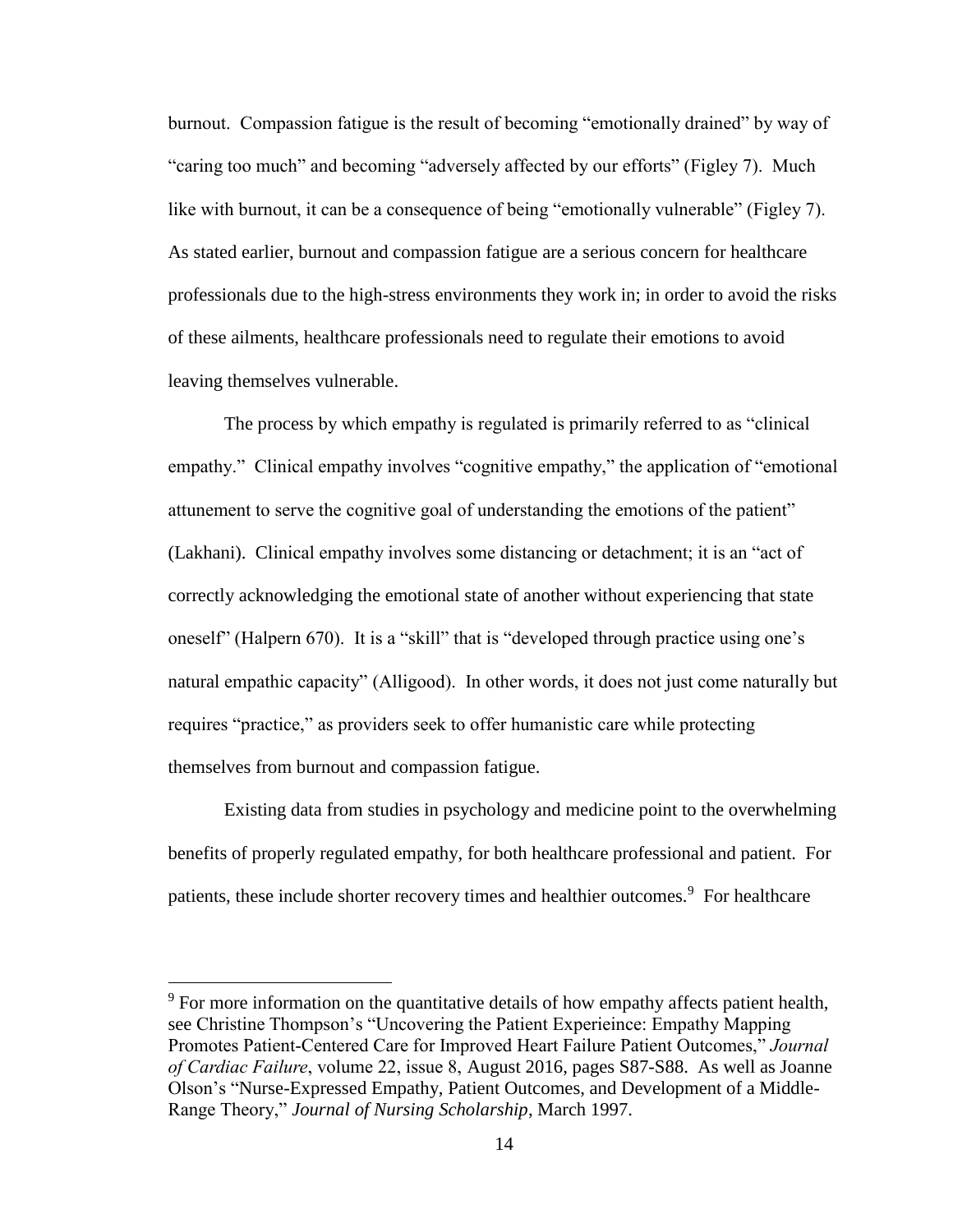professionals, there is an added occupational understanding and a reduced risk of clinical burnout and compassion fatigue,<sup>10</sup> but this is only if empathy is being properly regulated. As Gerald Gladstein, a professor of education from the University of Rochester, points out, empathy "does not necessarily lead to helping behaviors" (Gladstein 477). Referring to "emotional or affective" empathy, or what Morse defines as the "emotive" component, he explains that this form of empathy can act as a "contagion" and "affect the observer," causing an "overreaction" and "empathic distress" that has the potential to "lead [the observer] away from helping" (477). He goes on to point out Roger's cautioning that "there must be an appropriate amount" of empathy and Stewart's argument that a "deliberate distancing must occur after emotional involvement" (477). I argue that empathy can be thought of as a medication, but unlike most medications, empathy affects both patient and provider in its dosage and side effects. However, there is no pharmacology for this medication; there is no recognized textbook that can provide guidance in its administration. It is something that must be experimented with and practiced on.

Currently, the clinical education in empathy, with its "plethora of words expended in support" of its training, "has not successfully translated into sustainable and effective attitudes and actions" in healthcare professionals (Shapiro 276). The demand for a return of empathy to medicine is a strong one, but how exactly empathy can fit safely and effectively into the clinic is still up for debate. Although the humanities are often touted

 $10$  Patricia A. Hunt's (et al.) "Burnout and its Relationship to Empathy in Nursing: a review of the literature" and Jodi Halpern's "What is Clinical Empathy?" discuss how well-regulated emotions can lead to more meaningful and satisfying occupational lives within medicine.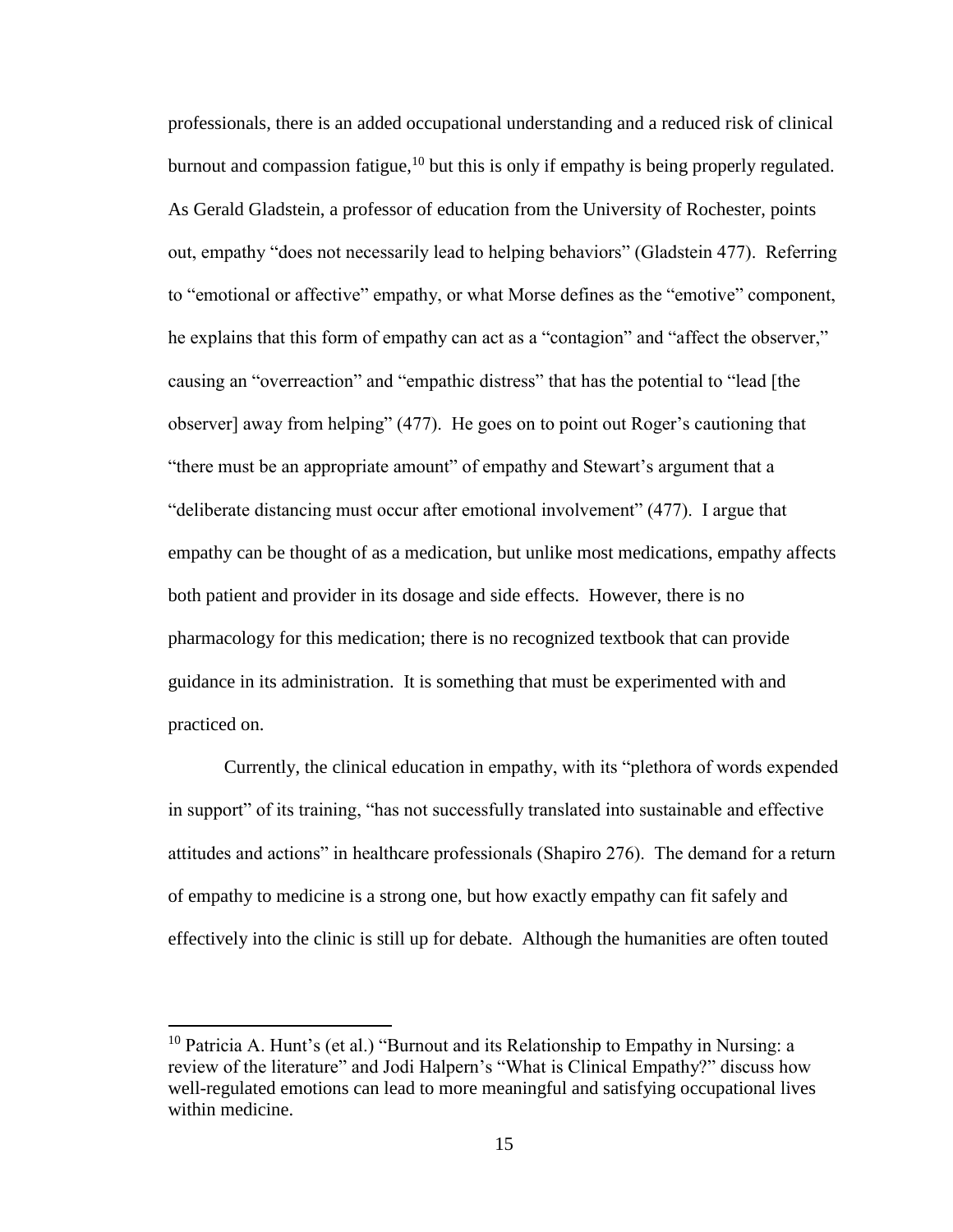as a solution for a lack of empathy in medicine, there is some debate over their ability to foster empathy effectively. In her book *Literature and Medicine: A Claim for a Discipline* (1984), Anne Hudson Jones voices her concern over the expectation that studying the humanities will foster humanistic approaches and make one more humane. She states that the "expectation" makes her "very uncomfortable" as such an "expectation is a burden, not just for literature, but for all of the humanities," going on to point out that although she, and many others, would "hope" that the humanities would make one more humanistic, she has seen "too many examples of the contrary" in order to "believe in any guarantee" (Jones 32).<sup>11</sup> It would seem as though either maybe something is missing from empathy education or the training of such is far more complex than it is given credit.<sup>12</sup>

This, I would argue, is where the idea of narrative medicine comes in. If narratives are the means by which the lived experiences of illness are conveyed, then it should hold true that the narratives of healthcare professionals are the means by which

 $11$  For a more contemporary take on the limits of empathy training, see Paul Bloom's book *Against Empathy: The Case For Rational Compassion (2018).* Bloom argues that for those healthcare providers who go through empathy training, the "negative affect was increased in response to both people in distress and even to people in everyday life situations" which suggests an unnecessary compounding in "distress" for both patient and provider, brought on by empathy training.

<sup>&</sup>lt;sup>12</sup> It could be argued that the "practice of empathy" is complicated, and the degree of application of clinical empathy will greatly depend on the provider's occupation, personality, and history, or simply put "life experiences." Perhaps the reason for the lack of success is that there is no one correct method of empathy regulation for everyone. Such a hypothesis is not ungrounded, given what has been previously discussed in regards to definitional complexities pertaining to empathy, burnout, and the role of education in perspective taking. I would argue that the complexities exist on an individualistic basis, meaning that the method and degree by which empathy is regulated varies greatly from person to person and from occupation to occupation. In other words, it could be argued that clinical empathy, like medicine, should be viewed and examined as a process akin to "an art (as opposed to, and addition to, a science)" (Danini 61).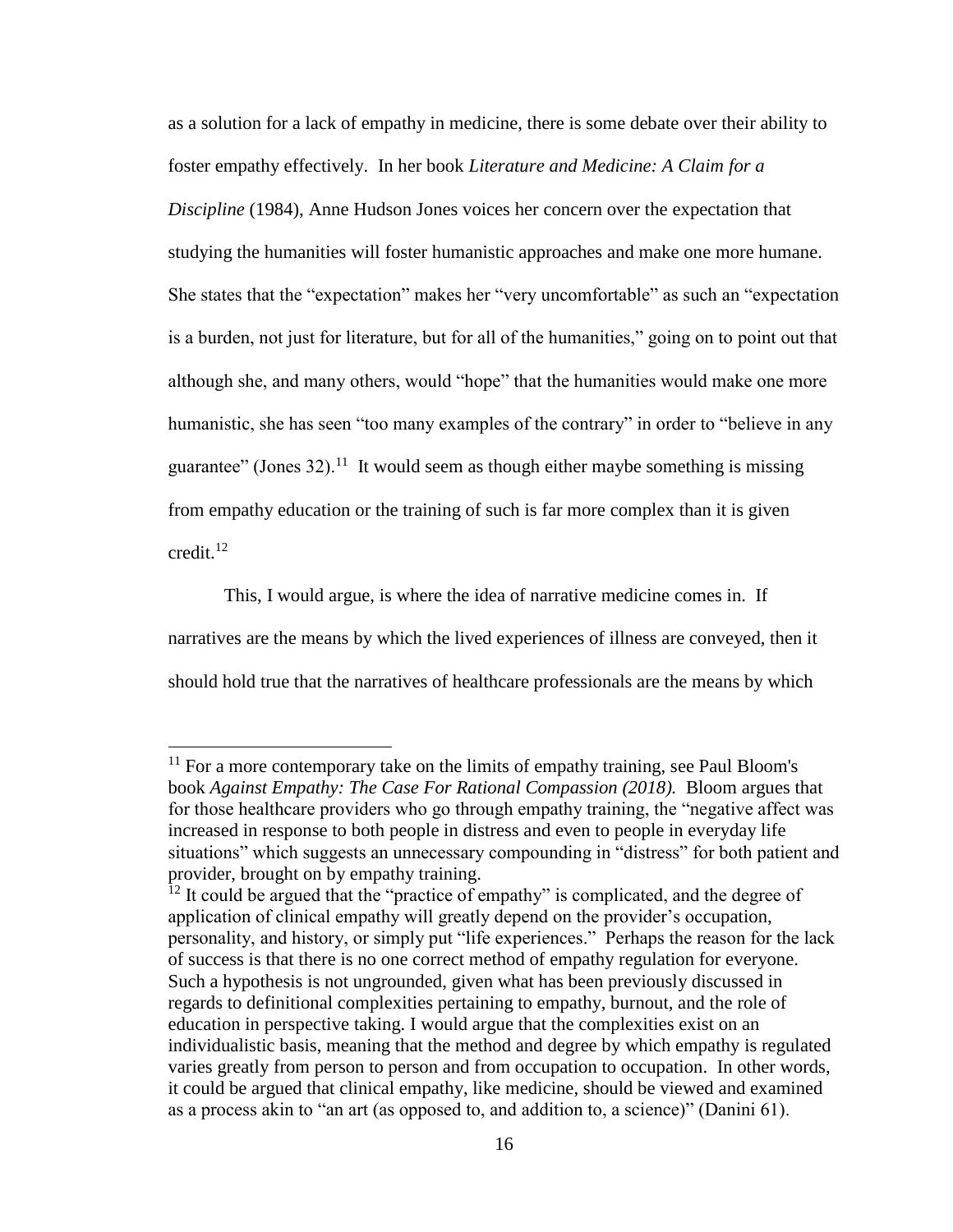the regulation of empathy is conveyed. The documented experiences of doctors and nurses should provide insight into strategic degrees of emotional engagement and disengagement. Provider narratives could yield methods on empathy regulation and thus methods to avoid burnout. Furthermore, these self-reflective accounts are a form of medical narrative practice, as they provide validation and insight to the personal experiences of healthcare professionals by revealing the various dimensions of healing as expressed by Kleinman.

If the lived experiences of healthcare professionals are examined through Charon's goals for narrative medicine, *attention* and *affiliation*, then it should be possible for readers of these narratives to gain a situational awareness of the development and practice of emotional regulation. Because narratives can convey the varied emotions, experiences, and histories each professional brings with them, these personal histories have the potential to convey how the process of empathy is regulated and how stress and trauma are internalized. Therefore, it should be acknowledged that the narratives of healthcare providers convey the various methods in which each occupation and each individual works to regulate empathy in an attempt to stave off burnout. It is the purpose of this review to analyze the narratives of doctors and nurses in an attempt to understand and interpret various methods of clinical empathy and identify the practices by which empathy is regulated and burnout is avoided.

In order to examine the self-reflective modes and methods of empathy regulation, the contemporary accounts of doctors and nurses are presented here as works of medical narrative. The narratives are chosen for their deep level of self-reflection and for their range in strategies of empathy regulation. In order to use the most relevant concepts and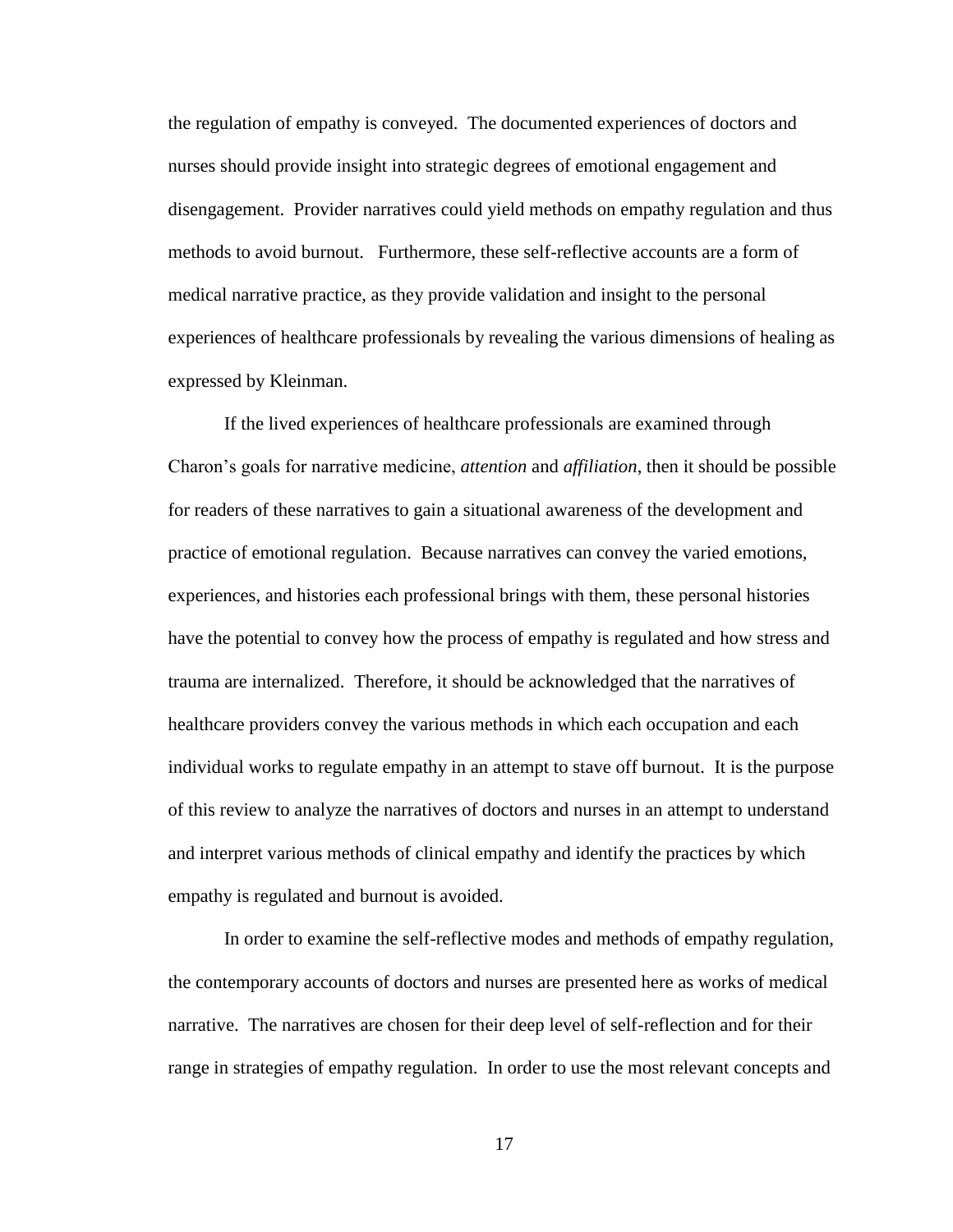terms, these narratives are examined using commentary from scholars from the fields of humanistic psychology and medicine, psychoanalysis, and the medical humanities. Humanistic approaches to psychology and psychoanalysis best provide the framework from which to understand the components of empathy and their process as well as the effects and causes of burnout as they are described by the texts in my archive.

#### Chapter Summary

The narratives chosen for this project offer various strategies and methods evident in not only their self-reflective content, but also in their narrative form and framework. The first chapter explores narratives by doctors. Dr. Frank Huyler's prose poems, which detail life in the emergency room, and Dr. Danielle Ofri's reflective and analytic essays, about the emotional aspect of medicine as it applies to trainees and practicing physicians. Both works are examined in relation to the dehumanization of both patient and provider that can result from an expectation of complete empathic distancing. The distancing allows for objectification, which takes the place of the meaningful and humanistic encounters that are missing in the patient/provider relationship. How emotional expectations placed upon doctors can affect everyday interactions with patients is examined in the context of narrative and empathy regulation.

The second chapter explores narratives by nurses. Narratives from Kimberly Condon, Janice Hudson, and Laura DeVaney detail experiences from a range of positions from the emergency room, hospice, post-surgery, and emergency flight nursing. DeVaney's narrative is a self-reflective account detailing empathy regulation in a postsurgery cancer ward. Hudson provides the experiences of an emergency flight nurse, a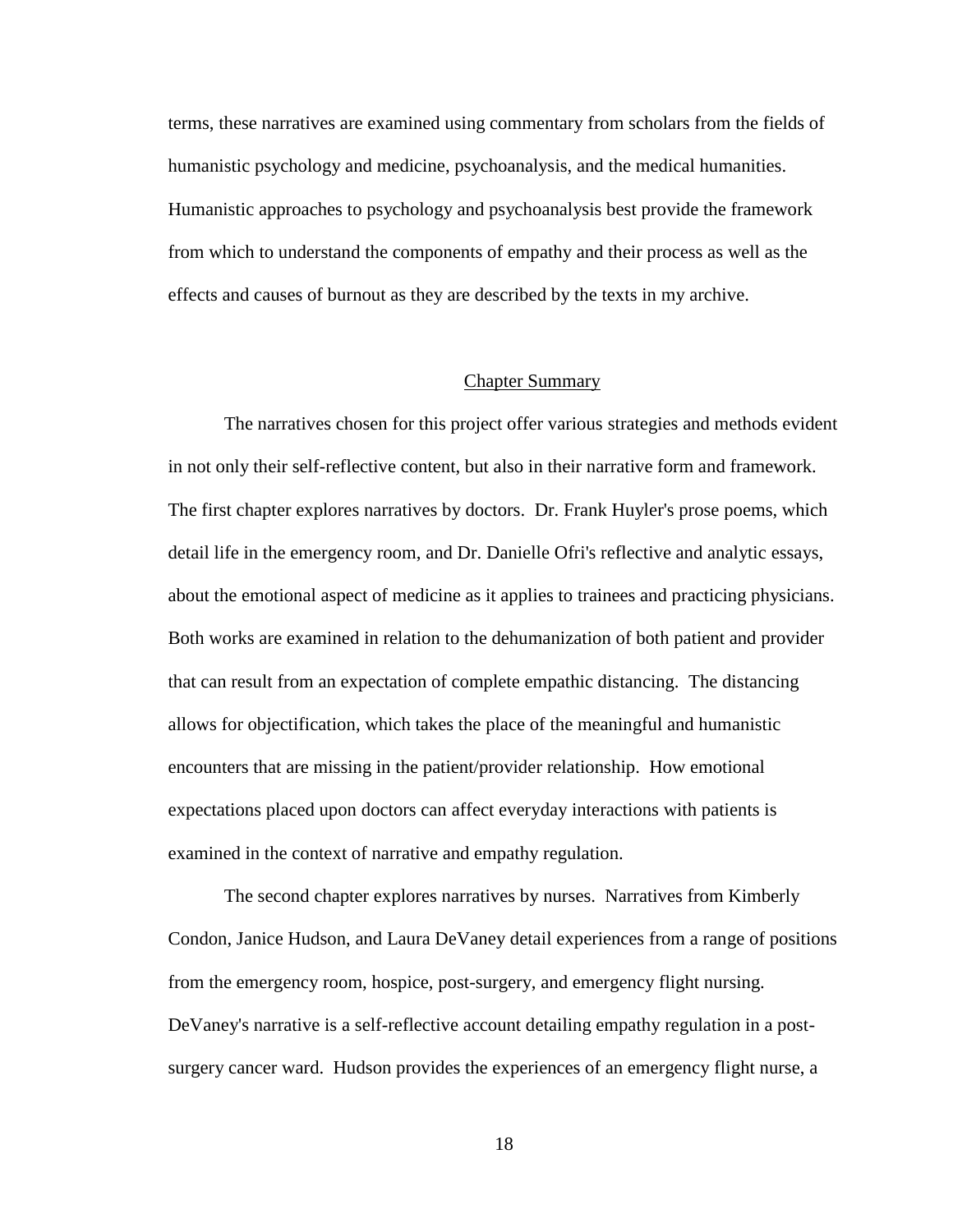first responder on the front lines of medicine. Lastly, Condon an empathic ER nurse who turns to hospice work, examines her own struggles with having to distance herself emotionally from patients. This chapter's self-reflections on empathy regulation address empathy as an emotional contagion, as noted by Gladstein. Autonomy and hyperindividualism become subjects of concern in the process of these nurses building their own immune system against the contagious effects of empathy.<sup>13</sup>

Taken together, this study of these narratives will show that there are elements and themes present that can provide useful information and insight into the complicated process of empathy regulation. Furthermore, this study will show that it is narrative writing that allows for the communication of strategies of the empathic process and the complexities that surround it.

 $13$  Though it is true that nursing is dominated by women and it could be argued that women are expected to be more empathic, an analysis on such is outside the scope of my research. For more on this subject, see Leonardo Christov-Moore's "Empathy: Gender effects in brain and behavior," Neuroscience & *Biobehavioral Reviews*, Vol. 46, Part 4, Pages 604-627, 2014.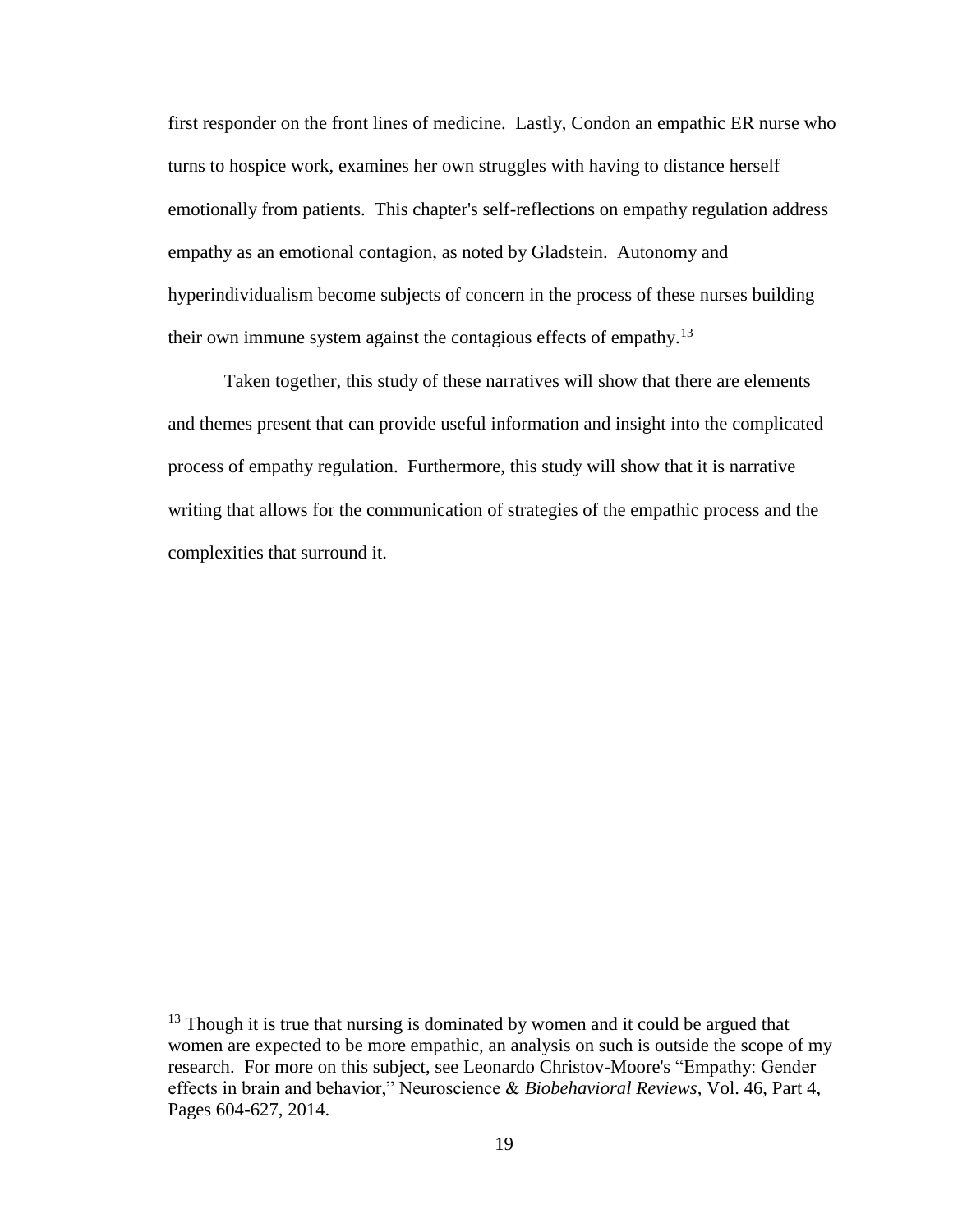### DOCTORS

<span id="page-25-0"></span>*The old-timers used to tell me that the longer you work this job the longer your stethoscope. I wore the longest on the market, and still I could hear, under the pulse, the heart's fortune-telling wail. Through the bubbling air in the fluidchoked chest, a terrible silence. No instrument can block that*. —Joseph Connelly, *Bringing Out the Dead*, pg. 87

In the winter of 2017, the bizarre details of a trial involving a surgeon who carved his initials into the transplanted livers of his patients appeared all over news outlets. The surgeon, Dr. Simon Bramhall, "admitted two counts of assault by beating" in relation to using an "argon beam" to burn "SB" onto the livers of two patients (Perraudin). It was determined by the court that both incidents required "skill and concentration" and were performed "in the presence of colleagues" (Perraudin). This alarming case prompted many to recount a similar incident in 2000 when a Dr. Allan Zarkin carved the initials "AZ" into the abdomen of his patient, after performing a Caesarean section, leaving the patient feeling, in her own words, like a "branded animal" (Wongjan). Neither of the doctors personally offered any public explanation for their actions, leaving their motives to speculation. However, in an opinion article written in *The Guardian*, Dr. Henry Marsh, a surgeon and published author, attempts to offer an explanation involving emotional distancing and empathy.

In an effort to shed light on the reasoning behind such disturbing actions, Marsh claims that he and other doctors "walk a tightrope between compassion and detachment" (Marsh). The metaphor of the "tightrope" illustrates the alleged danger of doctors becoming "disinhibited" in their work (Marsh). Additionally, the metaphor offers some insight into the level of danger and skill that is involved when treading carefully around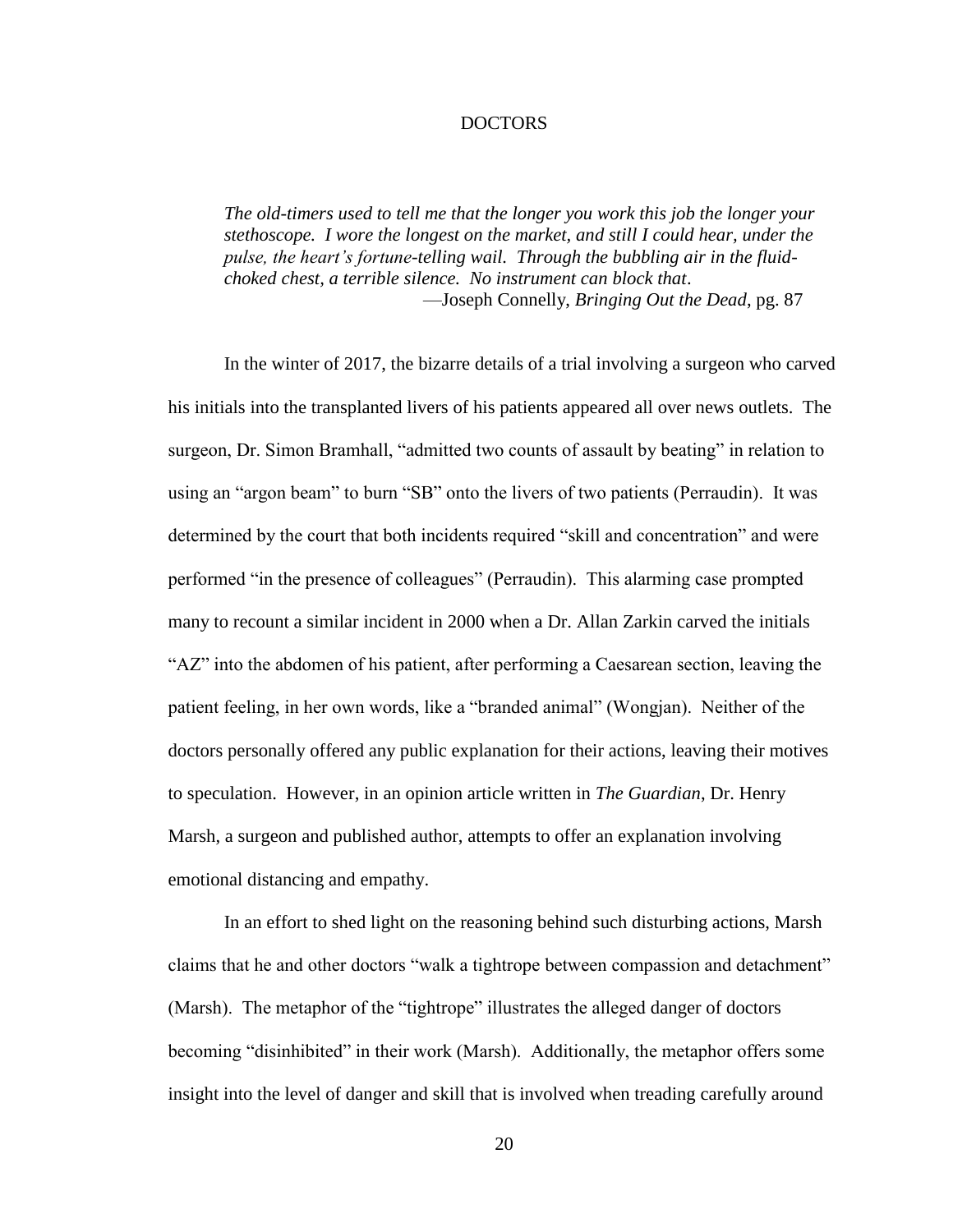empathy and emotion in medicine; one misstep could be costly. Marsh's notion of doctors walking a tightrope alludes to how cognitive empathy works by comparing the regulation of one's emotional responses to the skillful and difficult act of balancing on a rope suspended dangerously high in the air. However, Marsh goes on to advocate for a completely "detached" approach, free from empathy, when dealing with patients, making the claim that "empathy is the last thing [doctors] want" (Marsh). His claim is that when a doctor falls off the "tightrope," he or she runs the risk of "disinhibited" actions, such as leaving a "brand" on a patient, an action that Marsh calls "silly," but not "criminal." It could be that Marsh does not subscribe to the idea that empathy can be regulated as he advocates for a mode of disconnection by being "as emotionally detached as possible from the patient" (Marsh). Such an emphasis on emotional distancing is an approach known as "detached concern."

Canadian physician Sir William Osler, often described as the "father of modern medicine," helped to cultivate the detached approaches that later become associated with biomedicine (Ofri 3). In a speech to the graduating medical students of the University of Pennsylvania, in 1889, Osler underscored the dangers of sensitivity and empathy, stating, "A certain measure of insensibility is not only an advantage, but a positive necessity in the exercise of a calm judgment" (Ofri 4). In place of empathy, he argued for a "neutralizing" of emotions to the point that physicians "felt nothing in response to suffering," thereby allowing them to "study" and "see into" the "inner life" of the patient (Halpern 670). Theoretically, by stripping humanistic traits and elements from the practice of medicine, a physician would separate himself or herself from the patient for the purpose of efficient observation. For Marsh, "experiencing emotion" is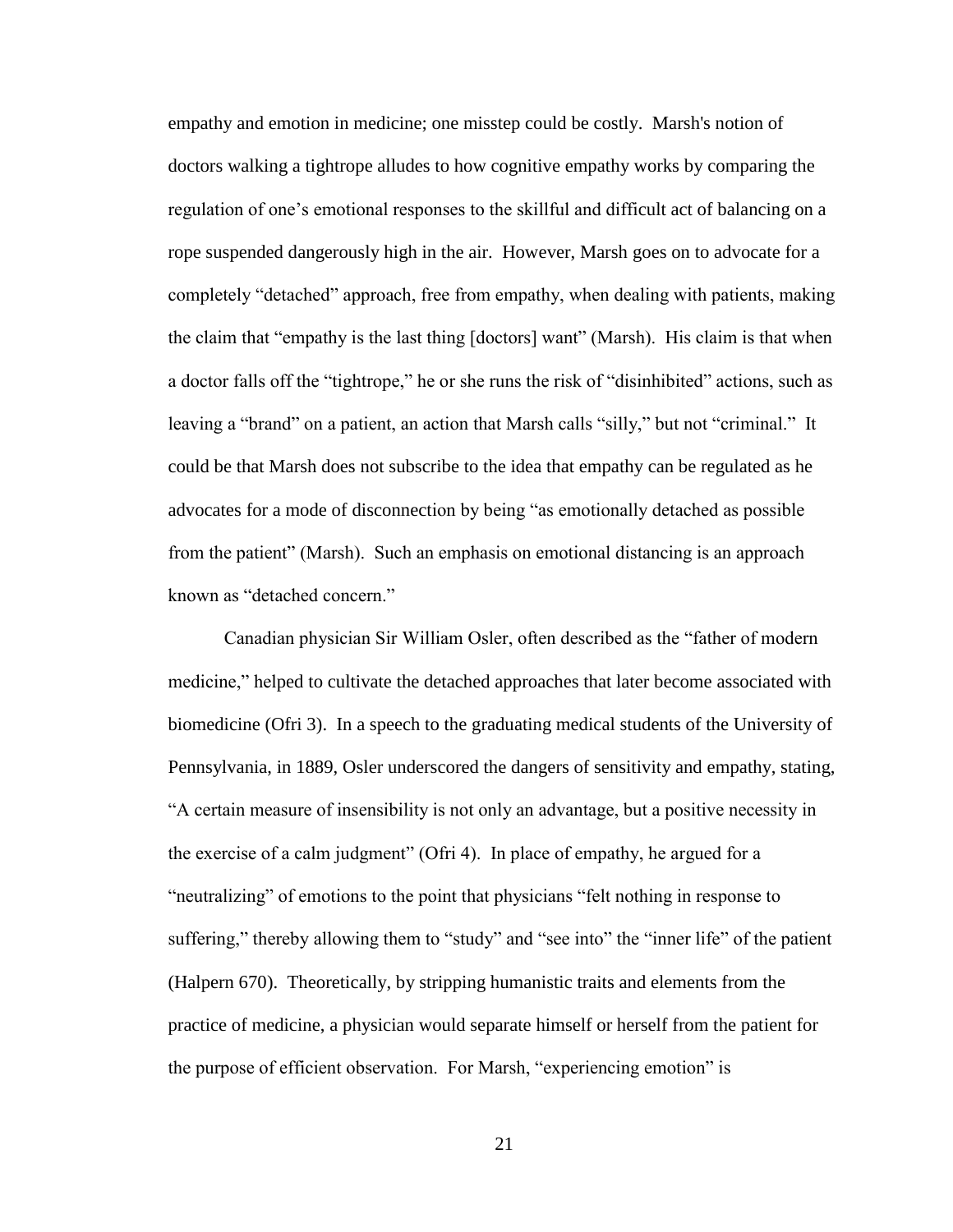"unimportant" in "understanding what a patient is feeling" (Halpern 670). The model of detached concern "presupposes that knowing how a patient feels is no different from knowing that the patient is in a certain emotional state" (Halpern 670). Such a position assumes that the inclusion of any such emotional process to be a "threat to objectivity" and that "experiencing emotion" is deemed to be "unimportant for understanding" the patient (Halpern 670, 671).

The emotionless, disconnected doctor may sound like a very familiar stereotype, one possibly found in novels, film, or other mediums of entertainment. Such a trope could best be referred to as the "television doctor"<sup>14</sup>. Characteristically, the television doctor will remain "detached from patients" and from empathy, while being praised as a paragon of "technological and diagnostic acumen." Entertainment media presents these cold and calculating doctors as heroes and heroines of western medicine (Ofri 4). Characters like Dr. Cox from *Scrubs* (2001-2010), Dr. House of *House* (2004-2012), and Dr. Casey of *Ben Casey* (1961-1966) are all lauded for their biting and bitter sarcasm and clean-cut efficiency and exist as fictional characters of detached concern's success applied to everyday clinical scenarios. The television doctor is detached concern manifest into a persona, or extrinsic self. Dr. Danielle Ofri, a practicing physician and professor of medicine at New York University of Medicine, in her reflective, personal essays, offers insight into the mentality that encourages many doctors to adopt this persona that has become a popular staple in media:

Nobody was interested in hearing from doctors who were having doubts, who were overwhelmed, who were unraveling. "Suck it up" was the modus operandi.

<sup>14</sup> The distant "television doctor" persona can be seen as an extrinsic self, or constructed personality, that has two purposes in this case: to keep the patient's emotions at a distance and to keep the physician distant from his or her own emotions.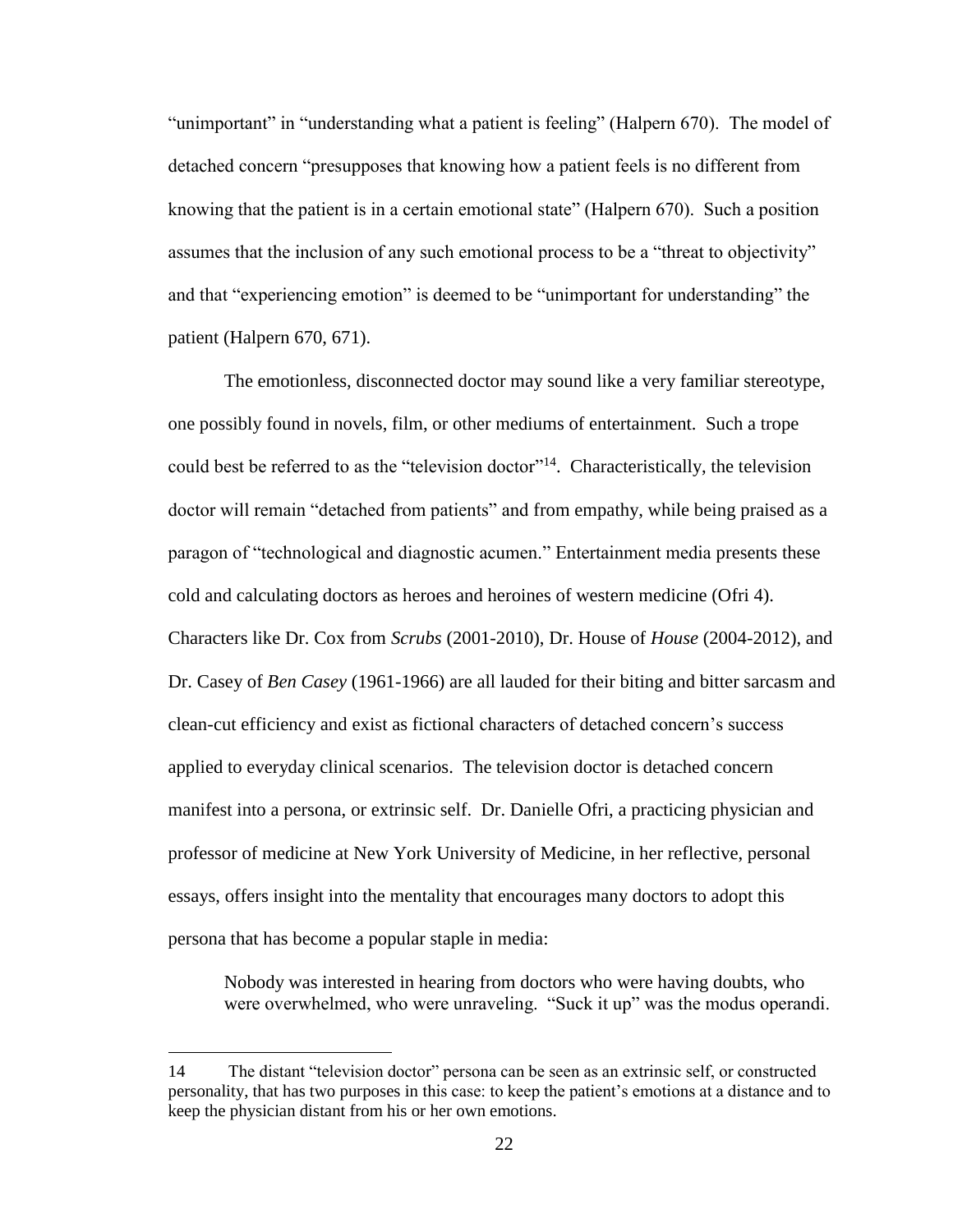Real doctors were supposed to be immune to this sticky side of medicine or, at the very least, able to handle it discreetly, covertly, alone. (Ofri 167)

The use of the label "real doctors" is alarming as it shows that doctors who have not neutralized their emotions are not even to be considered part of the clinical practice simply based on their inability to neutralize their emotions. Additionally, the demand for stoicism goes further to include the doctor's own fears and doubts, locking down not only the processing of patients' concerns, but also the doctor's. Doctors are meant to be some form of omnipotent being, one "immune" to the emotional responses of patients and allknowing in their observations. Has society been under the model of biomedicine and scientific management for so long that the normalization of detached concern as made the idea of a doctor with emotions that unsettling? The detached television doctor paints an attractive but unrealistic ideal for physicians who would attempt to avoid emotions and empathy and for those who would expect it. The typical fictional doctors display an unwavering control over their emotions that allows for the control of both the patient's anatomy and their own psychological state. The current health care system seems to have established this "modus operandi" of efficient, stoic, detachment that runs so deep that doctors are expected to be emotionally numb in nearly all aspects of their life. There are dangers in certain approaches to medicine, and an all-or-nothing approach to empathy is one of them:

[L]ack of investment can lead to rote medical care—impersonal at best, shoddy at worst. At the other end of the spectrum is the doctor who is inundated with grief and can't function because of the overwhelming sorrow. Burnout is a significant risk in both of these cases, and that erodes the quality of medical care. (Ofri 121)

Here Ofri provides further insight into why proper empathy regulation is important. Her reflection could be applied to the "tightrope" analogy referred to earlier; however, Ofri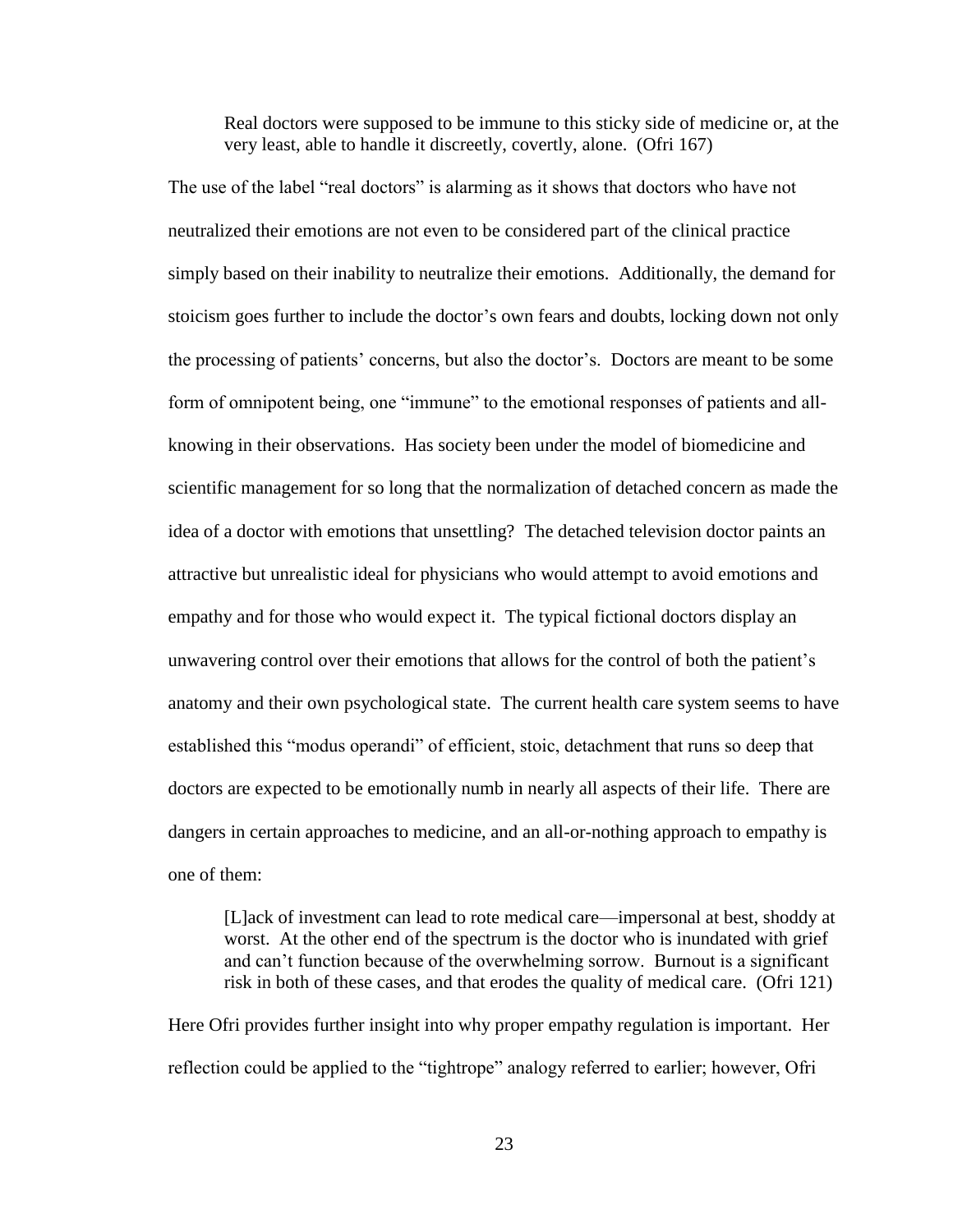offers a more accessible and defined representation of empathy and detachment in medicine. The doctor who stands a better chance against burnout and disinhibited actions places him or herself between the two extremes, finding a personal balance and regulating his or her emotional process, the use of clinical empathy. However, even for those doctors who have found a balance with empathy and wish to be more engaged with their patients, the current system of efficiency seems to place restrictions on a doctor's involvement with a patient's needs:

Sure, it's wonderful to have an in-depth conversation with a patient, to do a more thorough physical exam, to patiently explain the disease process to a family member, to read up on a rare disorder, to attend that lecture on communication skills, to visit a patient a third time in the day, to make those extra phone calls to unravel a patient's medical history, to let a patient ramble on without interruption—but none of these things will get the work done. The scut list will still be there. (Ofri 34-35)

Recognizing the need for workload balance, Ofri points out the multitude of beneficial steps that would, on one hand, greatly improve health care, but on the other hand, serve to overload an already overwhelmed doctor: As expressed by Ofri, in giving a patient ideal care, there is the potential for a great deal of extra work and it is only natural that many doctors can develop burnout from the pressure of the overwhelming expectations of both the system and patients.

However, the alternative could reasonably be seen as dehumanizing, as it makes the patient out to be an object rather than a human. Moreover, the method seems to attempt to make doctors out to be analytical machines rather than everyday people with emotions. Referring back to Marsh's analogy of the tightrope, given an understanding of detached concern and the numbing of empathy, could it not be said that it is the application of disconnection rather than the application of empathy that causes doctors to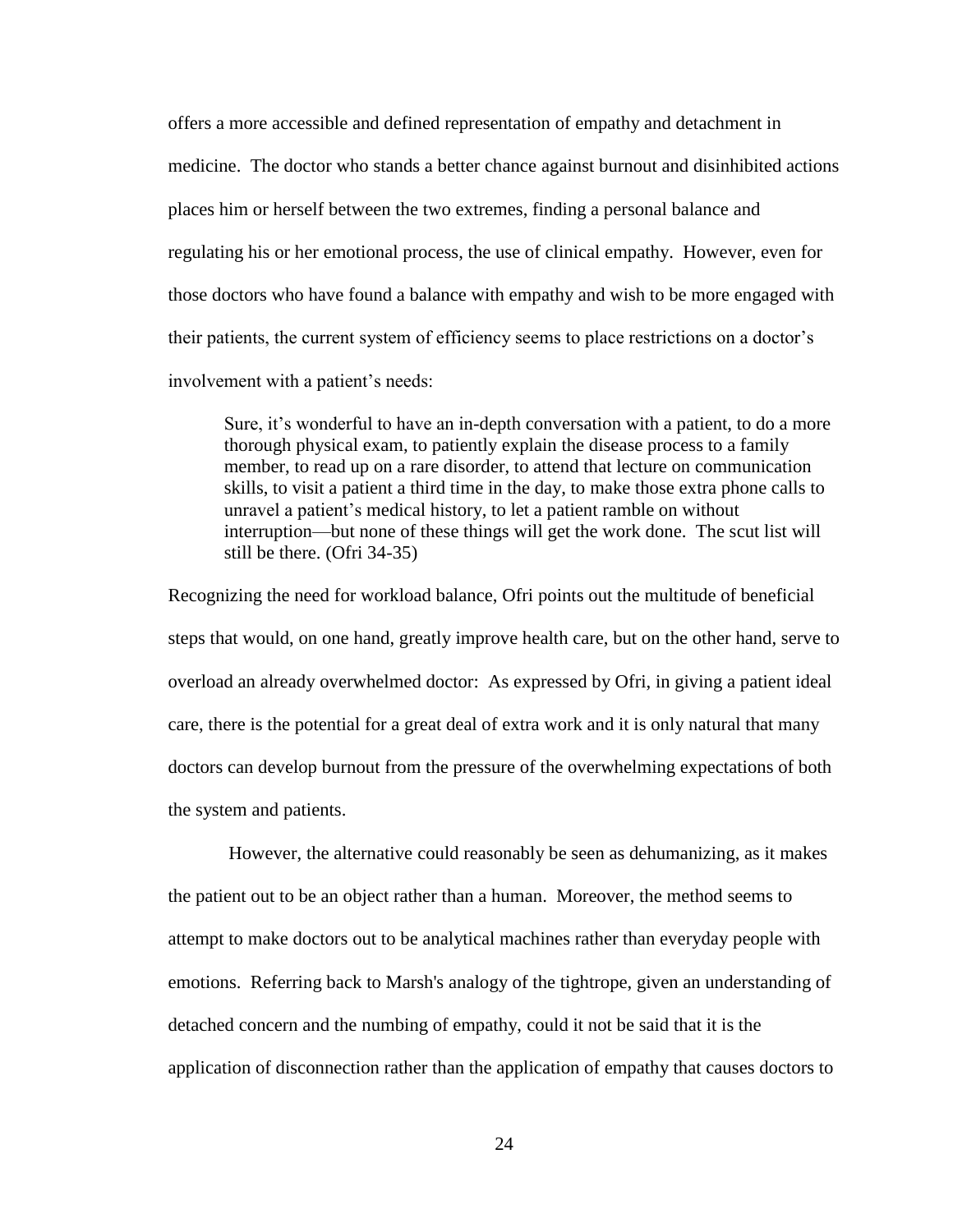"treat patients as objects" and thereby enabling doctors to sign or "brand" their work, effectively dehumanizing the practice of medicine? True, empathy, when unregulated, can prove to be dangerous for providers, but it is doubtful that it is compassion and an empathic connection that enables the disconnect necessary to view patients as objects or animals. Would it not be more reasonable to argue that while doctors do walk a tightrope, it is not only unchecked empathy that causes them to slip off but also the complete lack thereof?

What is to be observed in these examples of dehumanization and branding is that the desire to leave one's mark seems to exist as a form of "objectification" which could be seen as a consequence brought on by detached concern's "neutralizing" of emotions. It could be argued that if "calm judgment" and "efficiency" are the focus for these modes of dehumanizing detachment, then the patient is in danger of becoming an object or product to be signed off on and the doctor a machine working far removed from human emotion. Sociologist, philosopher, and critic, Georg Simmel<sup>15</sup> defines "objectification" as the "means by which people take possession of the world around them in words, works, organizations, and tradition" (Timmermans 22). Additionally, the sociologists Peter Berger and Thomas Luckmann<sup>16</sup> see it as a "dialectic process" by which one "internalizes meaning" and "expresses" that meaning in ways "accessible to others," making objectification an "ability to recognize human products as elements of a common world" (Timmermans 22). This process becomes a form of communication between the

<sup>15</sup> Simmel, Georg. *The Philosophy of Money*. Routledge. 1990.

<sup>16</sup> Berger, Peter L., Thomas Luckmann. *The Social Construction of Reality: A Treatise in the Sociology of Knowledge*. Anchor Book. 1966.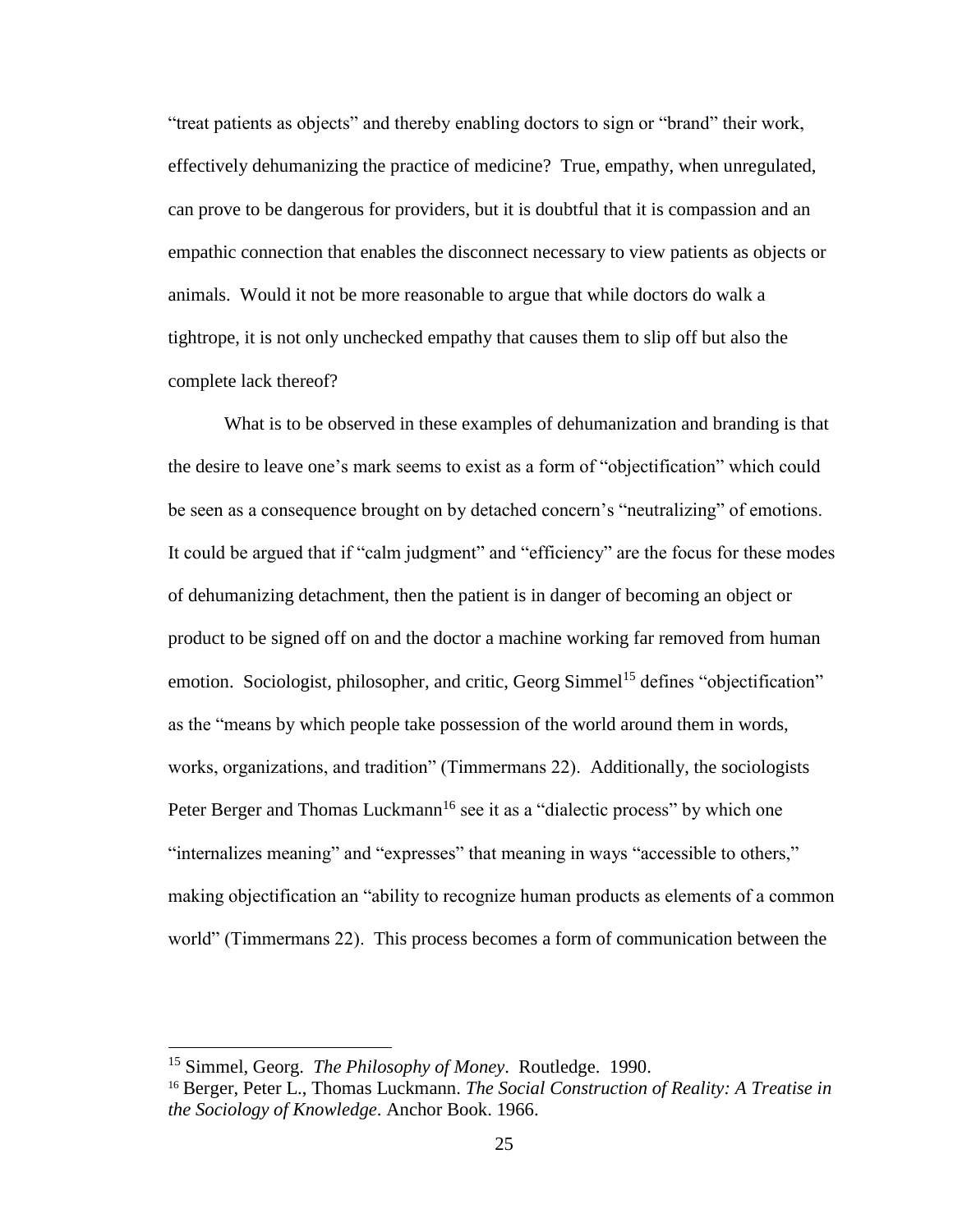"common world" and the individual as the individual attempts to make accessible and "express" meaning. The surgeon's initials can be seen as a form of this communication. The television doctor as an extrinsic self may not be as obvious a form of objectification as branding a liver, but it can still exist as a means by which doctors can attempt to "take possession of the world around them" through a "tradition." Taking the practice of medicine and associating it with the tropes popular in media would allow for an "expression of meaning" to the "common world" in a way that is highly "accessible to others." Even if the adoption of the television doctor persona does not present itself as an overly alarming action, like that of branding a patient, it still brings with it all the associated issues detached concern presents. Through the use of this persona, doctors will be expected to condition themselves as machines of efficiency and view patients as product or objects of study.

 If one is to accept that doctors are to condition themselves devoid of emotion and operate as efficient machines, then it might follow that such conditions would render the practice of medicine removed and distant from the humanistic act it should be. It would seem that the dehumanizing aspect of objectification takes place when the provider's work and ability to empathize with patients is "neutralized," which then, in turn, results in a neutralizing of the patient's "agency" by observing them as something less-than-human, resulting in an "erasure of authenticity, an alienation of identities and a silencing or even displacement of the self and the social world" (Timmermans 22). Such is the case for those patients who, when signed with their doctor's initials, felt like a "branded animal." In the case of the two surgeons, a paradox happens: by signing their work, an effort is made to connect their labor and identities, to the world around them, as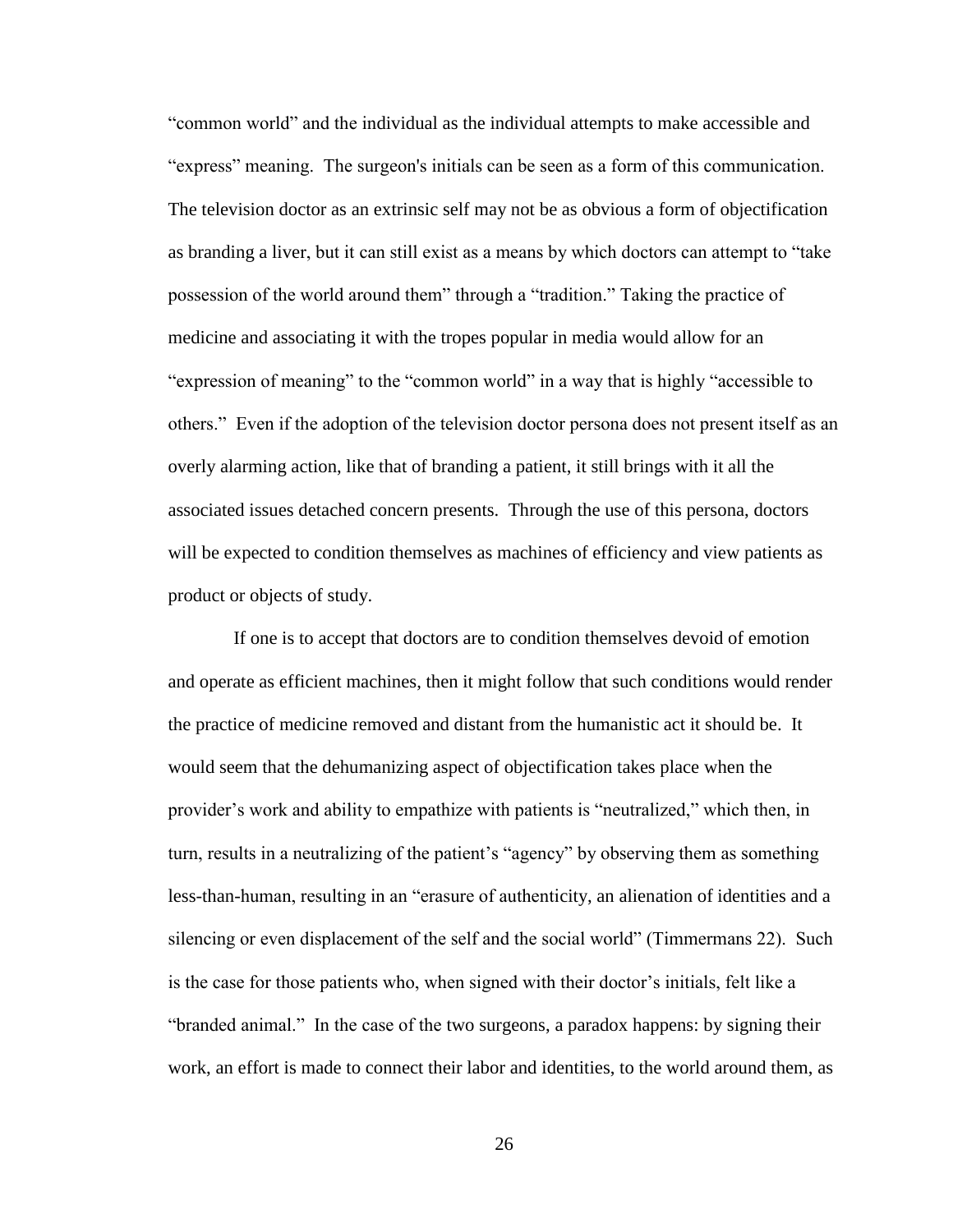desperately human; however, in that dehumanizing act of burning their initials into the patient, the patients' autonomy is damaged, making them less than human. The act of branding their patients could be examined in two ways: the provider's initials could be an attempt to "make meaning" of their work or it could be an attempt to "take possession" of the clinical act they are engaged in. Either way, due to the objectification suffered by the patients, they suffer dehumanization twice over: once as a result of the initial application of detached concern and a second time to satisfy a need to bring a humanistic element when there was none.

The issue of objectifying and marking patients in the medical context can be compared to what goes on in factories and on assembly lines where workers are encouraged to operate as machines. Consider the narrative experiences of a steel mill laborer from Studs Terkel's famous book *Working: People Talk About What They Do All Day and How They Feel About What They Do* (1979). The narrative of a steel mill laborer named Mike LeFevre begins the collection; his experiences stress the importance of worker-recognition in conditions that foster disconnect, dehumanization, and efficiency. "It's hard to take pride in a bridge you're never gonna cross" or "in a door you're never gonna open" for, as LeFevre points out, if "[y]ou're mass-producing things and you never see the end result of it" then there is no "pride" to be had in one's work (Terkel xxxi). LeFevre sees his tasks as anonymous and, as such, finds it difficult to "internalize meaning" in his work. His readily accessible response to the disconnect from his work is to have some form of recognition established, whether that be a plaque, a memorial, or a signature. Such a "readily accessible" method to show that a human, someone with a name and "agency," was behind this product and that someone gave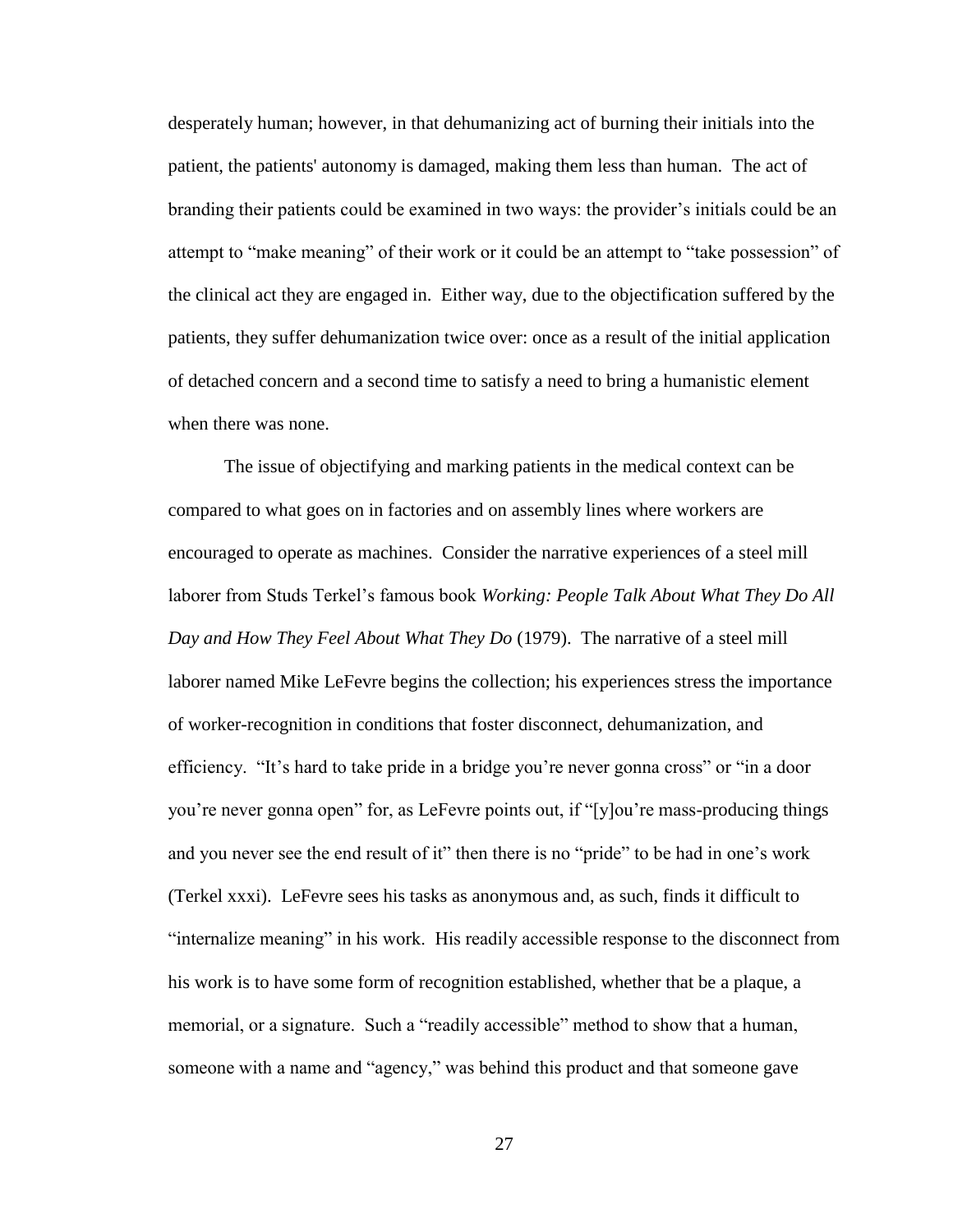laborious time and effort into its construction. He confesses to occasionally putting a "dent" in his work, making the product "unique" so that, among the routinized element of mass-production, he knows that one part stands out as his own, having left his "brand" on it (Terkel xxxviii). Denting one of the parts he is working on is his form of meaningmaking, a form of which is much less severe than carving initials into a patient, but perhaps carries with it the same reasoning. In order to show pride and give his work a "recognizable human element," he creates a product that is uniquely flawed and thus apart from the rest. One could also view the "dent" as anonymous signature, one that won't lead his foreman directly to him. He likens his "disinhibited" compulsion of his to the existential crisis in Ernest Hemingway's *For Whom the Bell Tolls* (1940), in which the protagonist looks to an unborn child as the only hope for his continued existence; "if you die, I die" he says to the pregnant mother (Terkel xxxviii). Because of the dehumanization and disconnect to which he is subjected, without that verifying "brand" his work and, by extension, his existence become purposeless.

The dehumanizing distancing laborers like LeFevre feel between themselves and their work is the result of an industrial method based on the "principles of scientific management," which, it would seem, has also left its mark on medicine. Since its publication in 1911, Frederick Taylor's *Principles of Scientific Management* has had a significant influence on Western industries. Conceived as a process by which managers could increase the productivity of their laborers through worker conditioning and micromanagement, the principles— formulated by Taylor, an American mechanical engineer— have since spread outside the repetitive assembly lines of factories into nearly all sectors of the Western workplace. Through the implementation of "systematic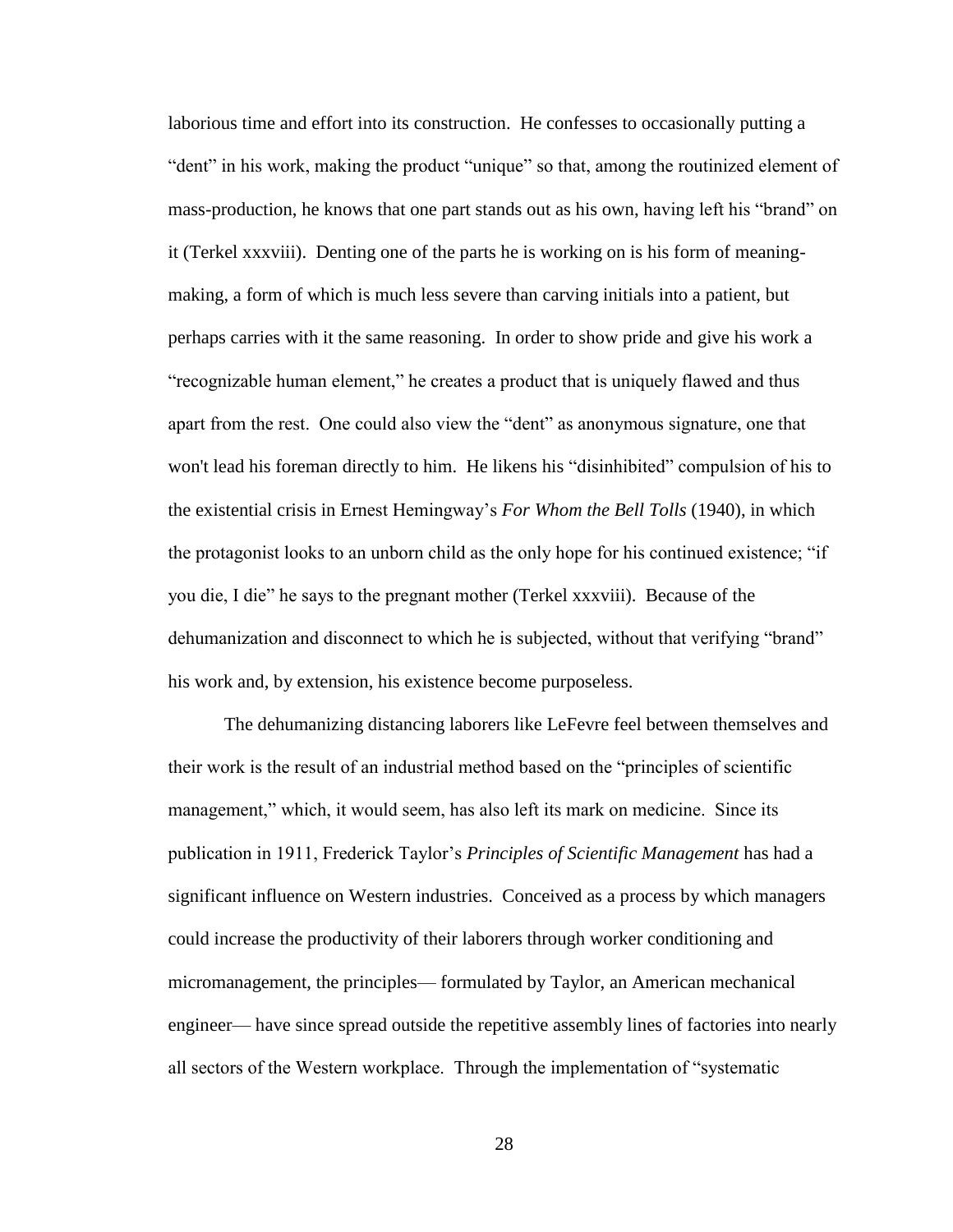observation" for the "standardization" of human behavior, Taylor boasted of his ability to improve the common worker's efficiency and product output (Ewen 80). His methods required that the ideal worker be viewed and treated as a "pliable instrument" and "automaton" performing functions with "routinized elements" (Ewen 80). The worker would be effectively dehumanized and reduced to the status of a machine. Taylor's mental conditioning of a worker involved the "systematic stripping" of traits and aspects that had previously relied on the "judgment and discretion" of skilled workers, removing the capacity for reason and discretion and making their actions automative (Ewen 80).

 This system of management reduces, or rather "simplifies," the worker's tasks into a string of automated procedures, thus severing the connection between a "worker's mind and hand" (Ewen 80). The worker, stripped of humanity, becomes the ideal "instrument" of efficiency. Within the push for that "highest state of efficiency," the worker and the product and its production become meaningless outside of the desired run-time quantity, or how much product can be pushed through in a shift (Ewen 81). For the sake of productivity, workers are pushed to their very limits and are overworked, $17$ creating work environments that foster conditions for burnout.

 $17$  Being overworked is a serious concern for many doctors. Many feel as though they are "burning a candle at both ends." It was found in a survey that 81% of U.S. doctors feel as though they work at either full capacity or are overworked (PMDS). The survey was conducted by a nonprofit organization, "aimed at advancing the work of practice physicians," to examine the results of being overworked, including the alarming and "steady rise" in "emotional exhaustion" and "detachment from patients," contrasted by the "plummeting levels" of "self-accomplishment" doctors experience (PMDS). Through the influence of detached concern, compounded by overwork, there is a disconnect between doctor and patient. As a result of this disconnect, many doctors run the risk of "treat[ing] patients more like objects rather than people" (PMDS).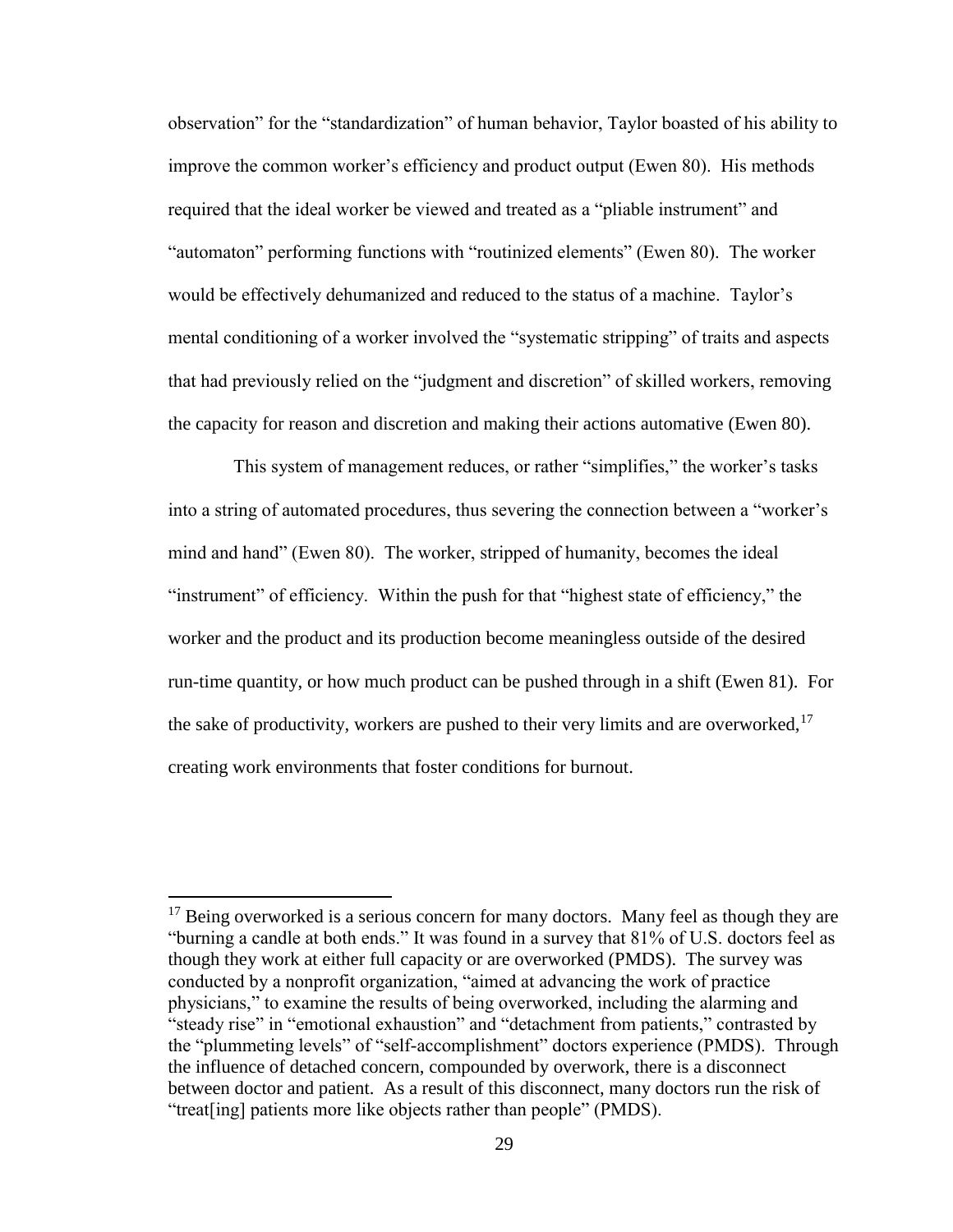When a system of labor strips away a worker's humanity, for the purpose of creating a purely objective and "pliable instrument," there seems to be a strong desire, or drive, on the part of the worker to "take possession" and create meaning in their labor. In the cases previously mentioned, the worker seeks to make the product of their labor "recognizably human" in a backlash against the "erasure of authenticity" and "alienation" brought on by the principles of biomedicine and scientific management. As highly unethical as it is for a doctor to engage in the disinhibited act of burning his or her initials into a patient, this act seems to be a mirroring of LeFevre's need to "stand out" and show that a human, imperfect and real, was behind the work.

Dr. Frank Huyler's collection of autobiographical prose poems, *The Blood of Strangers* (1999), addresses this need among physicians in rich detail. Huyler's collection offers unapologetic accounts of struggles with empathy within clinical practice, as well as the erosion of meaning and humanity in medicine. In the ER, some patients come in requiring a substantial amount of care before they are sent home or to another area of the hospital. Providers need to act quickly and do a great deal within a small window of time. A patient may come in unconscious and in need of life-saving treatment but later leave without ever having known the team that saved him or her. Or, worse, an abusive patient may take advantage of the ER staff's care, trivializing it. In such an environment, doctors need to make some meaning of their work. This is where narrative comes in. As to be observed in the examples to come, narrative has the potential to serve as a vessel for meaning-making. Through the act of narrative writing, doctors have the ability to construct meaning from the everyday clinical interactions and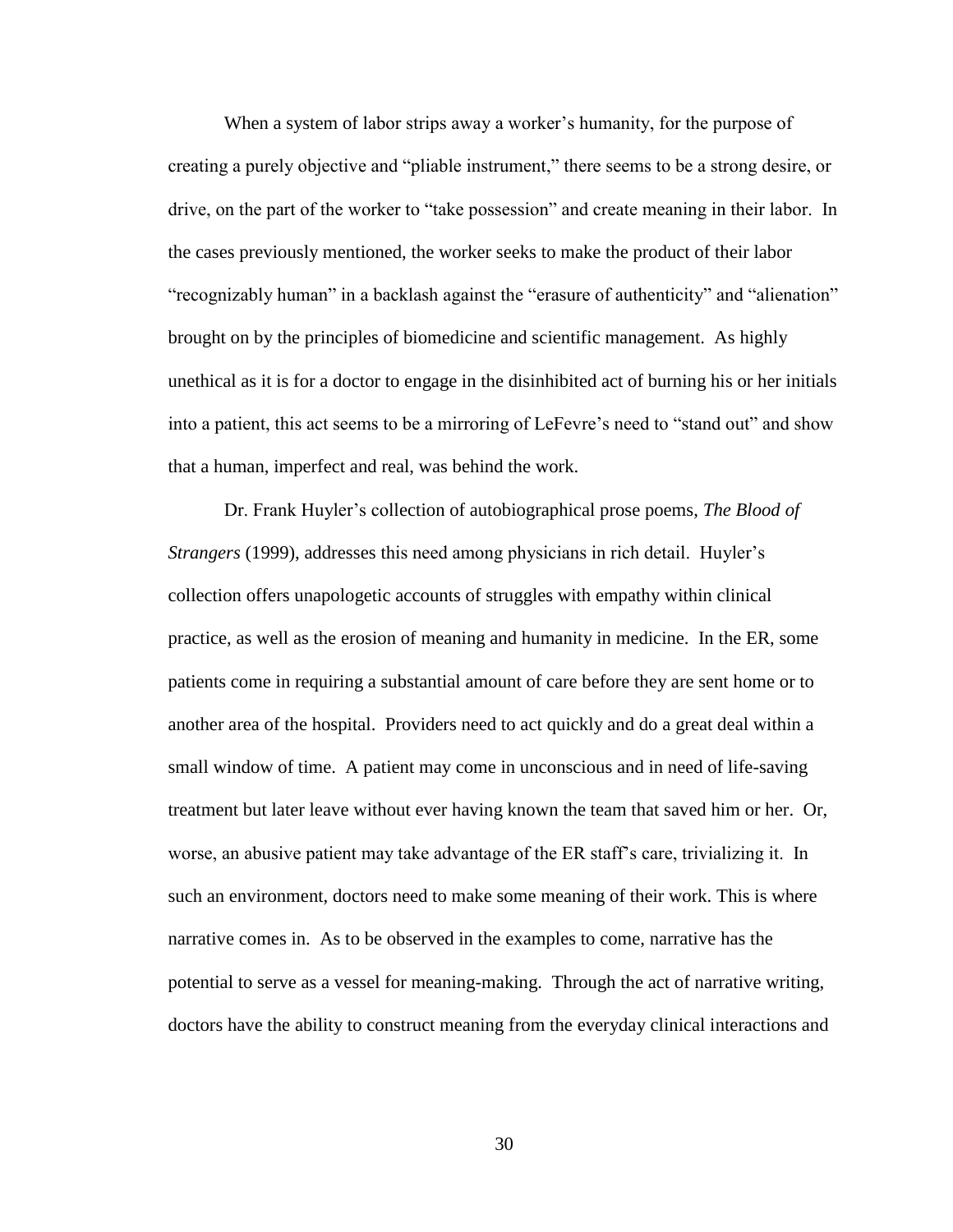satisfying the need to connect one's labor to the common world in a way that is accessible to others.

In a chapter titled "Needle," Huyler conveys the discussed desire to objectify and to take ownership of his work. Whereas the two surgeons discussed at the beginning of this chapter took this desire to the extreme by signing their patients (thus transforming them into "products"), Huyler offers a much less drastic means of satisfying the desire to "take possession" and "make meaning." The chapter details an event in which a patient, involved in a motor vehicular accident, is brought in from the trauma room. He is heavily sedated and his blood pressure is dropping. An x-ray of his chest confirms tension pneumothorax, a build-up of air in the chest cavity, caused by a punctured lung. This means the patient could die within minutes if swift action is not taken. Huyler provides a very telling description of himself running to grab a needle in order to release the air from the patient's chest cavity:

I found myself sprinting down the hallway to the ER for a needle and syringe, fumbling in a drawer, turning, rushing back as patients and nurses stared at me. I felt like an actor in a melodrama, cutting around people with a needle in hand, with me white coat trailing behind me like a cape. (Huyler 50)

It is important to note that in nearly every aspect, all eyes are on him. His narrative expresses that what he is doing is a heroic act of great importance, one worthy of notice and deserving of an audience. With his audience, his work does not run the risk of becoming anonymous. He is "cutting around" people, implying deliberate movements of precision as he returns with the life-saving tool— the MacGuffin. His coat is symbolic of a hero's costume, as a "cape" that "trails behind." In this moment, he is an actor playing the hero role in the over-dramatized scenes that take place on *E.R*. (1994-2009) or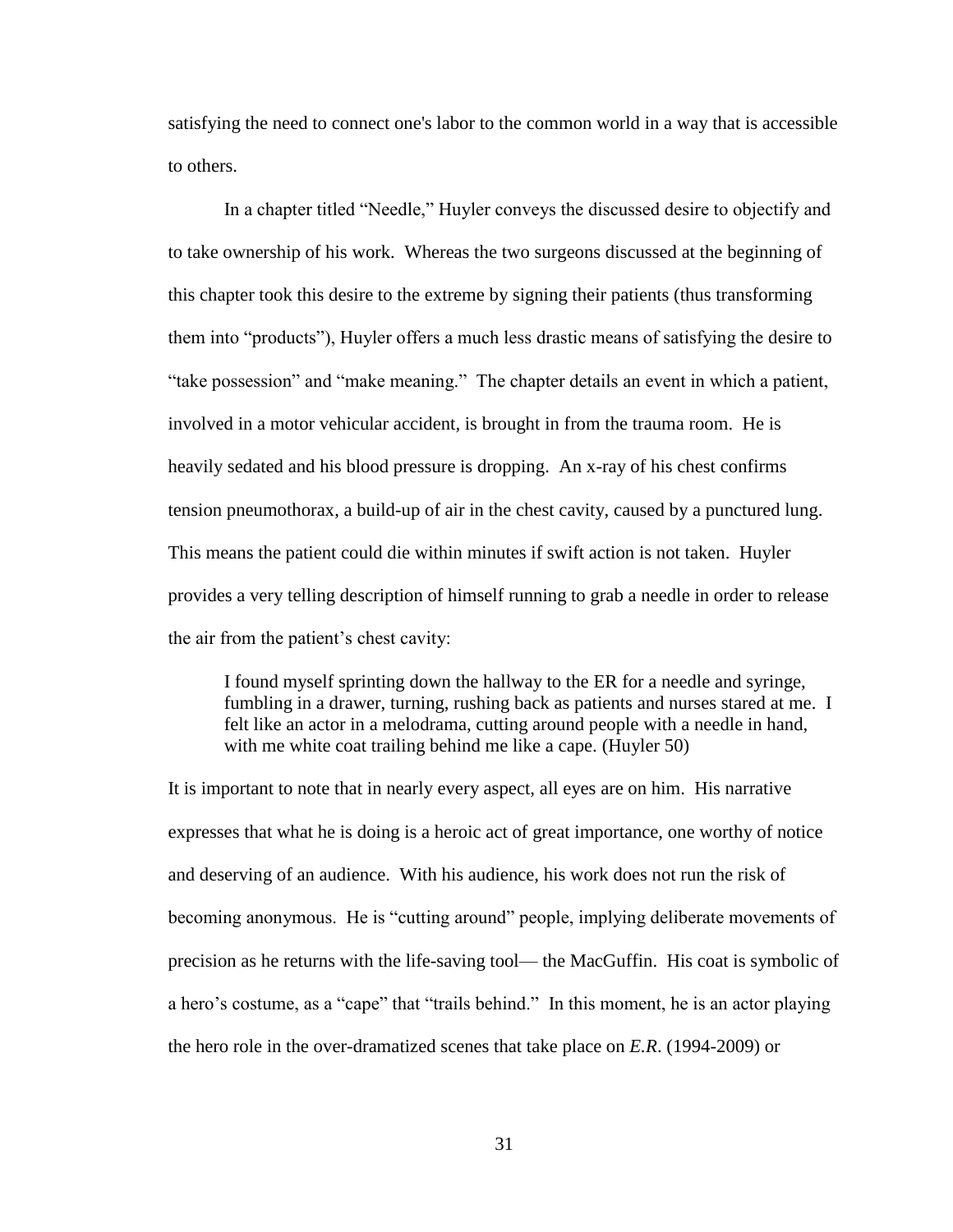*Chicago Hope* (1994-2000), the kind of glorifying scenes that bring envy and admiration to doctors and recognition to their actions.

Returning, he plunges the needle into the patient's chest. The air escapes, letting out a hiss and "bubbles of bloody froth" (50). After the air has been released and the patient's blood pressure and heart rate stabilize, he reflects: "I realized that I had saved him, that he was alive because of me" (50). This moment brings with it a profound sense of accomplishment and pride that can only come with saving another person's life. To own his accomplishment, to take possession of this achievement and distinguish it, he "savors" the very existence of the patient's well-being: "I knew that he would leave whole, and I sat there in the dark for a while, watching the red and blue lights of the monitor, savoring him, taking something for myself" (51). Here Huyler is able to take ownership of his work in a way, I would argue, that does not dehumanize the patient or disturb his agency. Knowing that this patient may wake up and go on to never know who saved his life, Huyler is there to appreciate the now calm and peaceful space this patient inhabits.

A doctor's need to create and internalize meaning in his or her work is also evident in a chapter titled "A Difference of Opinion," which describes a situation in which a doctor is unable to spend those few moments to "savor" a job well done. Here, an attending physician "consider[s] withdrawing support altogether" from a young man suffering from "pneumonia sepsis" (75). Because the patient is a "young man," Huyler reasons in favor of an "aggressive treatment" to keep him alive (76). The treatment to keep the patient alive and recovering lasts for over a week and serves to "unfailingly rob [Huyler] of sleep" to the point that he had "come to dread [the patient]" (76). The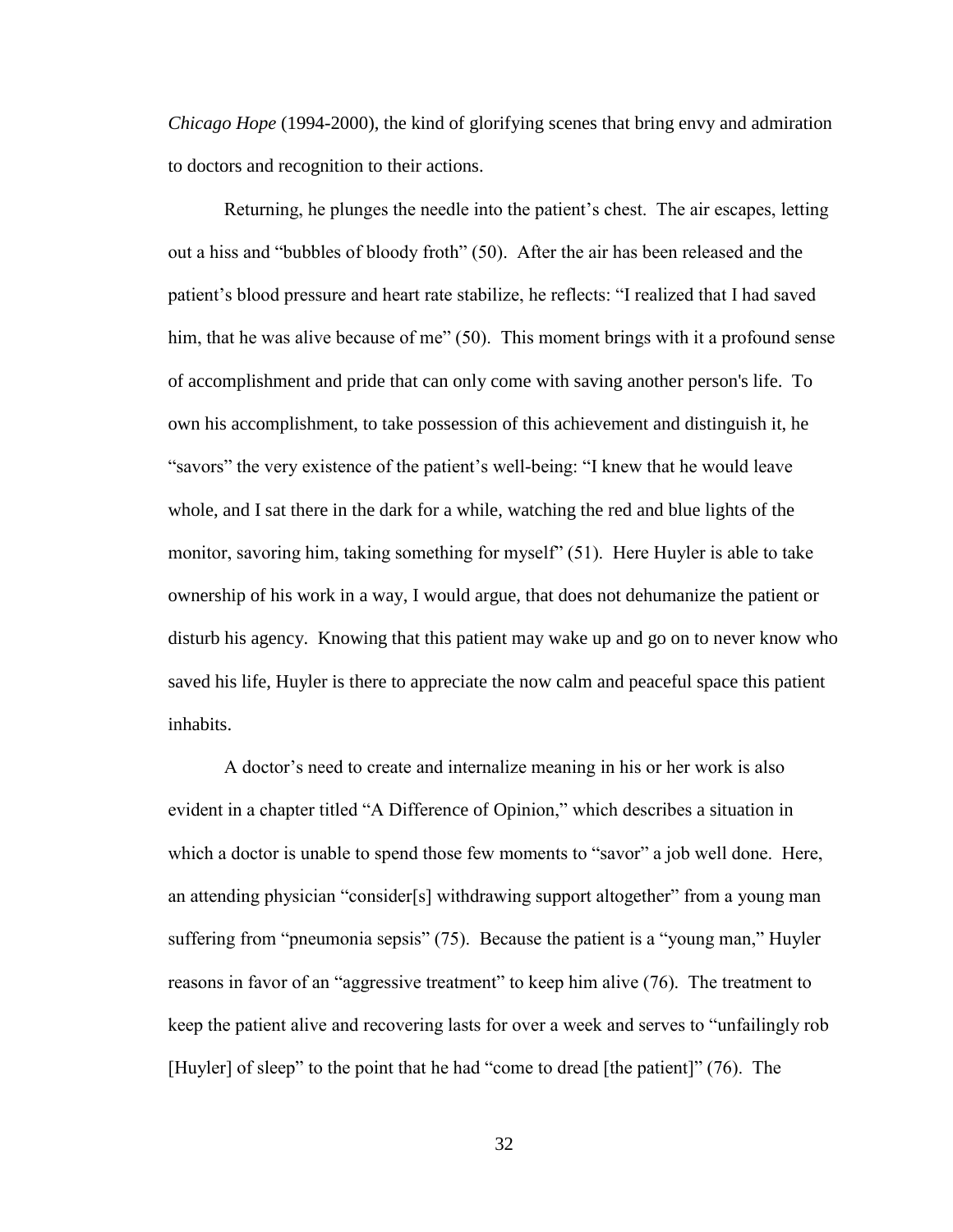amount and intensity of care that the patient needs have led Huyler to "know him intimately" after having "examined him dozens of times, turn[ing] him over to look at his back, put[ing] his gloved finger in his mouth, in his rectum, into the interior of his chest cavity, and [he] had never once exchanged a single word with [the patient]" (76). One cannot help but notice the repetitious way in which Huyler explains his part in keeping this patient's condition stable. His language is plain, matter-of-fact in its routine tediousness, contrasting against what it might mean to know another human intimately. To know another on an intimate level is to know the fears and hopes that drive him or her; Huyler only knows this patient in his anatomy as it applies to his care, nothing more. Due to the patient's condition, he is prevented from even engaging in basic, verbal communication. This patient and provider dynamic could be seen as a metaphor for a doctor's inability to have meaningful communication with a patient due to the dehumanizing restraint that detached concern places on patients' agency. To drive this metaphor further, he describes the patient, in his state of "near-death," as just a "body" with only an "animal-self" left to it (76). By way of detached concern, this excerpt echoes the condition in which doctors are asked to view their patients. In order to avoid any threat to objectivity, doctors should not look to know their patients beyond what's Huyler's gloved finger has experienced. However, it was Huyler's use of empathy that led to this patient's survival as Huyler argued for his treatment based on the patient's young age and what life he had yet to experience.

Six months later, Huyler recognizes a man in a pulmonary clinic waiting room to be the patient. When approached, the patient could only look up from his newspaper, "suspiciously," and ask "Do I know you?" (77). These are the four words the chapter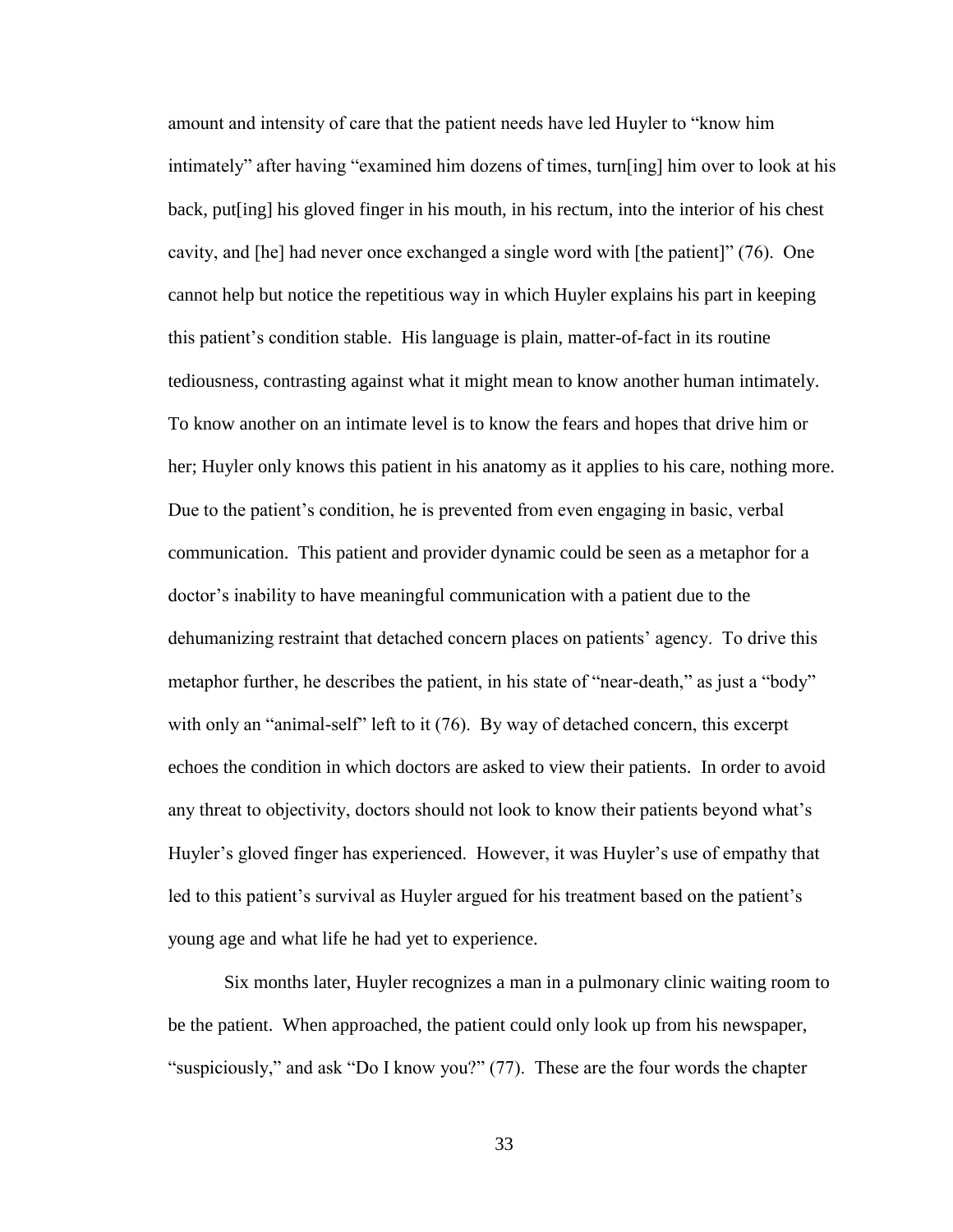ends on, adding weight and authority to the lack of recognition for Huyler's efforts. With everything Huyler gave to keep this patient alive, for all his efforts, the young man has no idea that this is the doctor who argued against him being taken off life support. In this moment, the doctor, like LaFavre's laborer, is unable to "internalize meaning" due to anonymity. However, all is not lost as Huyler is able to construct some recognition for his efforts in the writing of his narrative, more so in its publication. Though the patient may never appreciate how close he was to death, the narrative's audience may take the place as witness.

Dr. Huyler provides two instances within which he recalls his uncomfortable struggle to maintain that distant extrinsic self and balance his empathy while performing highly invasive procedures. In both instances, the patients are visibly distressed and there is a considerable effort on his part to locate that balance between being emotionally numb and being burdened by the emotions of empathy. In the first example, he is preparing to administer a pelvic exam; his shame is palpable as his language suggests that the procedure is not so much a medical exam but rather a depraved act:

You are breezy, conversational. She's fifteen years old, and she's crying, and the nurse is holding her hand like a mother, but she's beautiful anyway, and you feel dark, ashamed, you do not like what you see in yourself. But then you're inside, you open the speculum, and it looks fine, and then you flick in the swabs and you're done. (Huyler 124)

To put the reader into his level of discomfort, his narrative frames the shame and guilt he feels in conducting this routine procedure. The narrative use of "you" brings the examination into an uncomfortably close proximity. The actions he is taking are now the reader's actions and they are being performed on a crying, young girl. He attempts to hide his emotion with an air of nonchalance but it appears as though he is doing it more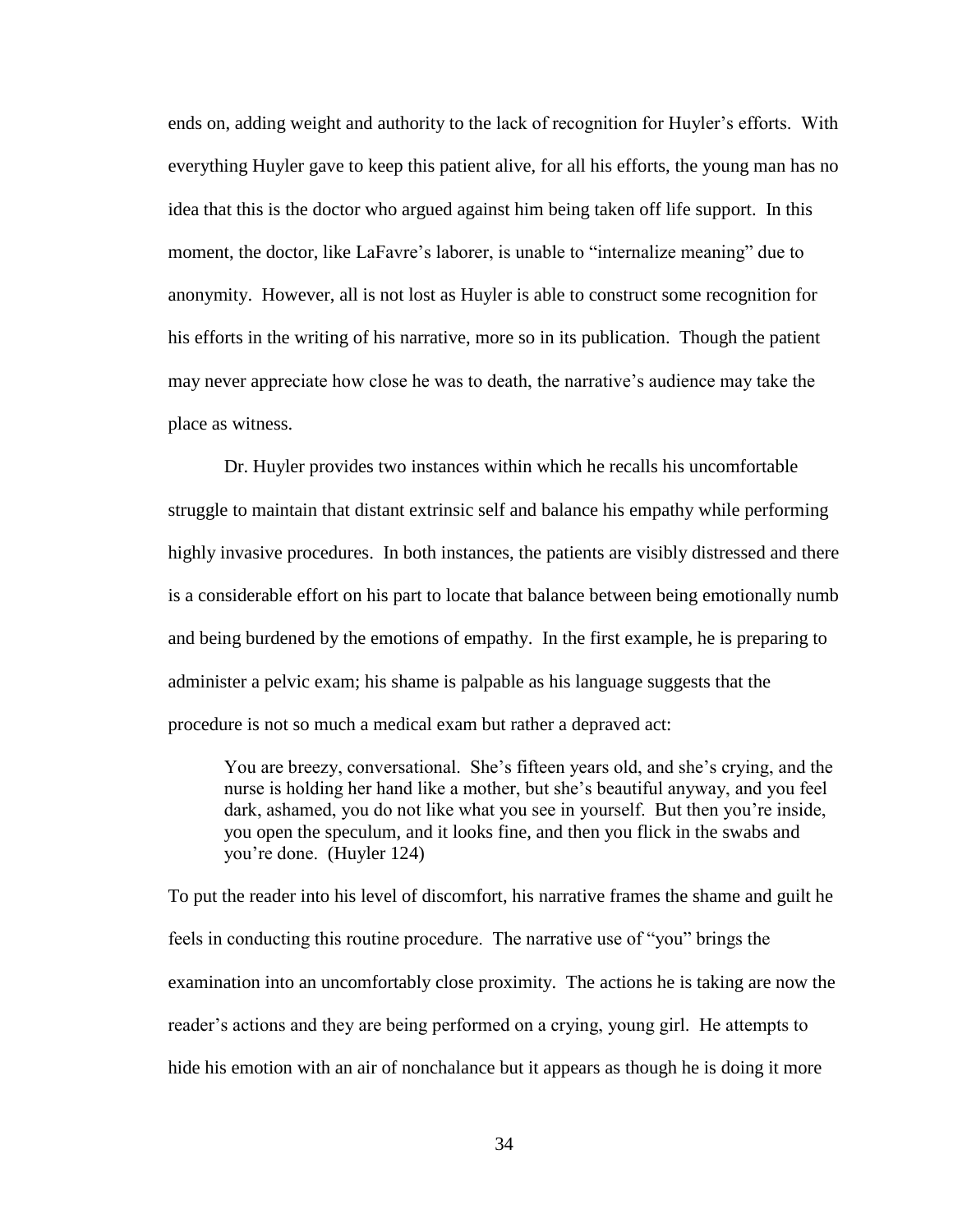for his own reassurance than hers; for, as he states, he sees something unwelcome within himself—what we can assume to be a feeling of sexual arousal or interest. He cannot express his empathy for the pain and emotional discomfort his patient is experiencing and relies on the presence of the motherly nurse to provide that needed source of empathy, that connection, he is unable to provide.

In another uncomfortable scene, that again involves the specter of sexual invasion, a patient, involved in a car collision, is possibly suffering from a ruptured spleen. The procedure, again, is an invasive one, as it requires an examination of the patient's prostate. Learning of this, the patient cries out for his wife and begs for an alternative, due to past traumas:

"Don't put it in, don't put it in, don't do it. Mary! Mary!" I just nod to the techs, and they grab his legs and spread them apart. "I was abused as a child. I was raped. You don't understand." I suspected it, and I pause, but it doesn't matter if I understand. You're fifty years old and I think you have a ruptured spleen, and you're going to die unless we know. (Huyler 113)

Although a ruptured spleen is a life-and-death situation, Dr. Huyler does give pause in response to his patient's plea. He pauses on what this invasive procedure means for this patient in relation to his past trauma and his pause invites a world of speculation. One could read Huyler's hesitation as a question to himself: "Is there another way?" and "Can I spare this man any further mental trauma?" For that pause, one could claim that he empathizes with what this man must be going through, but ultimately, it is the patient's life on the line and the procedure must continue. Although this is a life-and-death situation, Huyler allows the patient's narrative to temporarily overtake his own. Huyler and the techs fall into the background and the patient's fearful dialogue takes center stage. Even Huyler's reasoning stays outside of the moment, appearing as an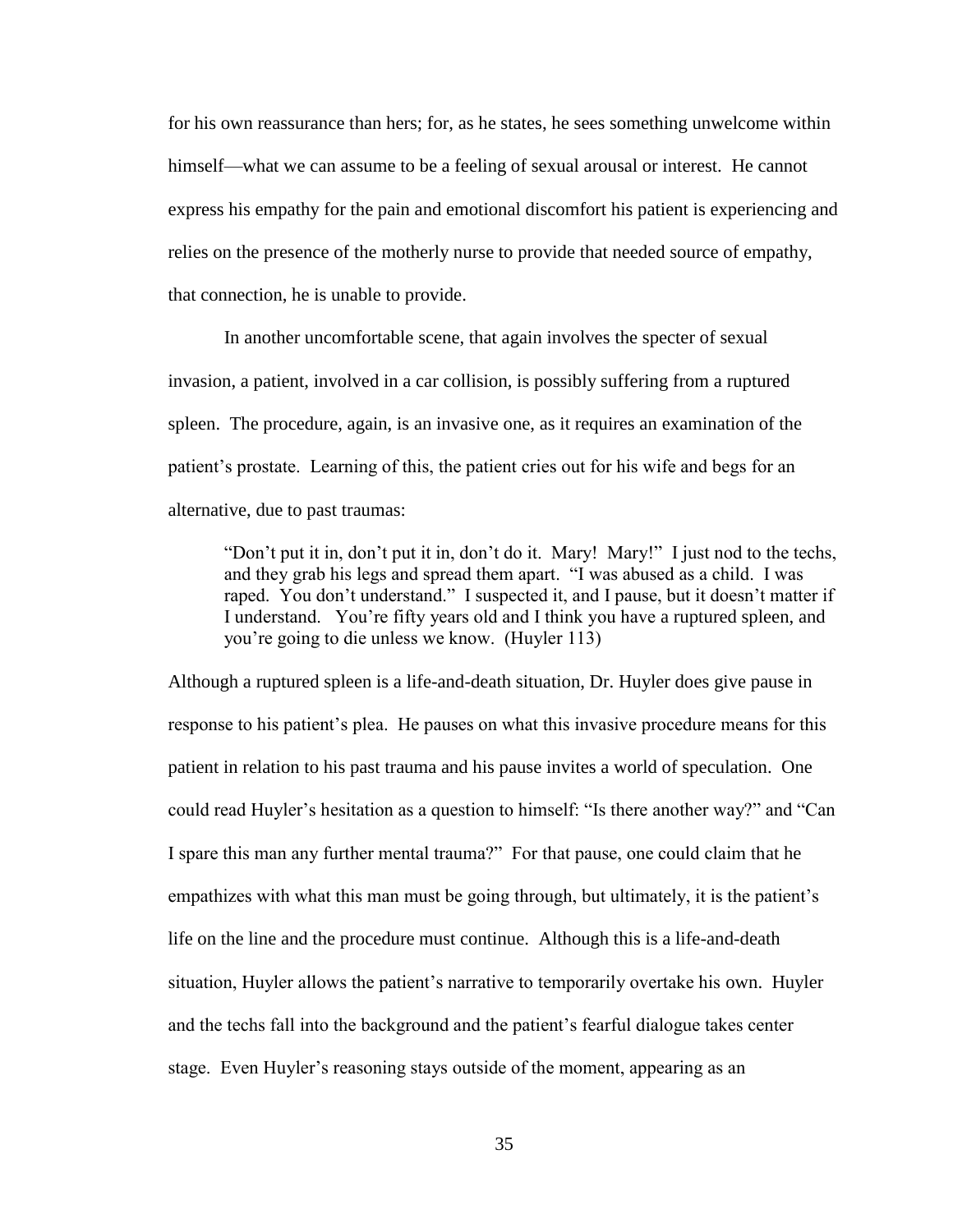afterthought as indicated by the lack of quotation marks. One could read this as Huyler giving the patient's narrative its place, even when the given situation would not allow it.

In both cases, detached concern was seemingly used to fulfill a purpose. In the case of the pelvic exam, it seemed to have helped hide palpable shame and in a life-ordeath situation; it helped to create distance from the pleading cries of the patient. The distance and hindering of emotion was obviously not comfortable for Huyler, as evident in his narratives, and it would seem that through giving these patients their moment in his writing, he looks to give them the voice detached concern would not allow.

As long as the current system of healthcare stands, many doctors may feel the need to create or salvage meaning and recognition from their work. It is worth considering the possibility that narrative writing allows for a healthy and ethical option for the desire to take possession of and find meaning in the product of one's work while maintaining the humanity of one's patients. Each heroic or harrowing detail could be captured as it happened, accessible for recognition for a wide audience while honoring the narratives of patients when constrains will now allow a doctor to do so at the medical encounter. Doctor's narratives, like Huyler's, allow an audience to see the very real and human elements to medicine that are hidden under the numbing expectations and conditioning of Taylor's principles.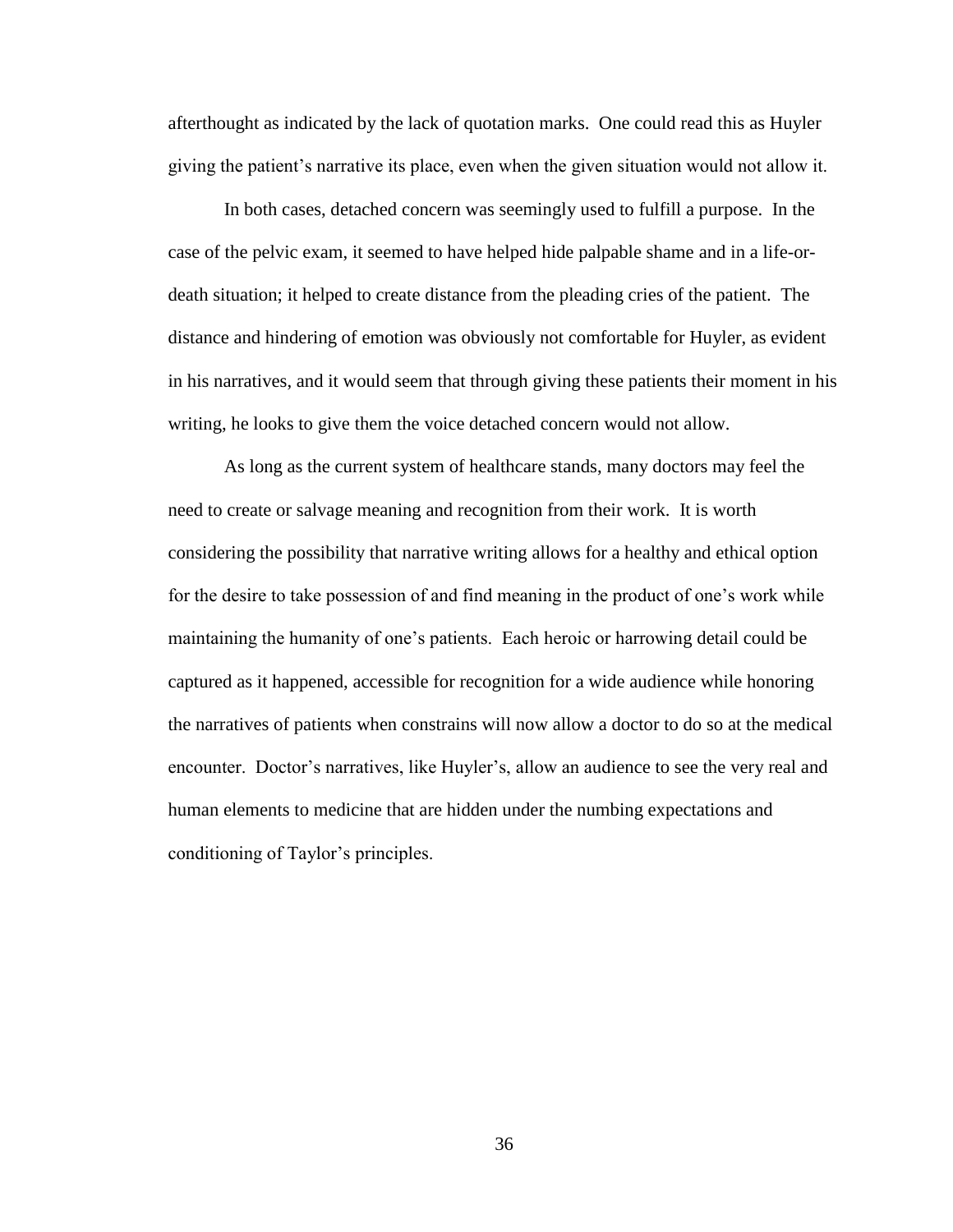#### NURSES

### <span id="page-42-0"></span>"*Caring isn't always about holding someone's hand. At the end of the day, I know I've done my job when my patient wants to let go of me*." –Laura DeVaney, *Becoming a Nurse*, pg. 53)

In her narrative, "Becoming a Nurse," Laura DeVaney describes the profession of being a nurse as a balancing act in being able to "walk a fine line […] between saving lives and pissing people of f" (Gutkind 47). Much like Marsh's use of the "tightrope" metaphor, balancing is also central to DeVaney's narrative. Her job is ultimately about "saving lives," but in the process of saving lives, she cannot be as gentle as her patients may prefer. Although a bit brash, her philosophy echoes one of the qualities Florence Nightingale assigns to a good nurse, which is to "be kind and sympathetic, but never emotional" (Seymer 352). As evident throughout DeVaney's narrative, this balance is a compromise that exists within her moral obligation as a nurse, to be "gentle but professional" and to "love no patient but care for them all" (Gutkind 47). Such a clinical philosophy seems to exude discipline and regulation of emotions. This is how DeVaney indirectly defines clinical empathy.

To give further insight into her balancing act of emotional regulation, her narrative details the unpleasant task of cleaning fresh tracheal stoma for a patient in a post-surgery ward for cancer patients:

[The patient's] face is brick red. His neck veins bulge as thick as rat tails when he coughs. I'm elbow deep in frothy mucus, suctioning his tracheal stoma, the permanent breathing hole in his neck. […] If his voice box hadn't been surgically removed, yesterday, a slew of profanities would escape him. Instead, he looks at me with eyes that teeter between *I hate you* and *Thank you*. (Gutkind 47)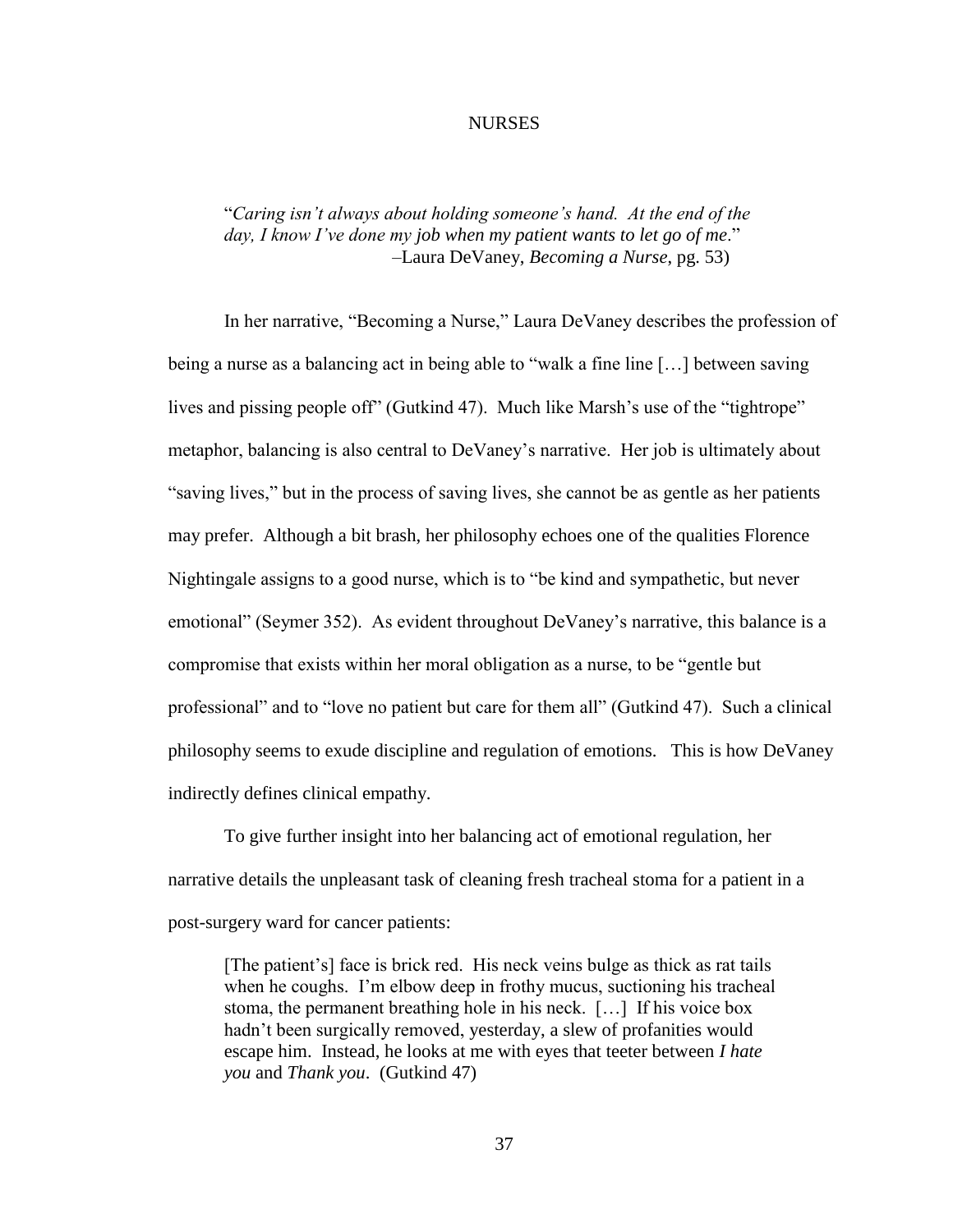It would appear that there is a level of confidence in DeVaney, a belief that she has her method of clinical empathy figured out. Her empathy is regulated, and her philosophy of "walking a fine line between saving lives and pissing people off" is mirrored in her patient's mixed response of "hate" and gratitude. She is caring for him, without the aid of love. Her actions exhibit the emotive, cognitive, and moral components of empathy, as she recognizes his discomfort and pain but makes the cognitive decision to maintain a professional distance and not share in his suffering. The moral component expresses an altruistic motivation tempered with willpower that results in a "conscious decision to "[…] distance oneself from the other's plight," thereby avoiding "empathic communication" (Morse 275). She recognizes the discomfort her patient is experiencing from the suction tube inside his newly acquired stoma, but for the sake of his health and recovery, she makes the conscious decision to dissociate herself from his all-too-visible pain. Through the cognitive component, one that involves the "intellectual ability to understand another's perspective and predict his or her thoughts," she is certain in her understanding of both his gratitude and his intense displeasure all without his verbal confirmation. She reads his physical posturing without feeling the need to resonate or mirror and participate in his contagious pain. To do so would be careless, from her point of view, and would jeopardize her ability to properly care for him and aid him in his recovery from surgery.

In order to show how an unregulated emotional response, provoked by empathy, creates a conflict with medical practice, DeVaney shares the experience of teaching her patient's wife how to suction the tracheal stoma. The wife, lacking the cognitive skill to recognize and distance herself from the experience of the emotive component, exhibits a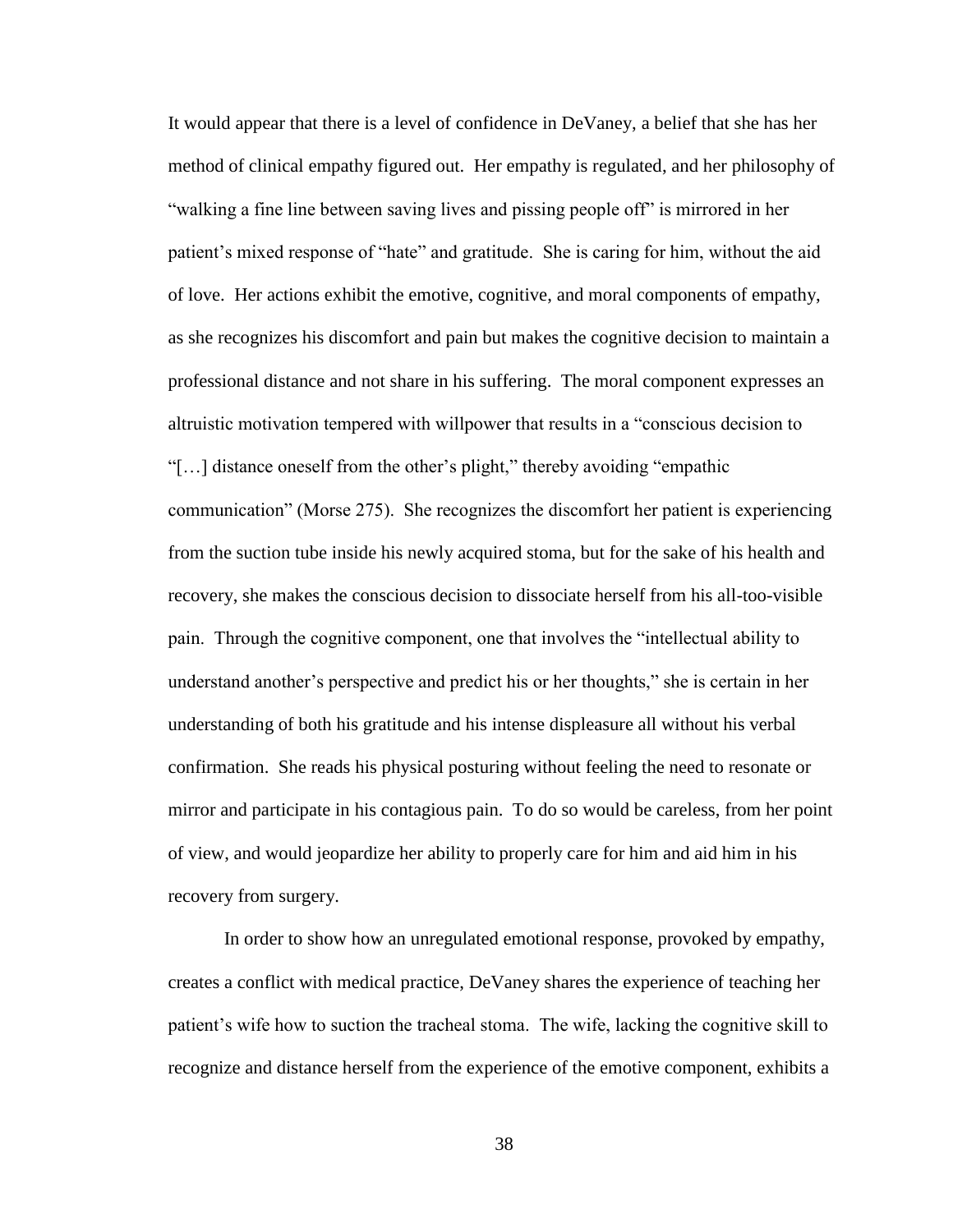strong affective, or engaged, response to her husband's pain and discomfort: "[h]er face scrunches up, on the brink of tears. She's never felt so vulnerable. She's never felt so helpless" (Gutkind 49). Able to recognize and read the wife's emotional response, DeVaney observes that she "would have hugged her" had she been "fresh out of nursing school" (Gutkind 47). DeVaney sees the wife's inability to continue the procedure as further proof that her own method is the right one and works to help get her past that emotive point with an education in "tough love." However, while suctioning out the mucus, the wife "commits the cardinal sin" of looking into her husband's face and seeing it "contorted in pain" (Gutkind 49). Once she sees the pain she is causing to her husband, the wife is unable to continue the medical procedure. This is the result of giving in to the emotional response of engaged empathy. She shares in his pain and cannot bear to continue the procedure. Without the developed skill of clinical empathy, the wife is left defenseless to the contagious effects of empathy, which flood her with emotion; as a result, she is unable to do what is necessary to help her husband.

The juxtaposing of these two instances of the same procedure for the same patient serves as evidence of the usefulness of DeVaney's "tough love" method and further establishes the credibility of not only her claims that a nurse "walks a fine line," one that requires the utmost ability to balance one's emotions, but also Nightingale's "qualities" of a "good nurse." For DeVaney, a nurse does not show compassion with love but with medical attention and care. This is how she regulates her empathy, by acknowledging and suppressing the emotional pull of the emotive and focusing on the cognitive: she is able to understand the discomfort of her patients and she chooses not to engage in it. Rather, she acknowledges it along with her social responsibility to maintain a clinical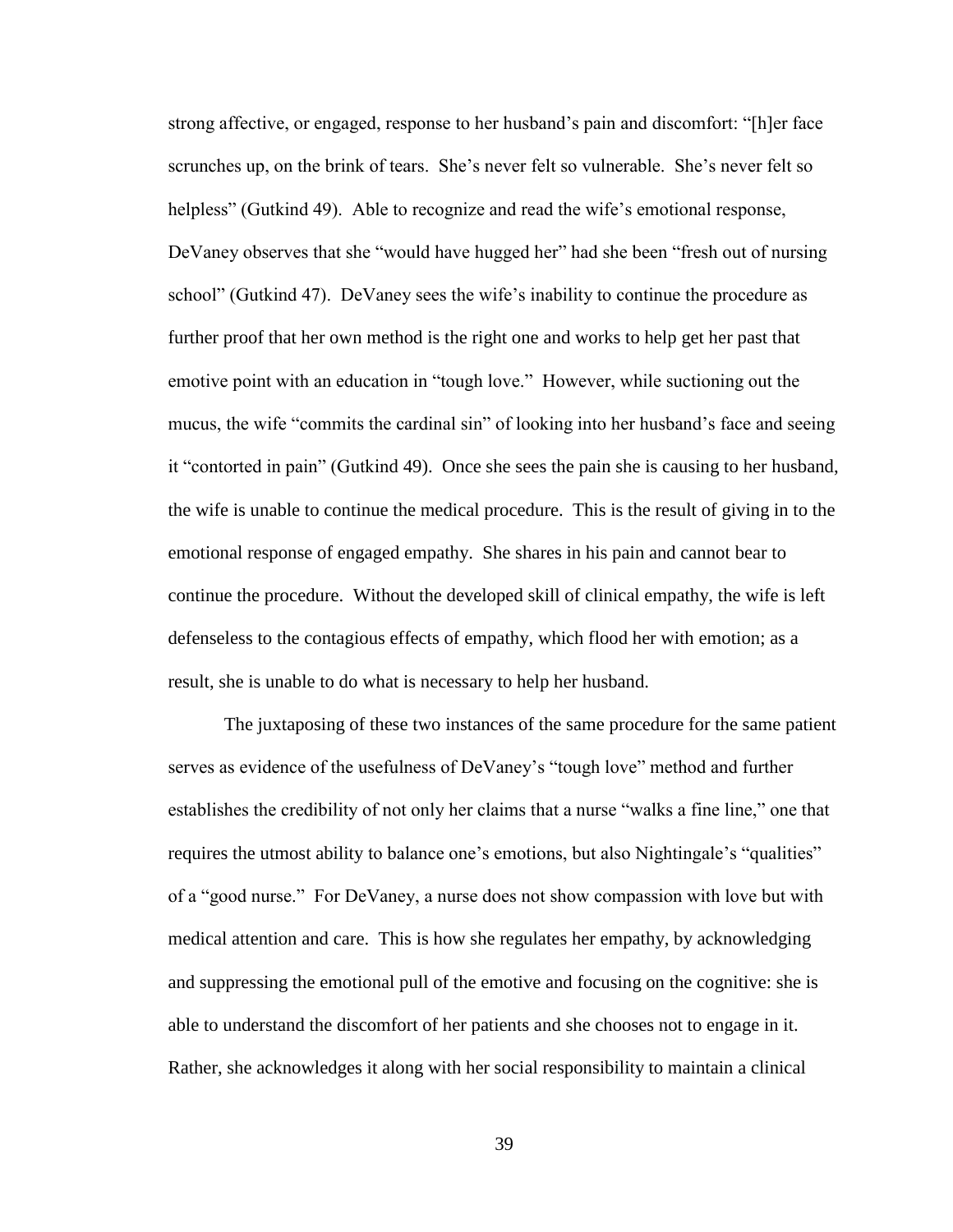distance. Her emotive response is not fully ignored, as she is able to recognize that some form of a connection does still exist with the patient. She is able to read his reaction of "*I hate you*" and "*Thank you*"—and to read his wife's emotions as well. If the objective of clinical empathy is to balance one's own empathy while still being able to provide some form of emotional connection to the patient, then wouldn't this patient's mixed resonance be a mirrored response of DeVaney's "tough love?"

Much like the other narratives of nurses to be considered in this chapter, DeVaney's reflective accounts provide insight into the contagiousness of the empathic process. It is not simply enough to see how her own process of regulation and distancing is working, but why it is working. She establishes early on the reality of clinical empathy as a "fine line" between care and distance, a form of "tough love." Furthermore, she relates the experience of the wife's inability to walk that same line as evidence of her giving in to affective empathy which, in turn, caused empathic distress. It is through these narratives that one can observe the regulation of empathy, and learn, through metaphors and reflection, the different methods of clinical empathy.

DeVaney later shows that she is by no means completely immune to the contagiousness of the emotive component and can be overcome with sympathy. She details an instance in which her emotional defenses are compromised and for a moment, no matter how brief, emotion takes hold of her. The event takes place in the next room, where another cancer patient is waiting for the same procedure. Interestingly enough, when her defenses come down and the plight of a patient becomes real for her, the event of realization has the markings of someone who is experiencing early symptoms of some contagious virus or bug: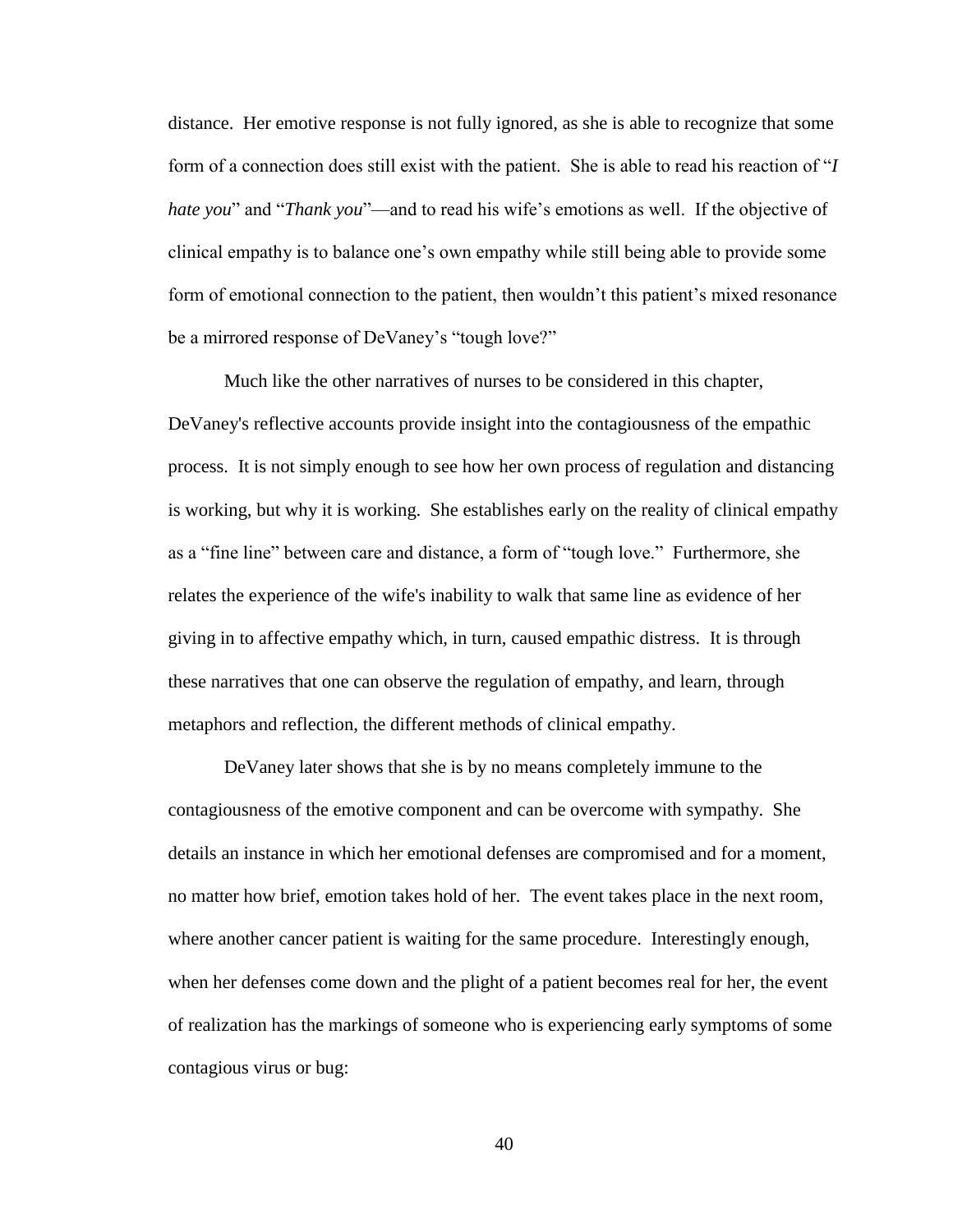All the things to which I'm conditioned to be numb jump out at me. My neck flashes with heat. For three fleeting heartbeats of a moment, I think I might cry. I pity Roger, yes but equal to that—or perhaps more so—I fear becoming him. (Gutkind 52)

The fear of this connection is palpable. The fact that she measures the moment of emotional connection in her own heartbeats is revealing. The almost cliché presence of her heart, leading to the overwhelming feeling she might cry, represents a breach in her emotional immunity. Her neck going flush, complete with the other physical signals, could easily be those early indicators of a disease in its first stages of development, much like that first, big sneeze that, like a light switch being flicked on, heralds of an oncoming cold or that sudden spike of nausea felt in the esophagus that serves as a warning of the emesis. Her empathic response has led her to emotionally take his place as her cognitive safeguard fails her. This, one might observe, is what she means by her fear of "becoming him."

DeVaney has unintentionally broken her own rule and has engaged in the emotive component, allowing her to "perceive and share in another's psychological state" (Morse 275). What stands out the most is how her observation of the event ends: "I fear becoming him." She is alarmed at what her pity may lead to—someone open and vulnerable to suffering. The notion of sacrificing her autonomy, to share in his suffering as if it were her own, is so frightening for her. That could be an indication of how much she prides herself on her individualistic ability to regulate her empathy. For nurses like DeVaney, this is a matter of autonomy. If she were to lose the elements that which make her an individual in this clinical setting, by giving into the inherent humanistic quality of the emotive component of empathy and identifying with another in emotional distress, she will lose her professionalism and ability to provide proper care.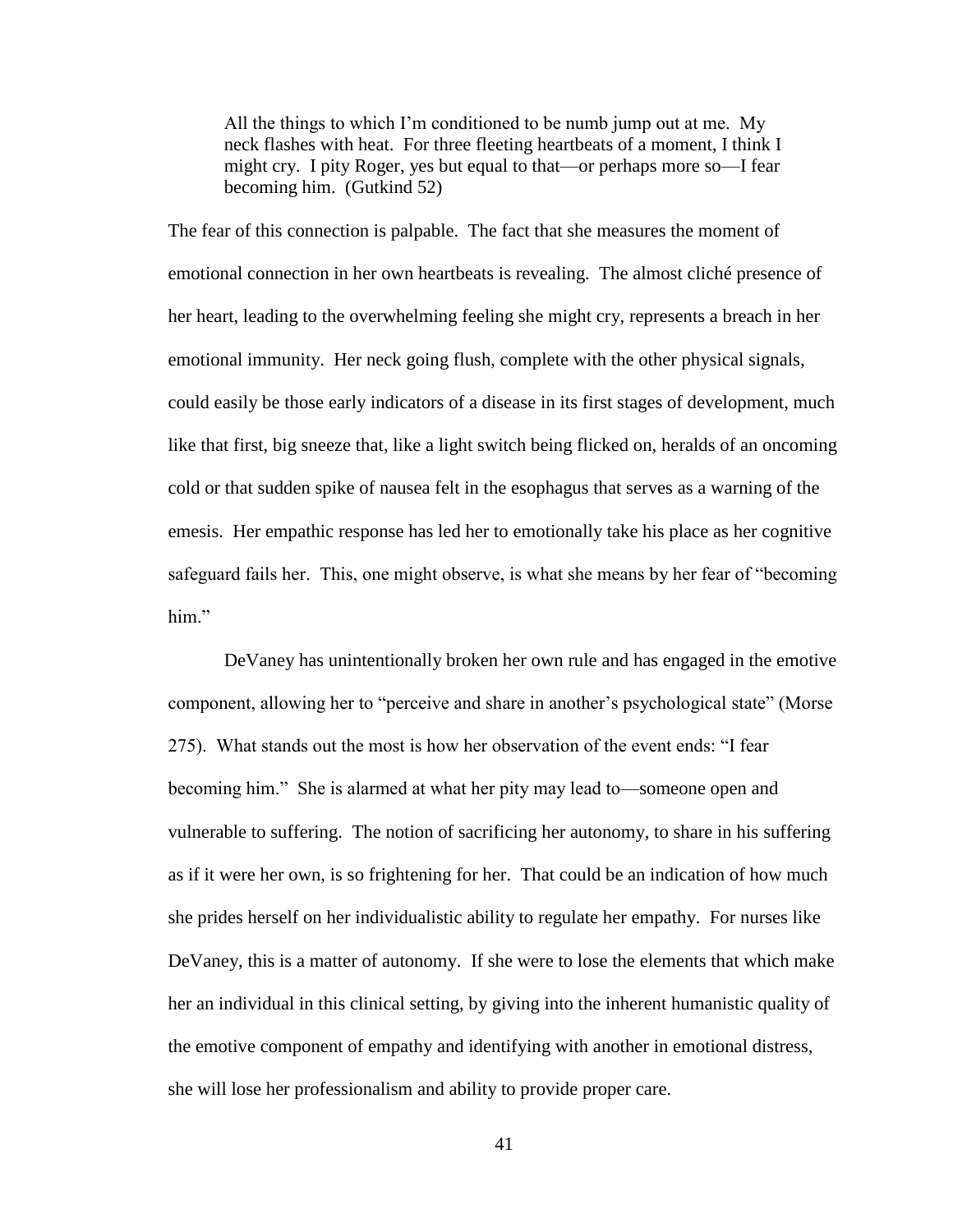One of the first points to be taken from DeVaney's narrative is that empathy is contagious. It is a powerful form of emotional identification that has developed over the course of our evolution.<sup>18</sup> Evident from her fearful reaction to empathizing with her patient, emotions, like empathy, can be understood as "contagious" through a "process in which a person or group influences the behavior of another person or group through the conscious or unconscious induction of emotional states and behavioral attitude" (Schoenewolf). Although her narrative would lead readers to understand that neither she nor anyone close to her is suffering from cancer, her emotional connection to her patient, Roger, leads her to fear being affected by the disease as he is. Through what can be seen as a contagious spread of emotion, she finds herself influenced by his current state. Like the germs of common illnesses and infections or certain communicable diseases, emotions can spread from person to person, with one person, a *patient zero*, so to speak, having the capacity to change the mood of an entire group of people.

To understand how an individual might take on the emotions of another, by way of that contagion, consider Sigmund Freud's analysis of Gustave Le Bon's observations on "collective mind" in chapter two of *Group Psychology and the Analysis of the Ego* (1922). The term "collective mind" is a way of defining the phenomenon of when an individual, within a group, begins to "feel, think, and act in a manner quite different" from how he or she would "in a state of isolation" (Freud). For Freud, via Le Bon, a group of individuals—defined as a collective with "heterogeneous elements"—combines, even if just for a moment, like the "cells which constitute a living body" (Freud).

<sup>&</sup>lt;sup>18</sup> See Adam Smith's "Cognitive Empathy and Emotional Empathy in Human Behavior and Evolution," *Psychological Record*, Vol. 56, pages 3-21, 2006.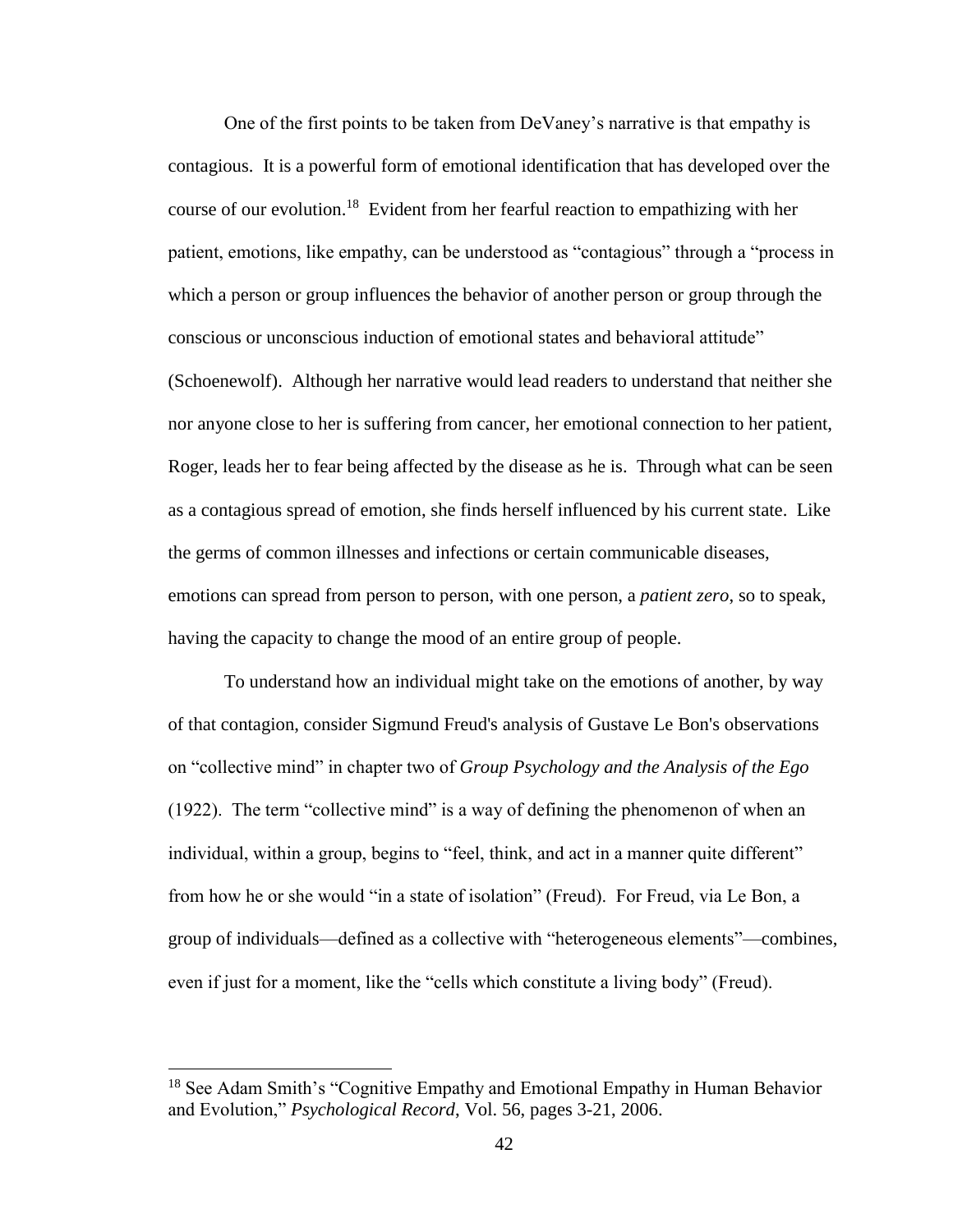Through this combination, those heterogeneous elements become "obliterated in a group" and thus the group becomes homogeneous as the "distinctiveness" of the individual "vanishes" (Freud). Through the contagious pull of the collective mind, an individual sheds his or her individualistic traits or mood to become a part of an emotionally cohesive collective.

In the absence of an explanation from Le Bon, Freud goes on to speculate that there must be a "bond" that allows the "individuals in the group" to "combine into a unity" (Freud). In the case of medicine, I would speculate that this unconscious bond that unites individuals would be the empathy felt for the suffering of another. The contagious, empathic response, triggered in the caregiver by the suffering of a patient, is what could take the individual and bring him or her into the collective mind. Examples of this phenomenon can be observed in DeVaney's narrative in the wife's unregulated response to her husband's pain and in DeVaney's "fear of becoming" her patient. Empathy, is not only contagious but has the potential to threaten the autonomy of anyone who "catches" it.

One of the causes given for this drive for a collective mind is "contagion." Within the setting of a group, "every sentiment and act is contagious," Freud reasons, "and contagious to such a degree that an individual readily *sacrifices* his [or her] *personal interest* to the collective interest" (Freud).<sup>19</sup> The use of the word "sacrifice" brings to mind the connection empathy has with an altruistic or prosocial behavior. It could be seen as altruistic to want to cast off one's own personal interest for the sake of another who is visibly suffering. Appropriately, Freud observes that "[c]ontagion is a

<sup>&</sup>lt;sup>19</sup> Emphasis mine.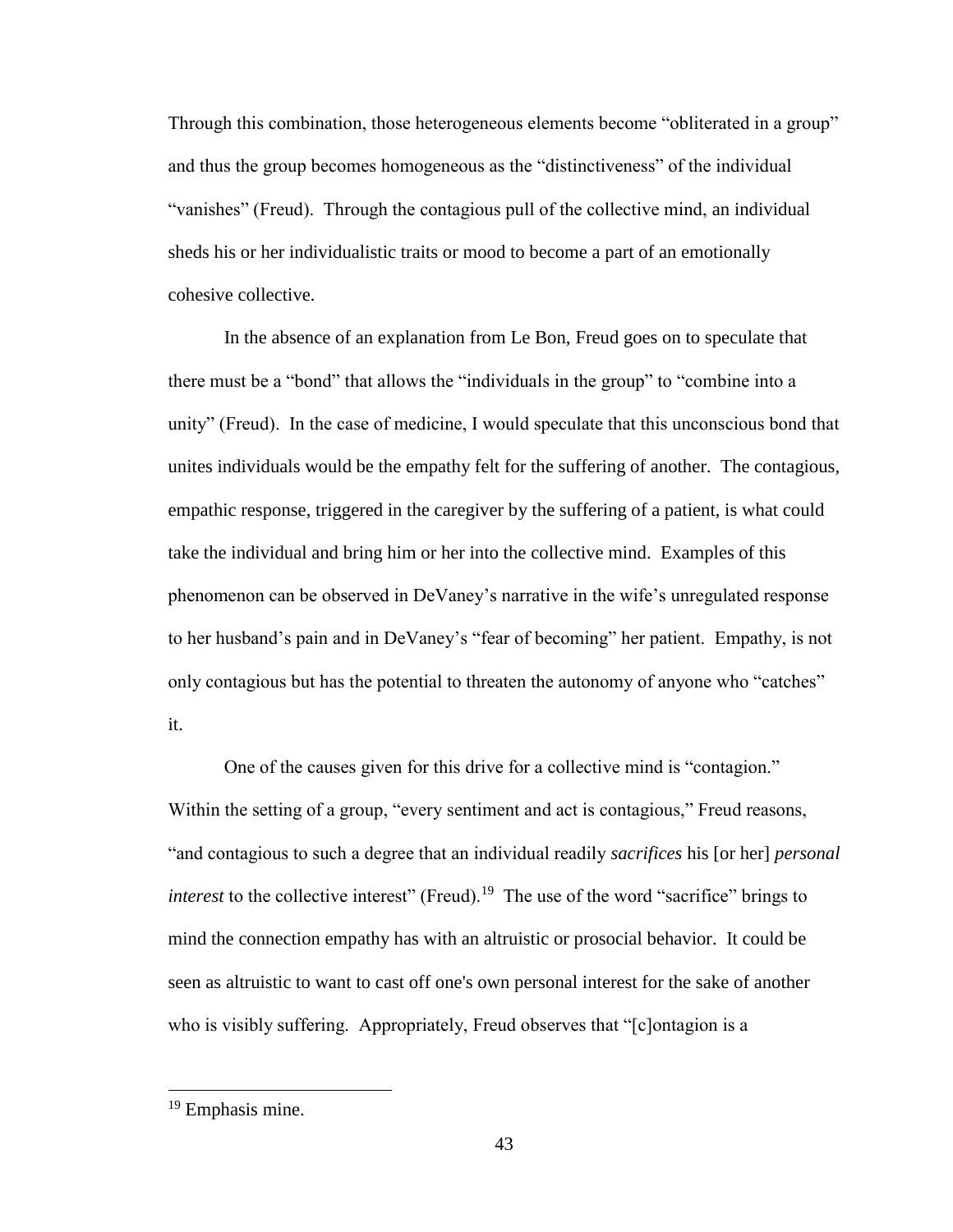phenomenon of which it is easy to establish the presence, but that it is not easy to explain" (Freud). What could be observed from Le Bon and Freud's ideas is that, in an effort to regulate empathy, nurses like DeVaney are fighting against an unconscious desire to sacrifice emotional autonomy for the sake of being a part of a collective, a group mind.

To bring a medical perspective on empathy into the discussion of contagion, I refer back to Morse's four components of empathy, discussed in *Exploring Empathy: A Conceptual Fit for Nursing Practice?* The contagious characteristic of empathy can be observed as the emotive component, which allows the ability to "subjectively perceive and share another person's psychological state or intrinsic feelings" (Morse 275). Rooted in the vernacular understanding of empathy as the "ability to understand and share the feelings of another" (OED), empathy in its emotive form is widely viewed as an inherent human quality, one that is seen as a "response" that is "vicariously aroused in an individual when he or she perceives emotional distress within another" (Morse 275). The emotive component is where that perspective taking<sup>20</sup> is enabled, which allows for that "homogeneous" unity.

Within medicine, the emotive component, if left unregulated, can lead to a state known as "engaged empathy," which involves the "experiencing of emotions in parallel with each patient" (Halpern 671). As observed by the theory of collective mind, the act of engaged empathy – at its extreme – would involve a repeated dissolving of autonomy to join in unity with the suffering of each and every patient. To engage in that strong of

 $20$  As defined by C. Daniel Batson, Shannon Early, and Giovanni Salvarani, perspective taking can be defines in two ways: 1) imagining how someone feels in a given situation 2) imaging how you might feel in that same situation.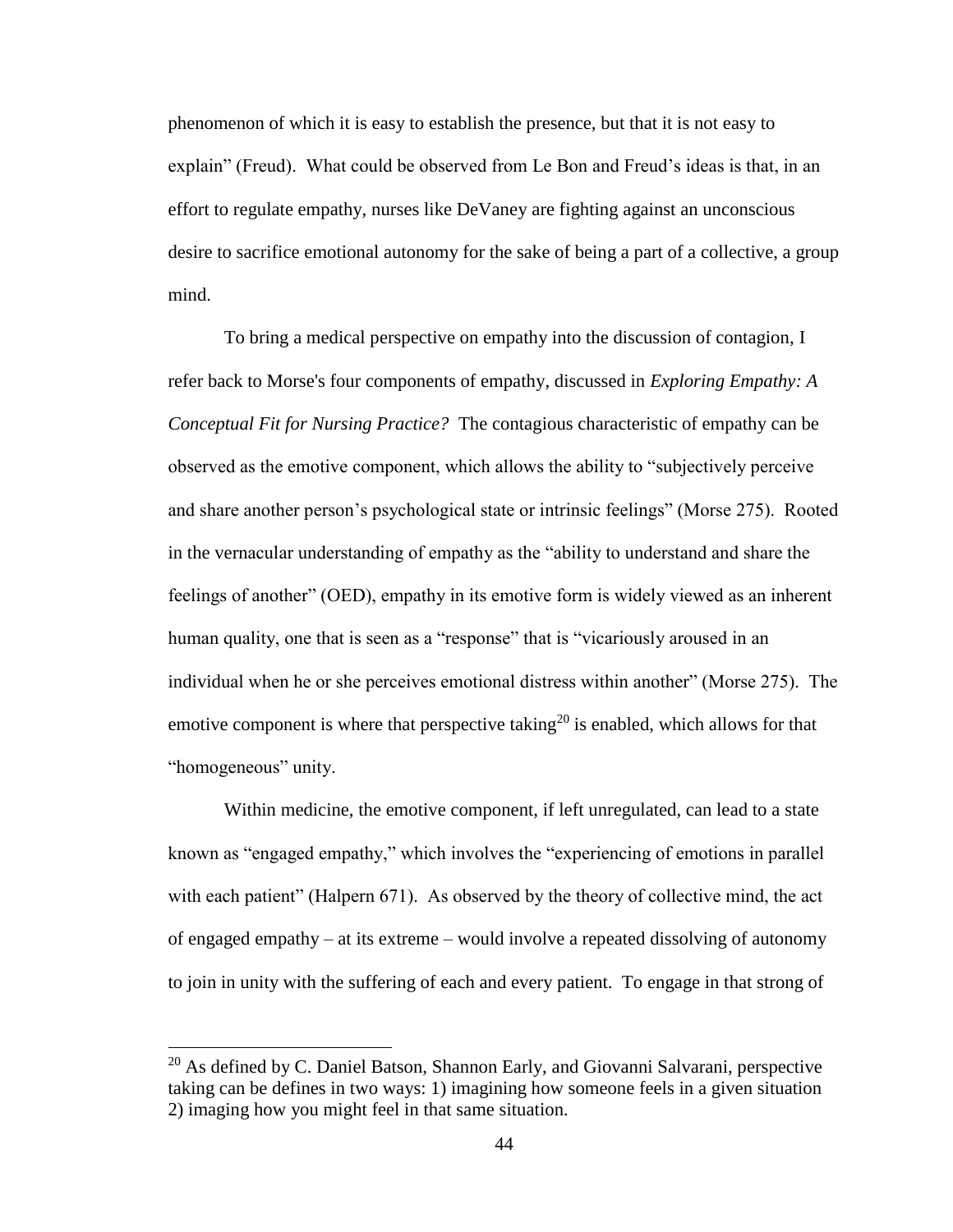an emotional response with a patient would be to "sacrifice" oneself. Because the proper use of clinical empathy requires various degrees of cognitive distancing, such a deep connection and involvement with "each patient" would be incredibly taxing, or as Halpern puts it, "absurdly demanding," and would put a caregiver on the fast track to compassion fatigue and burnout (671).

Many of the narratives of nurses present the emotive component of empathy as something to build a resistance against, due to its contagious nature. This resistance, or emotional "immune system," is built and fortified in order to avoid engaged empathy or a collective mind and the subsequent burnout or compassion fatigue. I have observed that this building of "resistance" is a strategy of empathy regulation most commonly expressed in the narratives of nurses. The building and then strengthening of an emotional immune system, presented in these narratives, is often framed as a moral obligation. This could be because such emotional involvement and sacrifice would be incredibly draining and thus lead to a compromised ability to perform one's job, evident in the case of the wife being unable to suction out her husband's airway. Thus, it would be a moral obligation, to the patient and the caregiver's ability to perform his or her job properly, to establish that distance and create those barriers.

It is not clear why the framework of the emotional immune system is a concern primarily within the narratives of nurses, specifically, but it may be related to how much time nurses spend with patients compared to the average time doctors, paramedics, and other providers spend with patients, all the while performing an array of intimate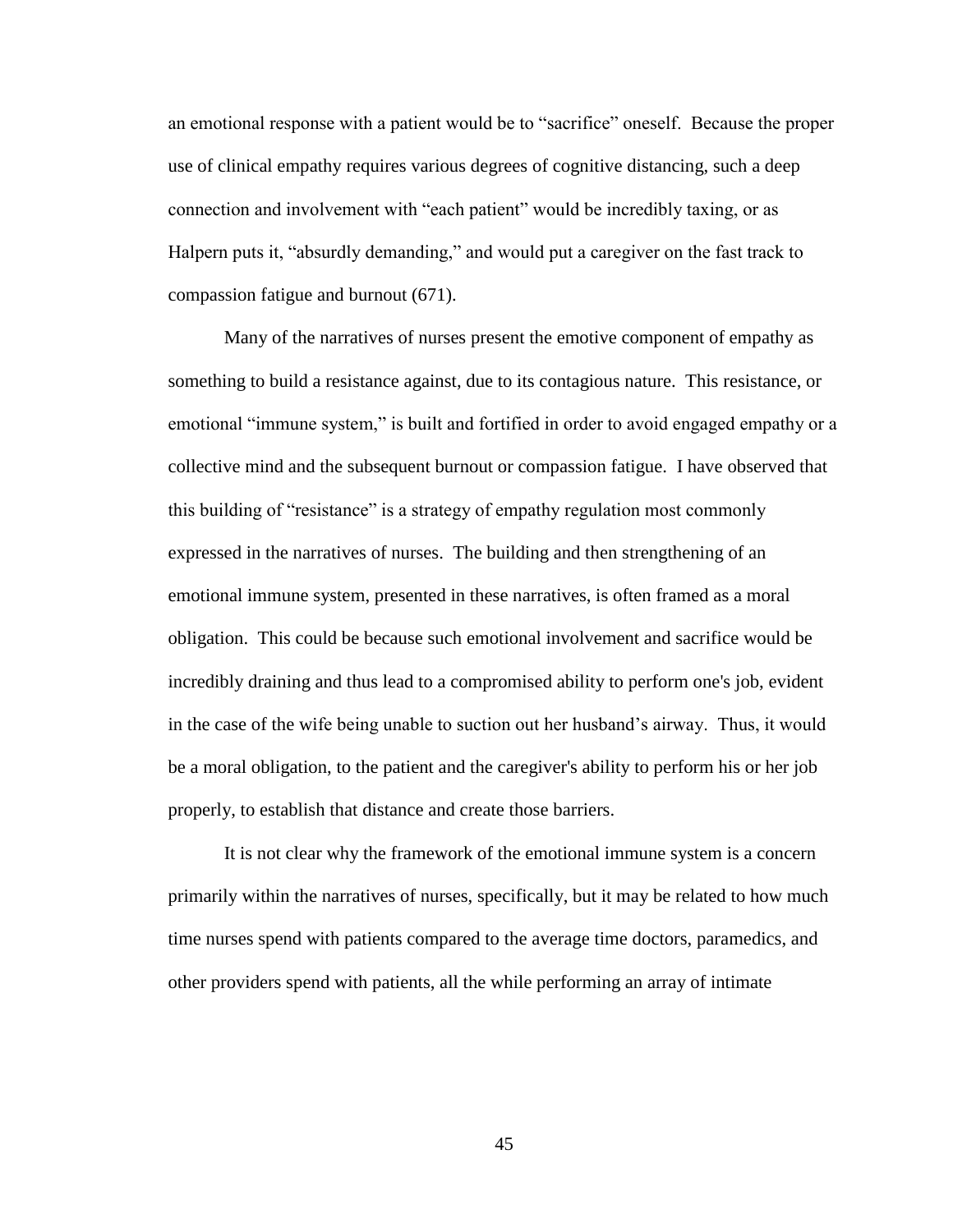procedures involving hygiene, mobility, and comfort (both emotional and physical).<sup>21</sup> Such a level of exposure would promote a heavy risk in becoming emotionally engaged with patients and share in their suffering. Observed in medical narratives, in the world of nursing, neglecting to protect oneself from becoming "engaged" is often seen as a failure, often a moral shortcoming.

The notion that one has the moral obligation to be on guard against the contagious component of empathy and avoid sacrificing oneself to the collective suffering of patients could possibly find root in the principles of early bacteriology and germ theory. To examine the clinical notion of an emotional contagion and the responsibility to regulate exposure, it would be helpful to introduce the theme from which public-health campaigns of the early  $20<sup>th</sup>$  century were developed. These campaigns, formed largely in part by John W. Ritchie and highlighted by his *Primer of Sanitation* (1913), were introduced as a call to arms for the "never-ceasing war" that wages between "bodies and disease" (Ritchie 11). As such, any illness resulting from a poor immune system was seen to be the result of an individual's "carelessness" (Ritchie 191). Yes, people became ill, but it was the responsibility of the individual to ensure that the disease did not spread. Such emphasis was placed on the "social responsibility" of the individual to ensure the public's well-being that carelessness was seen as "the ultimate sin" (Walde 73). Thus, various "strategies of health management" emerged from further advancement in germ theory and bacteriology (Walde 73).

<sup>21</sup> See *Nursing Times*' article "How much time do nurses spend on patient care?" August 14th 2013. https://www.nursingtimes.net/Journals/2013/08/09/h/h/q/140813-How-muchtime-do-nurses-spend-on-patient-care.pdf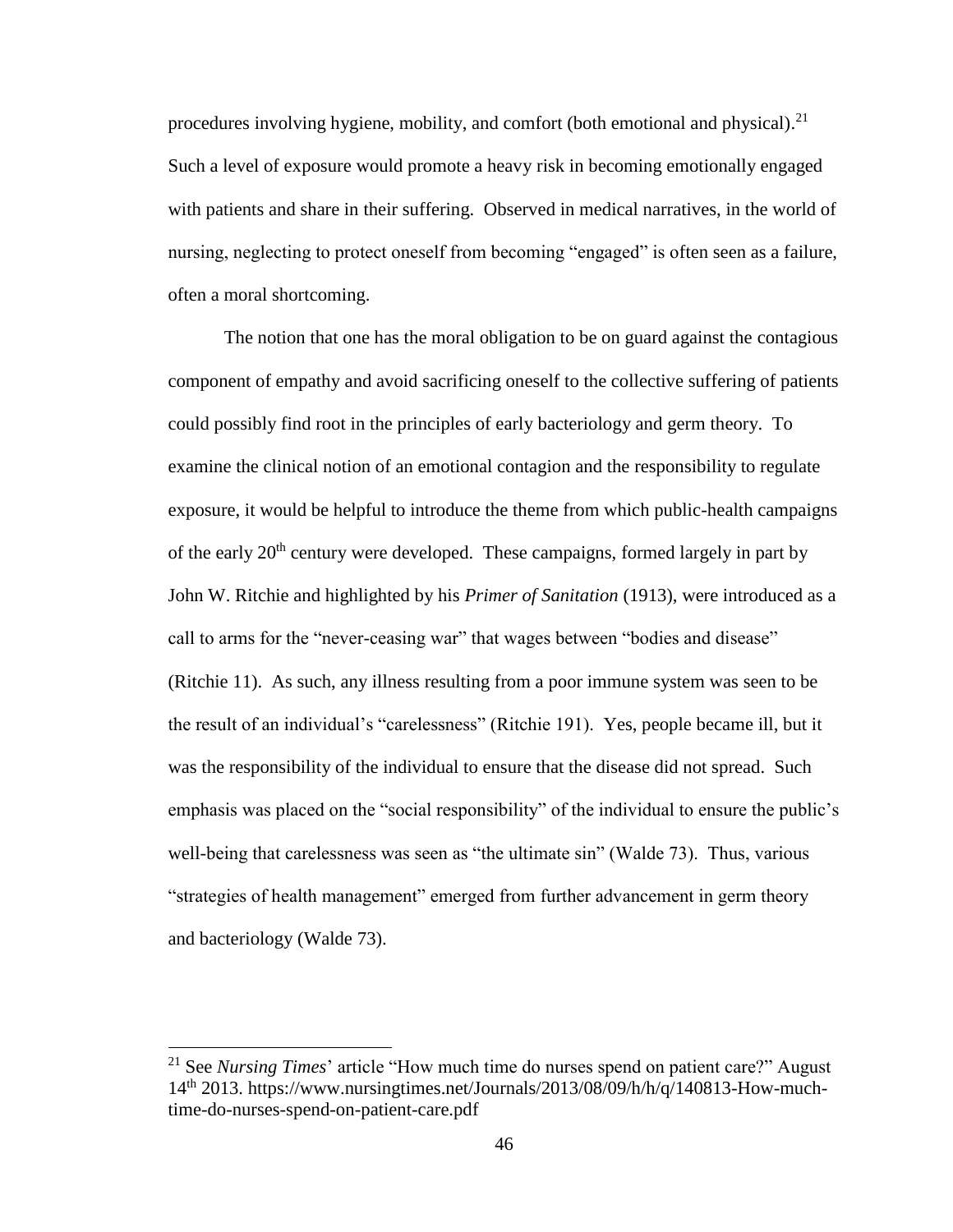To put into perspective the danger of engaged empathy, rather than illness, the contagious component of empathy can be substituted for germs in this "never-ceasingwar" and the use of cognitive distancing for "strategy of health management." Additionally, in illness and disease, people suffer, and it could be said that the suffering should end with the care of the nurse, rather than spread to the nurse, causing the spread or contagious unity. From this view of disease theory, an adequate framework can be constructed for understanding the emotive component as a contagious disease, as it is portrayed in the narratives of nurses. It is in these narratives that shared emotion is the illness contracted by time spent performing procedures that put the nurse within close physical and emotional proximity of suffering. After all, what is the skill of clinical empathy but the implementation of that social responsibility, applied to the practice of medicine. Nurses are given the self-regulatory responsibility to avoid engaging in the "vicariously aroused response" that is the contagiousness of the collective mind. Rather, they are encouraged to distance themselves and use other components of empathy, such as the cognitive and behavioral components, to convey their understanding of a patient's suffering and respond appropriately.

Expressed in the narratives to come, to forget one's "social responsibility" and fully share in a patient's emotional distress is seen as a moral failing of "carelessness," one that can lead not only to the inability to focus and provide adequate care but also to burnout. Therefore, by adopting the individualistic responsibilities found in germ theory, empathy regulation becomes a "social responsibility" for nurses in order to avoid the contagious effects of emotion and free up cognitive abilities. Like the strategies of health management, the strategies of empathy regulation are an individualistic endeavor and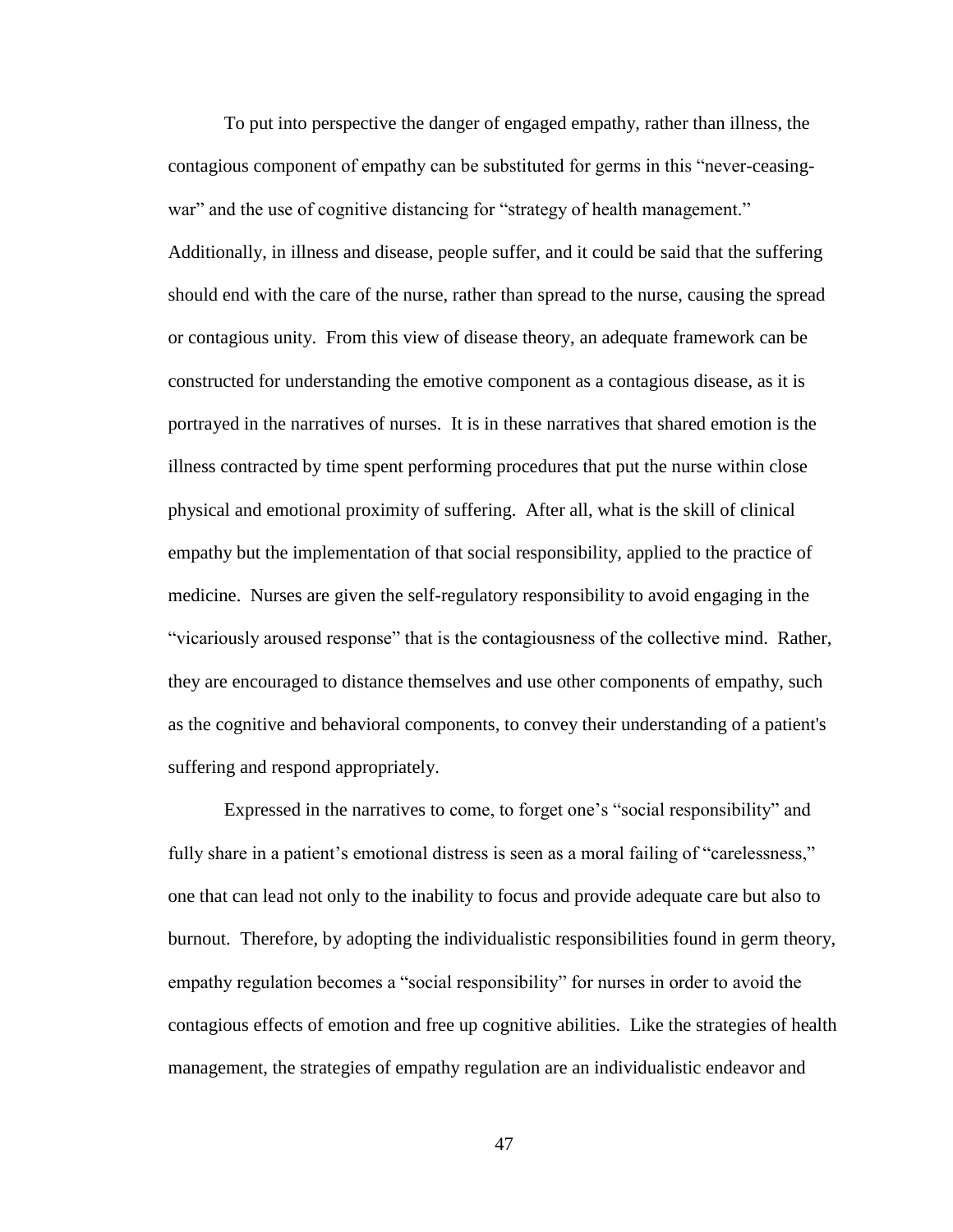therefore would vary from person to person. However, the expectation of emotional selfregulation places a heavy burden on an already overly-burdened profession and its individual practitioners.

The skill of clinical empathy is, as mentioned earlier, not a science and its methods can vary greatly from person to person and from patient to patient. It takes a great deal of conditioning to be able to distance oneself and like any skill, clinical empathy is not mastered overnight. Much like DeVaney's narrative, the following narratives provide self-reflective examples of the social responsibility to build and strengthen an emotional immune system. Furthermore, the narratives provide very different strategies involving not only the care of the patients encountered, but also the nurses' own method of distancing from their own emotions.

*Trauma Junkie: Memoirs of an Emergency Flight Nurse* (2001) is a collection of reflective experiences from Janice Hudson, a flight nurse with California's Shock/Trauma Air Rescue (CALSTAR). During a stress debriefing class, aimed at helping medical professionals, it was suggested that Hudson keep a journal in order to "cope with the awful spectacles" she would eventually witness (Hudson 5). It is worth noting that this advice, given in 1990, would coincide with narrative medicine's rise in the late  $20<sup>th</sup>$  century and serves to highlight the usefulness of narrative writing for medical providers. Her published memoirs are the product of that journal. The very title itself, "Trauma Junkie," exemplifies the enthusiastic drive a flight nurse would possess in order to work outside the confines of a hospital ward, an ambitious desire to be at the forefront of medical care. Therefore, Hudson has had to condition herself differently, having to fly on scene at a "breakneck pace" to care for "critical trauma patients"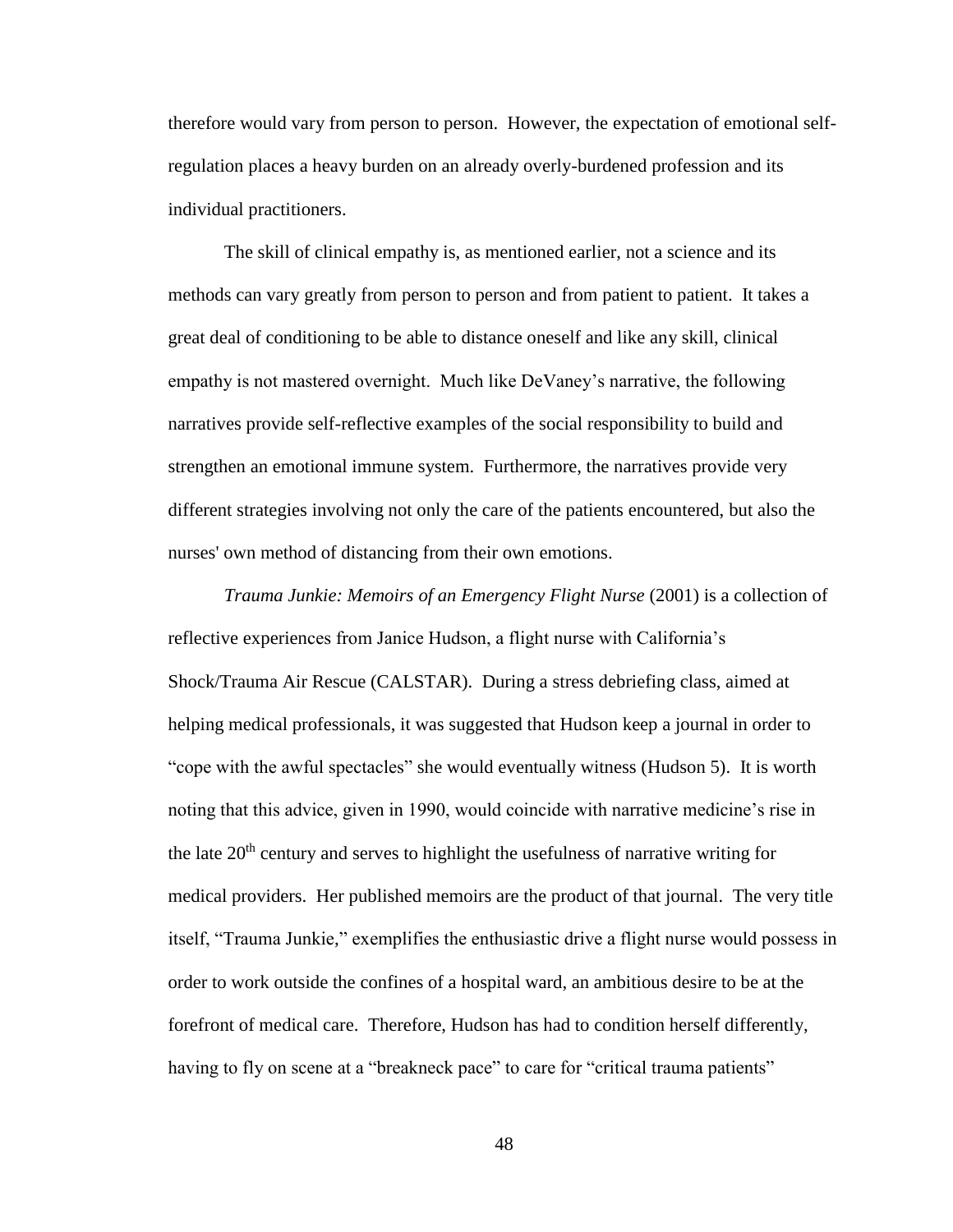(Hudson 6). As a flight nurse, her work blurs the line between nurse and paramedic, setting her perspective apart from the others in terms of what it means for a nurse to regulate empathy. Her narrative has been selected for this study to examine empathy regulation from a nursing perspective outside of the controlled environment of the hospital.

Hudson is able to provide observations of her own methods of empathy regulation; additionally, she is able to examine them in relation to the strategies of her colleagues. This ability allows for a deeper understanding of her own strategies. For instance, Hudson is able to see the seemingly harmonious implementation of clinical empathy by Rose, a fellow flight nurse. She sees within Rose a humanistic method that seems to be without distancing and admits to the envy she feels for that ability to have a deeper connection to patients:

Rose always maintains a calm exterior. She is also acutely aware of the human side of our care, reminding us these are not simply bodies we are salvaging, but human beings with lives and families. Her perspective calms patients, families, and co-workers, and I often wish I could emulate her style. Unfortunately, if I allow myself to consider the personal lives of my patients, I can't concentrate on the work at hand. It becomes too painful. (Hudson 159-160)

Rose personifies what seems to be the perfect balance of professionalism and empathy. Hudson is aware of the humanistic quality of Rose's work, apparent in her ability to see patients as more than anatomy. To see the patients as human and to see the connection they have to their families is a form of respect that comes with a humanistic approach. The description of Rose's ability to be "acutely aware" shows an understanding of the behavioral component of empathy, the "communicative response" to "convey understanding" of a patient's "perspective" (Morse 274). Beyond being able to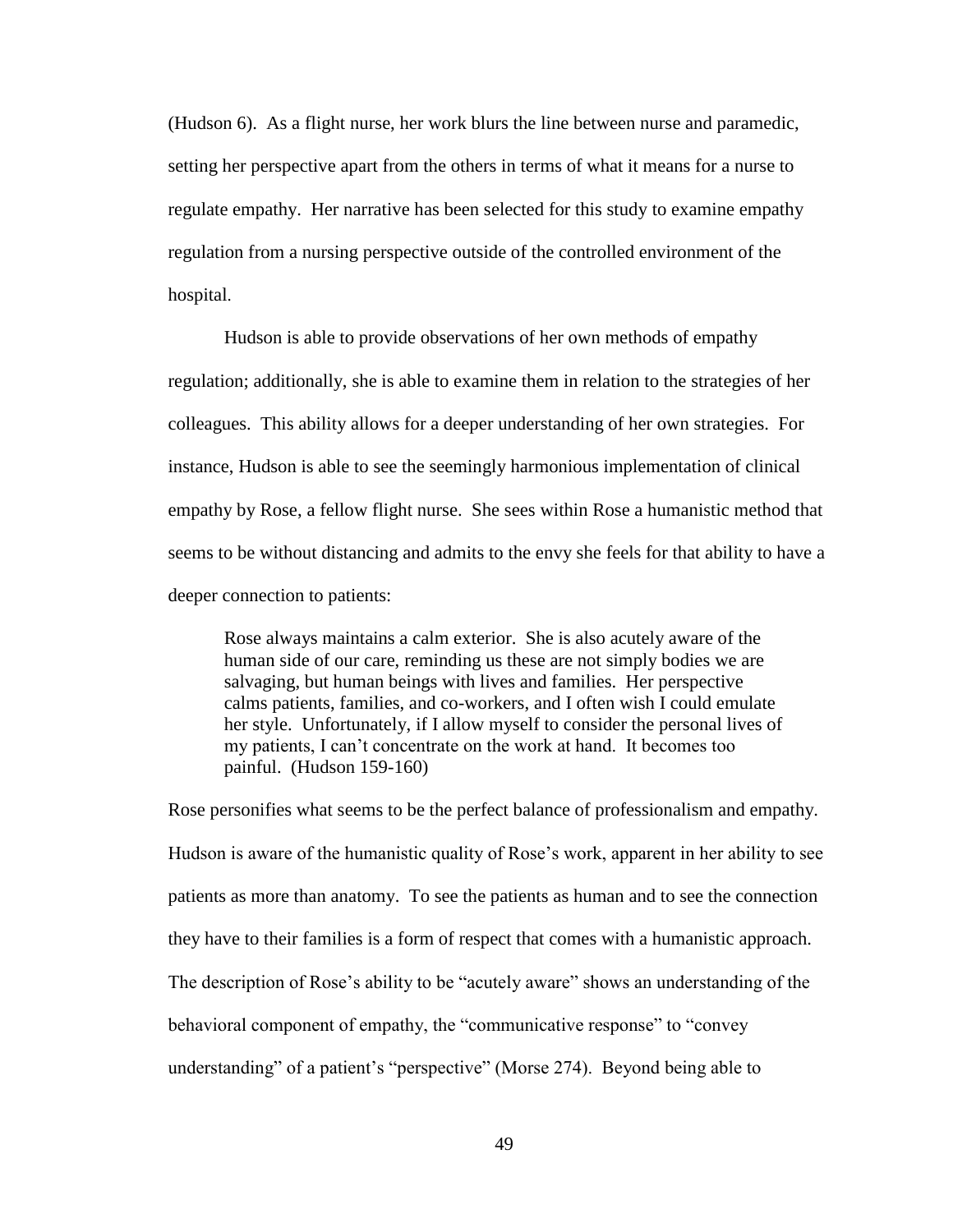understand that these patients are "not simply bodies," the use of the behavioral component allows for the "ability to communicate" that "empathic understanding" (Morse 275).

Hudson's narrative observations of Rose could be personified in what Priti Lakhani, a healthcare executive and physician, believes to be the ultimate meaning behind empathy in medicine: "being respectful" (Lakhani). She treats her patients and their families with a respect that humanizes them and, through that connection, is able to give reassurance to those around her. Additionally, what Hudson can see in Rose is a balance, as evident by her "calm exterior." To view a shock or trauma patient, in a state of near-death, as someone with a family and aspirations, and not just a list of symptoms, complications, and injuries, without breaking down, is no small feat. Hudson, through her experience, knows this. She "wishes" to have that same emotive connection Rose exhibits, but she perceives that empathic balance to be personally unobtainable. Unable to let down her emotional defenses and "consider the personal lives of [her] patients," she makes an individualistic, cognitive choice to shut out any emotive response she might feel. At first glance, this level of distancing may appear insensitive; however, Hudson has had to build her immune system differently from most nurses due to her job: as a flight nurse, her patients may often be on the brink of death and she feels that she cannot risk her ability to "concentrate" on the task at hand. Like in DeVaney's example of fear, to dissolve her autonomy and catch the suffering of one of her patients could seriously compromise her ability to save a life.

Readers can observe Hudson reflecting on her own strategy, which she classes as a perceived inability to be more empathic with patients after she witnesses other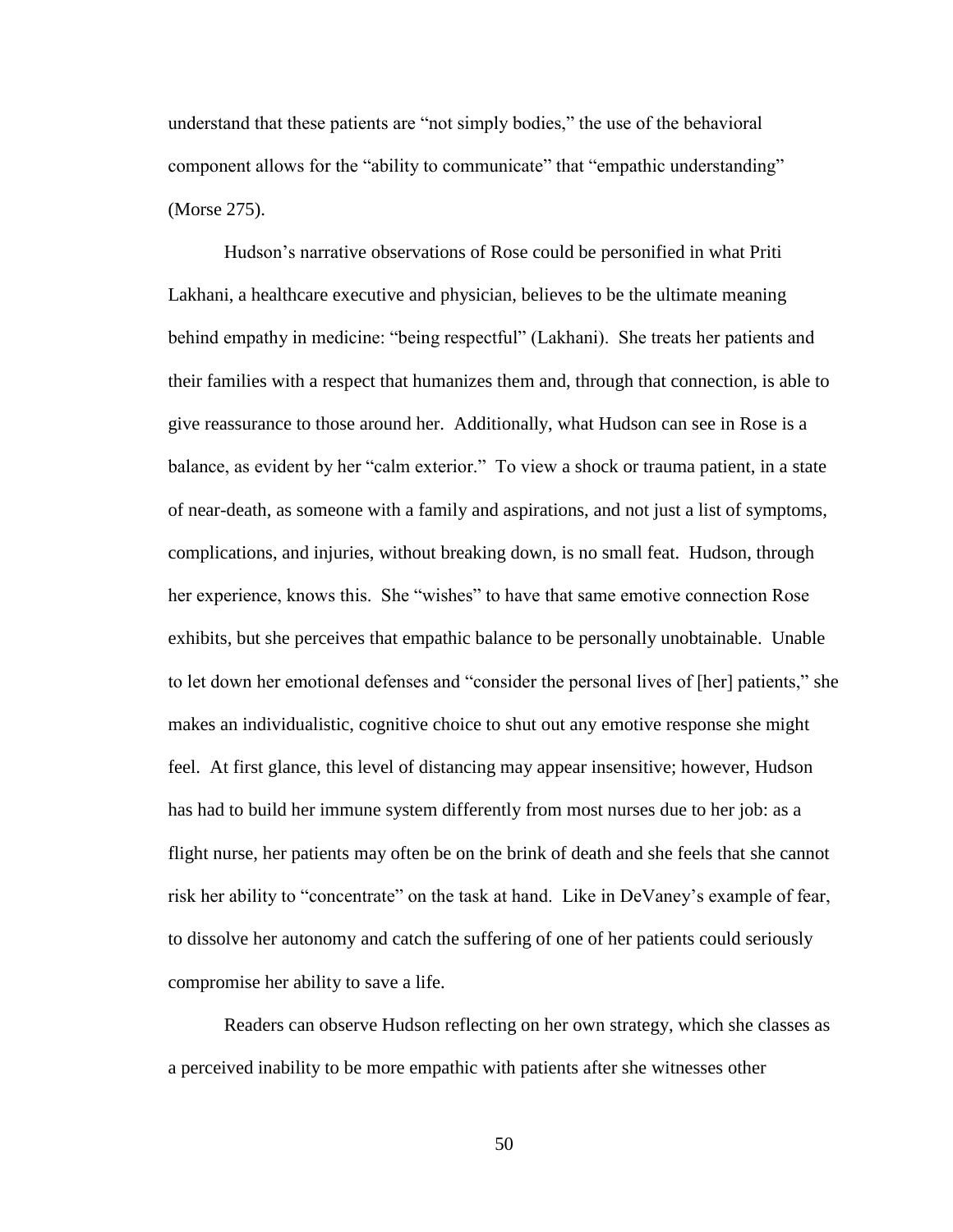emergency personnel (firefighters, paramedics, and police) react callously to the victim of a drug deal gone bad. The first responders have built up their own emotional immune systems; observing their reaction to a shooting victim, she recognizes the same level of distancing in herself:

Our patient died later that night. He was found to be HIV-positive, decisively precluding him from organ donation. The shooting turned out to be over a quarter gram of crack. This man was someone's son, brother, husband, friend. And yet I found myself surprisingly unmoved. I simply found the whole incident a stupid waste of life. I guess I've built a bit of an emotional bunker for myself. (Hudson 46-47)

For Hudson, had she allowed herself to lower her immune system's defenses and participate in the emotive component to be "moved" by the death of the young man, and every patient like him, she feels as though she might succumb to burnout or be unable to "concentrate" on her job. If she were to allow herself to "consider this patient's life," she might dwell on the regrettable path that led this young man to his premature death. Instead, to a great deal, she cognitively distances herself from the patient and looks at him, as he is now, a "waste" of potential. She understands and recognizes the distress that this loss of life creates, prompting a cognitive response either to engage or to distance herself. As part of her perceived "social responsibility" and to avoid the contagious effects of empathy, she chooses the latter and distances herself from the distress of another. One might observe her use of the word "bunker," rather than "barrier" or simply referring to her regulation as distant. The militaristic sense of the word bunker would lead readers to note the authority it brings with it and recognize how strong her emotional immune system needs to be. For the sake of survivability, she has fortified herself behind hardened walls, much like the other first responders. However, perhaps because she is readily able to identify her own defenses, she sees herself as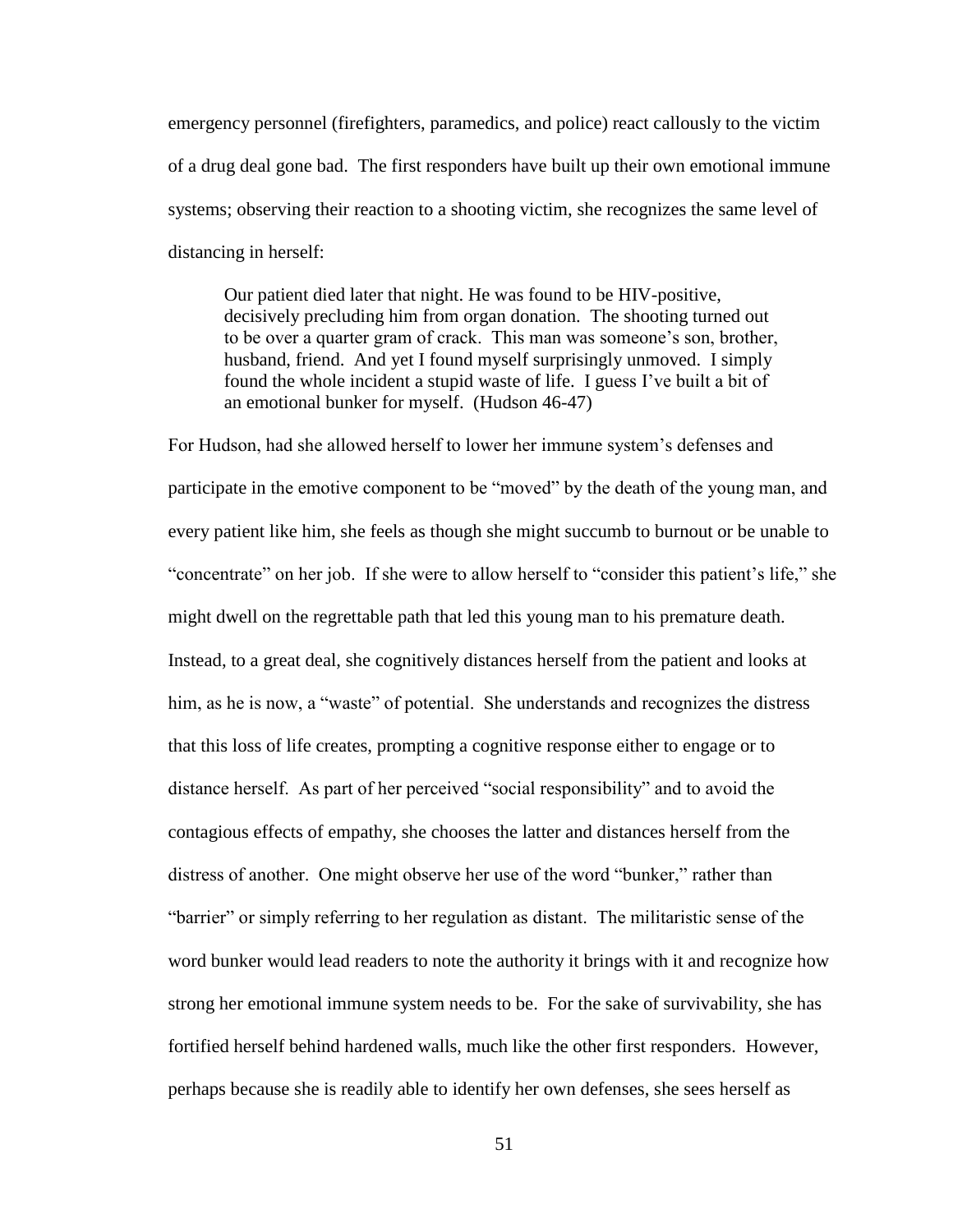capable of some form of behavioral or emotive responses that would display a sympathetic quality. After all, she refers to her "bunker" as incomplete, partial, or maybe just situational, as evident by the word "bit." It maybe she only hides behind a few fortified walls. She has not committed herself to a psychic numbing.<sup>22</sup> She shows the presence and possible emergence of compassion still in her. She is not suffering from burnout. The immunity she has built up has kept her at an emotional distance from which she feels relatively comfortable and safe enough to do her job.

Much like Hudson's insightful ability to explore the strategies of her empathy regulation through narrative, the following narrative presents the same level of insightful awareness; however, it does so from a different environment: the emergency room and hospice care. This narrative, like DeVaney's, was selected from a collection titled *I Wasn't Strong Like This When I Started Out: True Stories of Becoming a Nurse (2013).* Making the claim that nurses represent the "backbone of the healthcare system," the collection features mindful accounts of nurses working through "all stages of their

careers" while highlighting the "requirements" of being a nurse: "empathy, fortitude,

 $22$  While observing the other first responders and what would seem to be their insensitivity to tragedy, Hudson explains that "they witnessed man's inhumanity to man over and over, day after day. In order to cope with this brutality, they learned to build a thick insulating shell around themselves. Even the most macho of men must go home and cry alone in a closet after they've seen a murdered toddler or heard a burn victim screaming in agony. Building an enormous emotional bunker is the only way they can survive" (Hudson 46). In order to "cope" with the trauma of being a first responder in a large city, these individuals have had to work with a degree of "psychic numbing" akin to what Robert Jay Lifton observed in rescue workers in Hiroshima after the atomic bomb dropped. The mantra of psychic numbing is "[n]umb yourselves some more, don't feel; above all, don't question" (Lifton 620). See Lifton's "Beyond Psychic Numbing: A Call to Awareness," American Orthopsychiatric Association, Inc. 1982.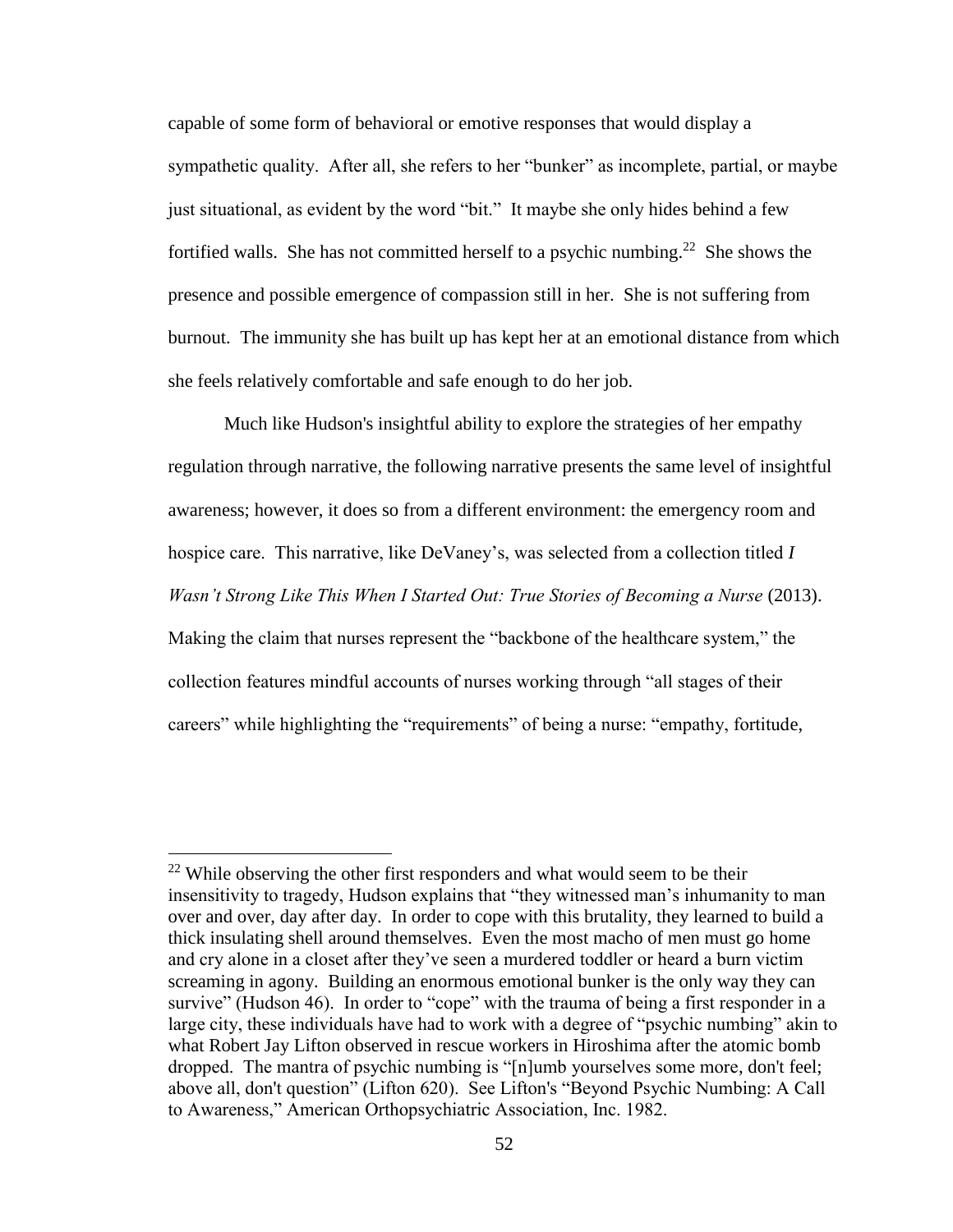knowledge, and grace" (Gutkind).<sup>23</sup> The two narratives chosen are examples of the book's claim.

Not all nurses are as comfortable with the notion of emotional distancing and becoming "numb" to the bonds of empathy and strengthening their immune system, as observed in the previous two examples. Some nurses still fight to hold on to that connection created by the emotive component and remain emotionally engaged to patients for various reasons. Kimberly Condon, a fourteen-year veteran of emergency medicine at the time of her narrative, examines her struggle with empathy regulation in her essay "Approaching Death." She describes herself as "overly sensitive" and, providing an excellent example of the moral component, chose nursing because she appreciated the feeling of being someone that people could "lean on in times of crisis" (Gutkind 244-245). Her rationale for becoming a nurse is the result of a strong moral component to her personality. A "prerequisite for humanistic relationships," the moral component has guided her to healthcare as a deliberate process to "reach out to help people" (Morse 274). Her moral empathy is quite strong, as the "suffering of others" has always provoked a response in her (Gutkind 244). Additionally, her emotive component is highly developed and using it aided her, making her a nurse "who had a gift" for taking on the emotional state of another, for "sensing what a psychotic patient needed in order to

 $^{23}$  The outward, public "image" of nursing and its psychological impact on nurses is a topic that has been given a considerable amount of attention. According to a study conducted by Miyuki Takase (*Influence of Public Image of Nurses on Nursing Practice,*  2000) nurses not only struggle with a deprived levels of autonomy due to their but also struggle with obstacles, "not from within the profession but from their stereotypical occupational image." For more on this subject, see Collins and Henderson's *Autonomy: Part of the Nursing Role?,* 1991 and Buscherhof and Seymour's *On my own terms: the Redefinition of Success in Nursing,* 1990.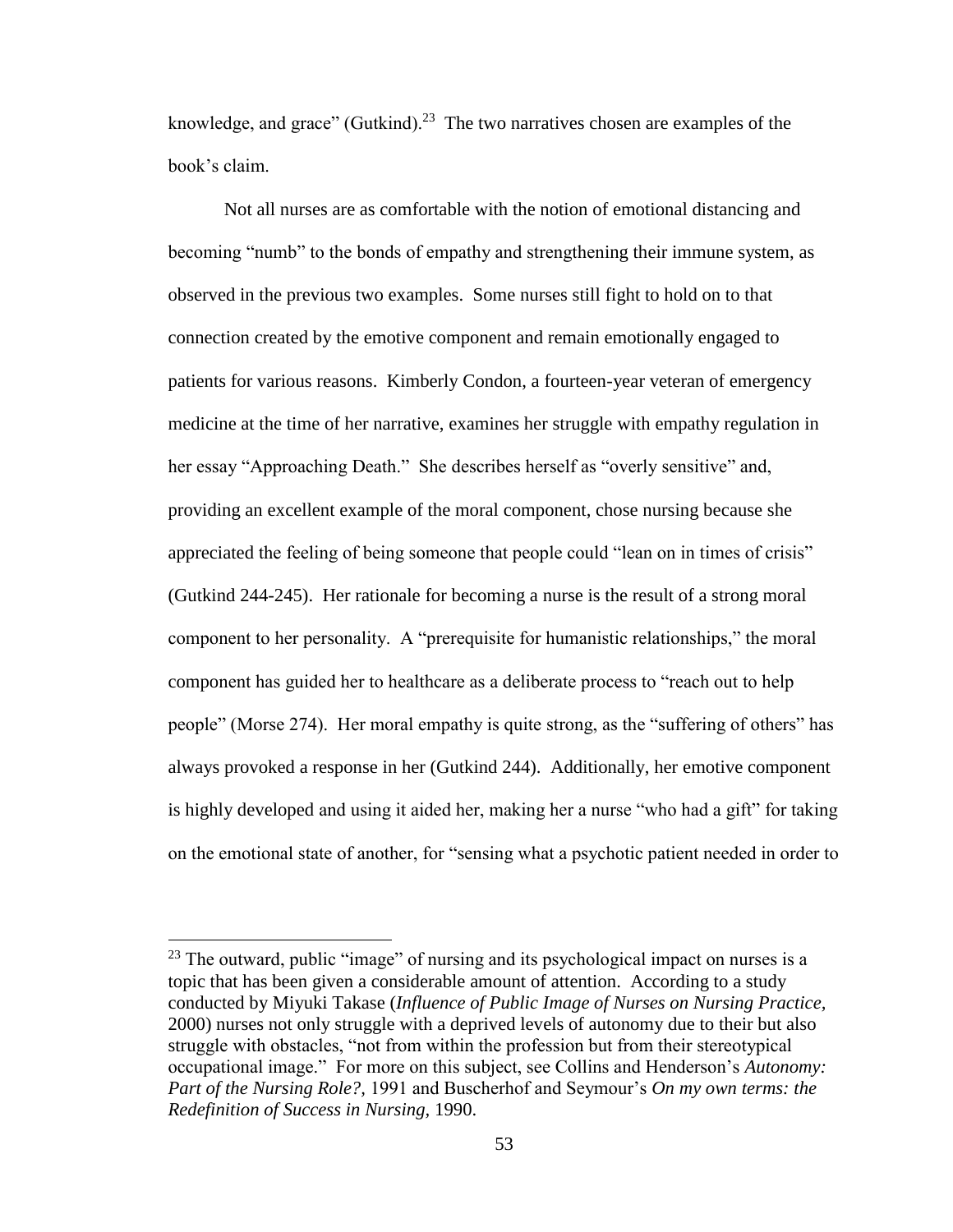de-escalate"; she was the "one to call when a battered woman needed to feel safe enough to talk" (Gutkind 244). She seemed to pride herself on her ability to dissolve her autonomy and share in the contagious suffering of patients. Now, after years of working in the ER, she considers herself regrettably callous and remembers how she was when she first started: "ma[king] it a point to touch every patient, even when she wasn't examining them" (Gutkind 244). There is a deep sadness and longing in her words as her narrative looks back on how she has changed. In contrast, DeVaney looks back on how she might have hugged her patient's wife if she were just out of nursing school; Condon, on the other hand, does not want to let that empathic connection go. The emotional distance she has had to develop is described as her "edges [beginning] to wither," as she feels a "hardness creeping in" (Gutkind 244). Such imagery might bring to mind the death or dying of something. She seems to view her empathy as if it were being suffocated or deprived of the chance to grow and flourish, much like a plant's leaves that begin to wither and brown before drying up into husks. This hardening of emotions might lead readers to believe that her empathy is diminishing, if not being completely scarred over by compassion fatigue, but it could very well be that this is just her learning to create cognitive distance between herself and her patients, something she is not comfortable with. This "callous" numbing is described in the introduction as a "simple strategy" of "[b]uild walls and stay busy" (Gutkind 243). But is it simple? Such a coping process for an already emotionally driven and empathic individual may feel foreign and saddening. After years of "building walls," she becomes aware of the foreign and uncanny feeling this emotional distancing has created for her: she observes that she "felt like [she] was floating through someone else's life," she "felt like a fraud" (Gutkind 245).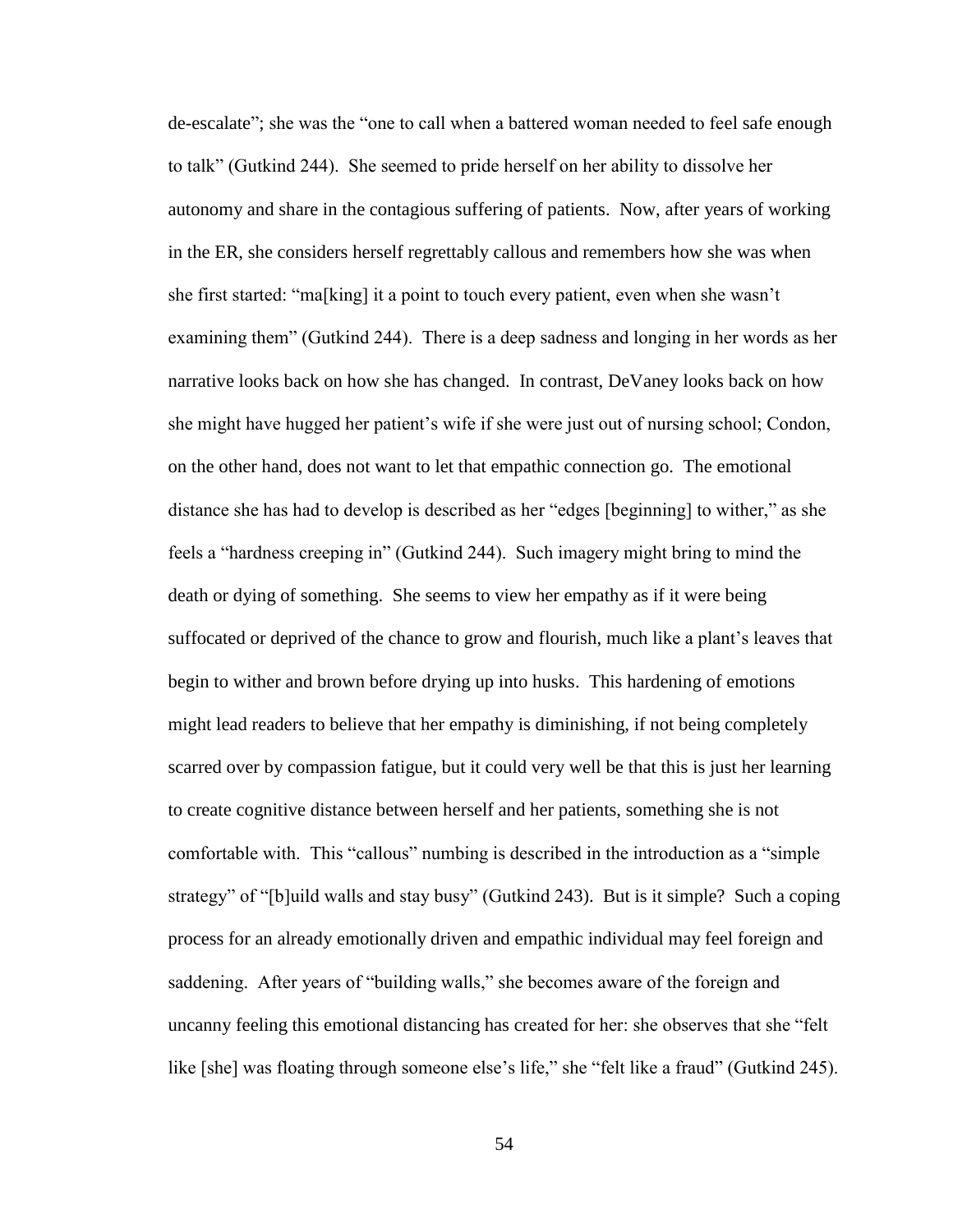What stands out most about her reflection here is that she feels like "someone else" and a "fraud" by not sharing in her patient's experiences and giving into the contagious pull of the group mind. Rather, by not dissolving her autonomy she feels like a stranger in her own body.

The amount of regret she expresses for being unable to create that emotional engagement with patients shows that her capacity for empathy is still very strong. There is something very troubling about her narrative experiences with empathy regulation. Her narrative seems to give no evidence of any sort of regulation when she was "deescalating" patients and making abuse victims feel "safe." If one is to understand that empathy needs to be regulated in order to work within medicine, what could be said about a nurse who is strongly empathic and could use an unregulated emotive component effectively within her job? Condon's narrative seems to suggest that her empathy, unregulated, and her immune system's walls unbuilt, served her and her patients far better than if she had built defenses and created distance.

After leaving the ER to work in hospice, she worked with a family and their sixweek old baby. The baby died and her reaction still exhibits a strong foundation of the emotive component as she takes on the suffering as if it were her own child:

I felt myself losing control, choking and sobbing as if her were my child, my loss. I didn't even have children. I tried not to make noise, tried not to trespass on their moment. I was so ashamed! I was supposed to be their support, their rock. […] I couldn't believe what a failure I was. (Gutkind 248)

Here, what can be observed is an example of engaged empathy at work. By reacting as if it were her child, Condon is engaged in that instinctive emotive component that is seen by many as a "careless" breach of "social responsibility," and she harshly labels herself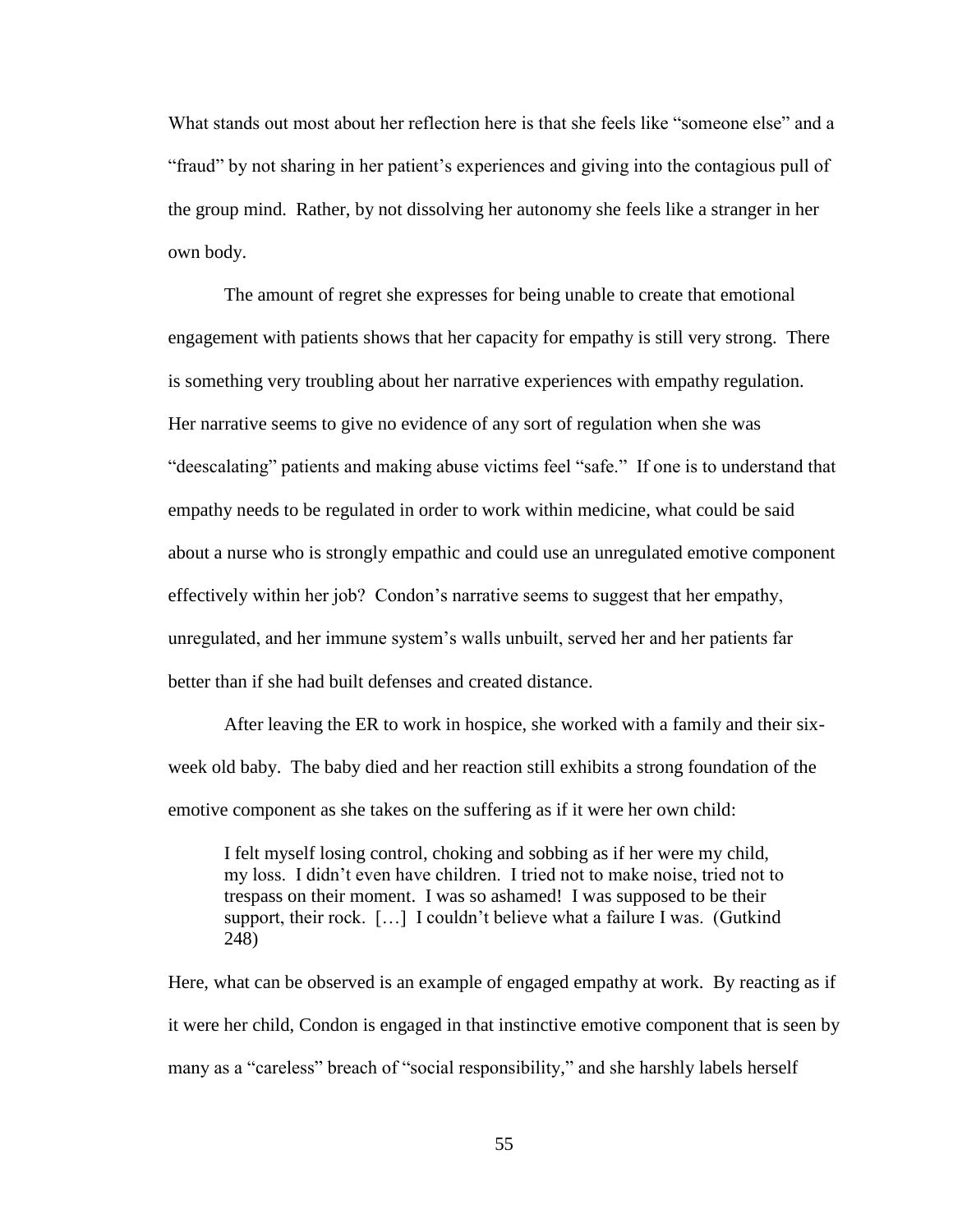based on this "moral failure." What is important to note is that she begins by stating that she "lost control," giving into the contagion and acknowledging that even though it feels awful and callous, distance is a form of restraint and discipline. It is difficult to say whether anyone who is this strongly empathic could comfortably mold themselves to the expectations of clinical empathy and still feel comfortable and confident working with patients. She sees the process of building an emotional immune system in terms of property and structures, much like Hudson's bunker. By sharing in this tragedy, she has broken down the "walls" she has "built" and has entered into their "moment," a movement she views as "trespassing," something to be "ashamed" about. Through her years in the ER she has come to view emotions as things that should have clearly defined borders and fences to keep them separate between individuals, something not to be shared. Much like an illness that needs to stop at the individual by way of a social responsibility, Condon still uses a hyperindividualistic lens through which to view emotions in medicine in combination with the "social responsibility" to not share in emotional experiences, which would result in the "cardinal sin" mentioned.

Feeling its effects and wanting to avoid the result, Condon leaves emergency medicine for a job in hospice to avoid burnout.<sup>24</sup> It is there that this unfortunate narrative of the child's death comes from. She looks back on that event and she describes her actions as being "absolutely present" for the parents and their dying child (Gutkind 249).

<sup>&</sup>lt;sup>24</sup> One might reasonably see why hospice might have seemed like the best switch as Condon expresses her disdain for the fast-paced and impersonal world of the emergency room, but according to recent studies, hospice workers experience a great amount of burnout and grief (though not as much as those who work in the ER) due to the deep connections and relationships made between patient and caregiver. See N. Sardiwalla's "The Role of Stressors and Coping Strategies in the Burnout Experienced by Hospice Workers," *Cancer Nursing*, December 2007.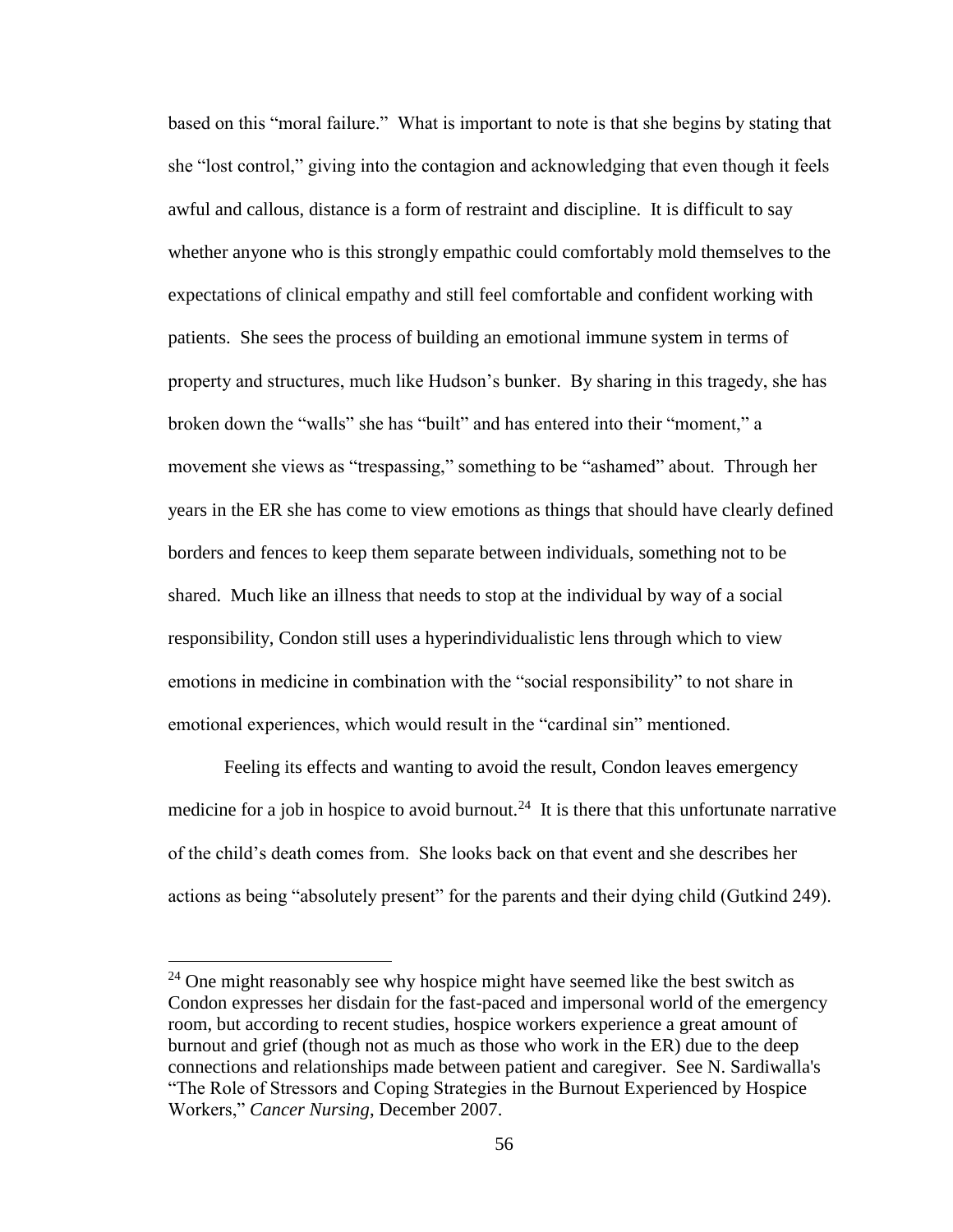She arrives there as a trained and qualified medical professional and is there for them, physically, in the room, and beyond that, her use of the emotive component of empathy allows her to be present in a way that not many nurses may have felt comfortable. She is present with them by sharing in an "agonizing and priceless" moment, by an emotional means made possible through a contagious bond, developed through years of evolution and human development. Through it all, she recognizes the imperfection of being engaged by saying: "It was the best I could do" (Gutkind 249).

Empathy as a contagion, an emotional virus that spreads from host to host, is a common drive behind regulating the empathic response within many accounts of nursing. The concern lies in engaging in affective contagion; it is feared that a nurse would be overcome with empathic distress and thereby unable to properly care for patients. Therefore, it seems to be common practice to "build walls," "bunker" down, or make oneself "numb" to the emotional responses that come with witnessing another in a state of suffering. Metaphors seen in the narratives examined, such as the practice of clinical empathy being a tightrope or fine line and distancing being an immune system or housing structure, provide information that will likely be understood by the general public.<sup>25</sup> Such metaphors can make very complex subjects, such as empathy and burnout, accessible to a general readership.

The narratives in this chapter provide familiar metaphors to facilitate mental images of abstract concepts. Contagions and immune systems are all readily accessible

 $25$  Kathryn Singh, in her essay "Metaphor as a tool in educational leadership classrooms" (2010), explores the educational benefits of metaphors as part of a strategy to bring abstract concepts to a "concrete representation" for audiences to compare to something "familiar."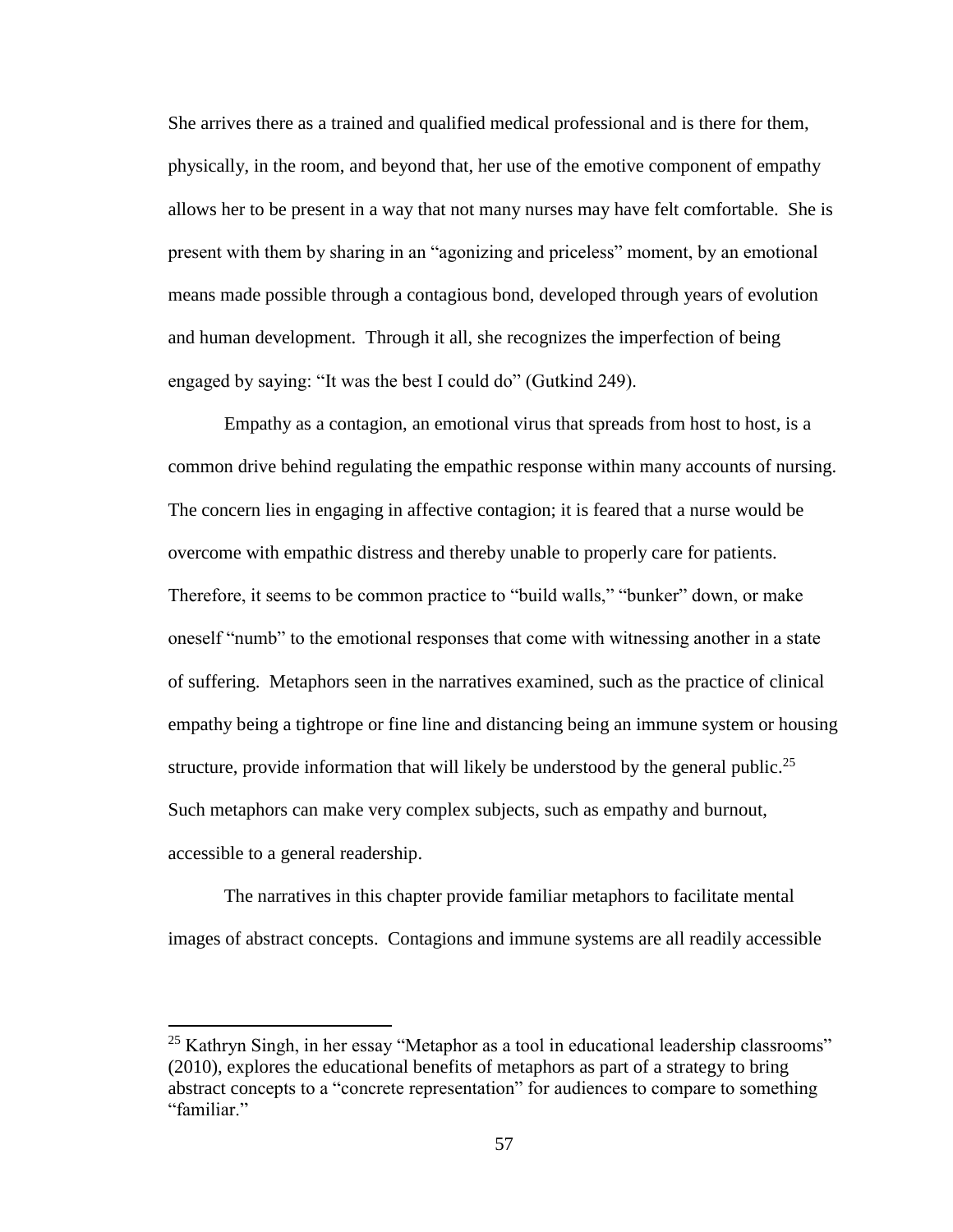representations that can help foster understanding of complex subjects such as empathy and the process of regulating it. In order to convey how difficult and distressing it can be to regulate empathy, Condon describes her cognitive distancing as a "hardness creeping in" as her "edges began to wither." Emotional distancing is not an easy task for everyone, and it would be helpful to understand the distress it could cause. Hudson, a nurse working in a high-stress, fast-paced environment, felt that she needed to be more conservative with her empathy and fortified herself in a "bunker," a far more drastic means of immunity than building "walls." Walls are not enough on the warfront. DeVaney, though confident in her ability to use her cognitive distancing while still able to place herself in her patients' perspectives, shared a moment when her immune system was compromised and "[a]ll the things to which [she was] conditioned to be numb jump[ed] out at [her]." The conveyed breach of emotion provided insight into how even a second of affective empathy could prevent a nurse from functioning in his or her distress. It is with an examination of these narratives, in addition to the numerous others in and out of print, that greater understanding could be brought to the practice of clinical empathy.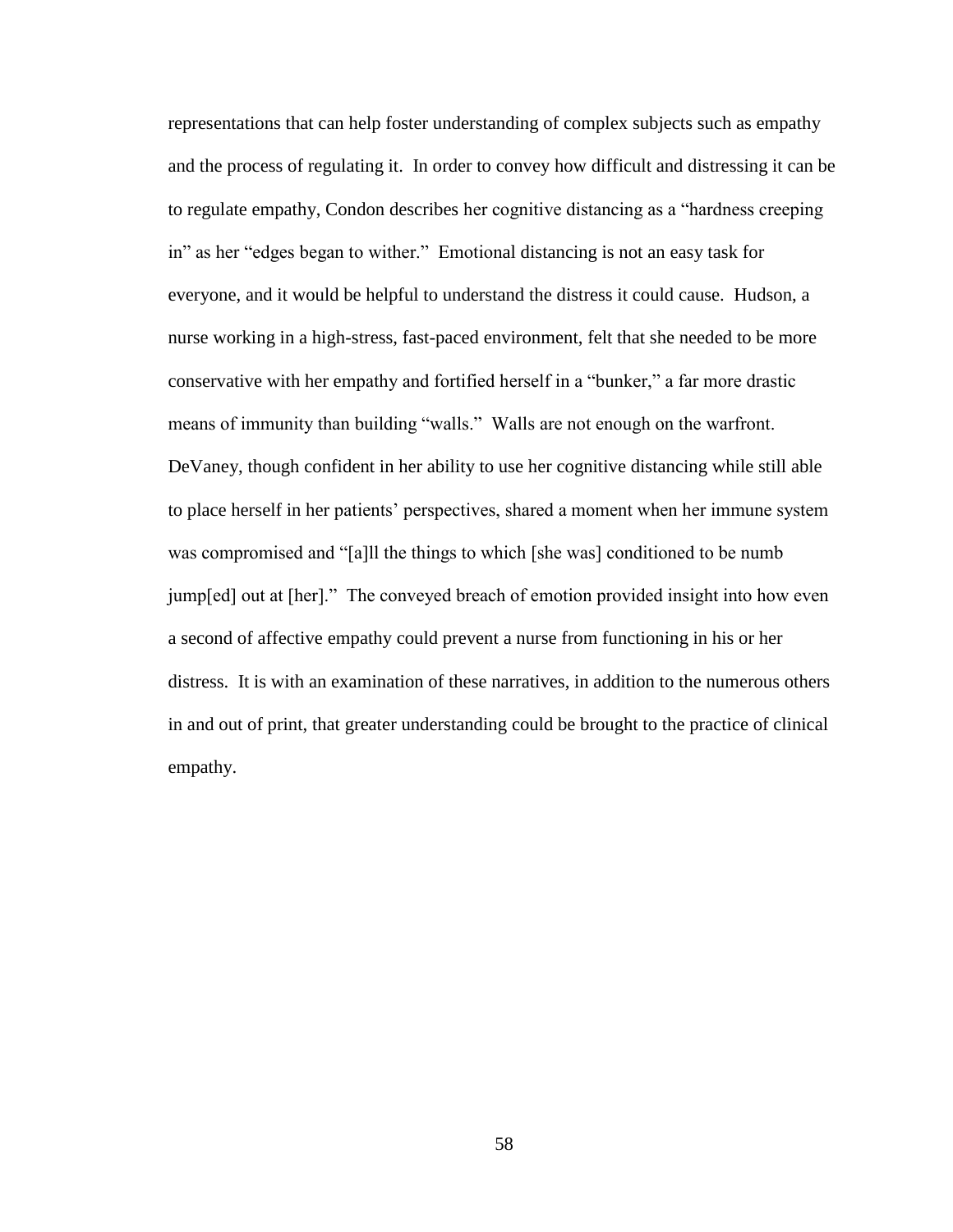### WORKS CITED

- <span id="page-64-0"></span>AFSP. *Healthcare Professional Burnout, Depression and Suicide Prevention*. https://afsp.org/our-work/education/healthcare-professional-burnout-depressionsuicide-prevention.
- Alligood, Martha. "Empathy: The Importance of Recognizing Two Types" *Journal of Psychological Nursing*. Vol. 30, No. 3, March 1992.
- Aggarwal, Rashi. Nicole Guanci. "Teaching Empathy during Clerkship and Residency" *Academic Psychiatry.* 38: 506, 2014.
- Barrett-Lennard, G. T. "Empathy in Human Relationships: Significance, Mature and Measurement," *Australian Psychologist*, Vol. 11, No. 2, July, 1976.
- Cary, Benedict. "Becoming Compassionately Numb" *The New York Times*. October 1, 2011.
- Charon, Rita. et al. "Close Reading and Creative Writing in Clinical Education: Teaching, Attention, Representation, and Affiliation" *Acad Med*. Vol. 91, No. 3, March 2016.
- ---. *Narrative Medicine: Honoring the Stories of Illness*. Oxford University Press. 2006.
- Clouser, K.D. "Humanities in a Technological Education." *The Allied Health Training Institute on the Role of Humanities in Allied Education. 1980*.
- Cologne, Germany. "Depression: What is burnout?" *Institute for Quality and Efficiency in Health Care (IQWiG).* 2012.
- Danini, Juliette Ferry. "A New Path for Humanistic Medicine." *Theoretical Medicine and Bioethics*. Vol. 39. 2018.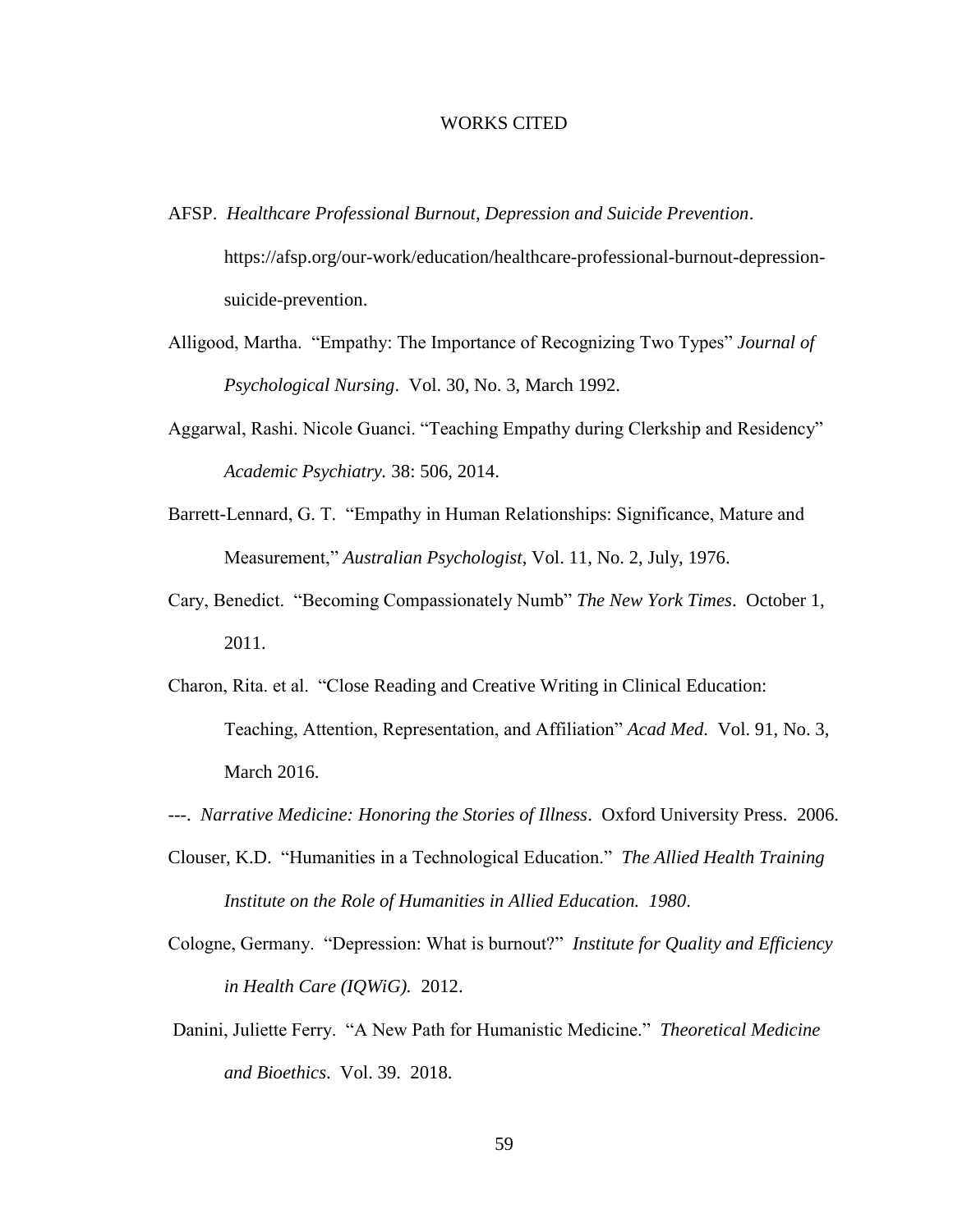Ewen, Stuart. *All Consuming Images*. Basic Books Inc. 1984.

- Freud, Sigmund. *Group Psychology and the Analysis of the Ego*. Empire Books. 1922.
- Gladwin, Mary Elizabeth. *Ethics: Talks to Nurses.* W.B. Saunders Company. 1930.
- Gutkind, Lee. *I Wasn't Strong Like This When I Started Out: True Stories of Becoming a Nurse.* In Fact Books, 2013.
- Hudson, Janice. *Trauma Junkie: Memories of an Emergency Flight Nurse*. Firefly Books, 2010.
- Huyler, Frank. *The Blood of Strangers: Stories from Emergency Medicine.* University of California Press. 1999.
- Ofri, Danielle. *What Doctors Feel: How Emotions Affect the Practice of Medicine.* Beacon Press, New York, 2014.

Lakhani, Priti. "Engaged Empathy in Health Care." *Cerner*. 22 June 2017.

- Morse, Janice M., et al. "Exploring Empathy: A Conceptual Fit for Nursing Practice?" *Journal of Nursing Scholarship.* Vol. 24, No. 4, 1992.
- PMDS. "Survey: 81 percent of US doctors are overworked or at full capacity." *Pacific Medical Data Solutions*. 16 September 2014.
- Perraudin, Frances. "Surgeon admits marking his initials on the livers of two patients." *The Guardian*. 13 December 2017.
- Schoenewolf, G. "Emotional Contagion: Behavioral induction in individuals and groups." *Modern Psychoanalysis.* Vol*.* 15 No.1. 1990.

Seymer, Lucy. *Selected Writings of Florence Nightingale*. Macmillan. 1954.

Terkel, Studs. *Working: People Talk About What They Do All Day and How They Feel About What They Do.* The New Press. 1997.